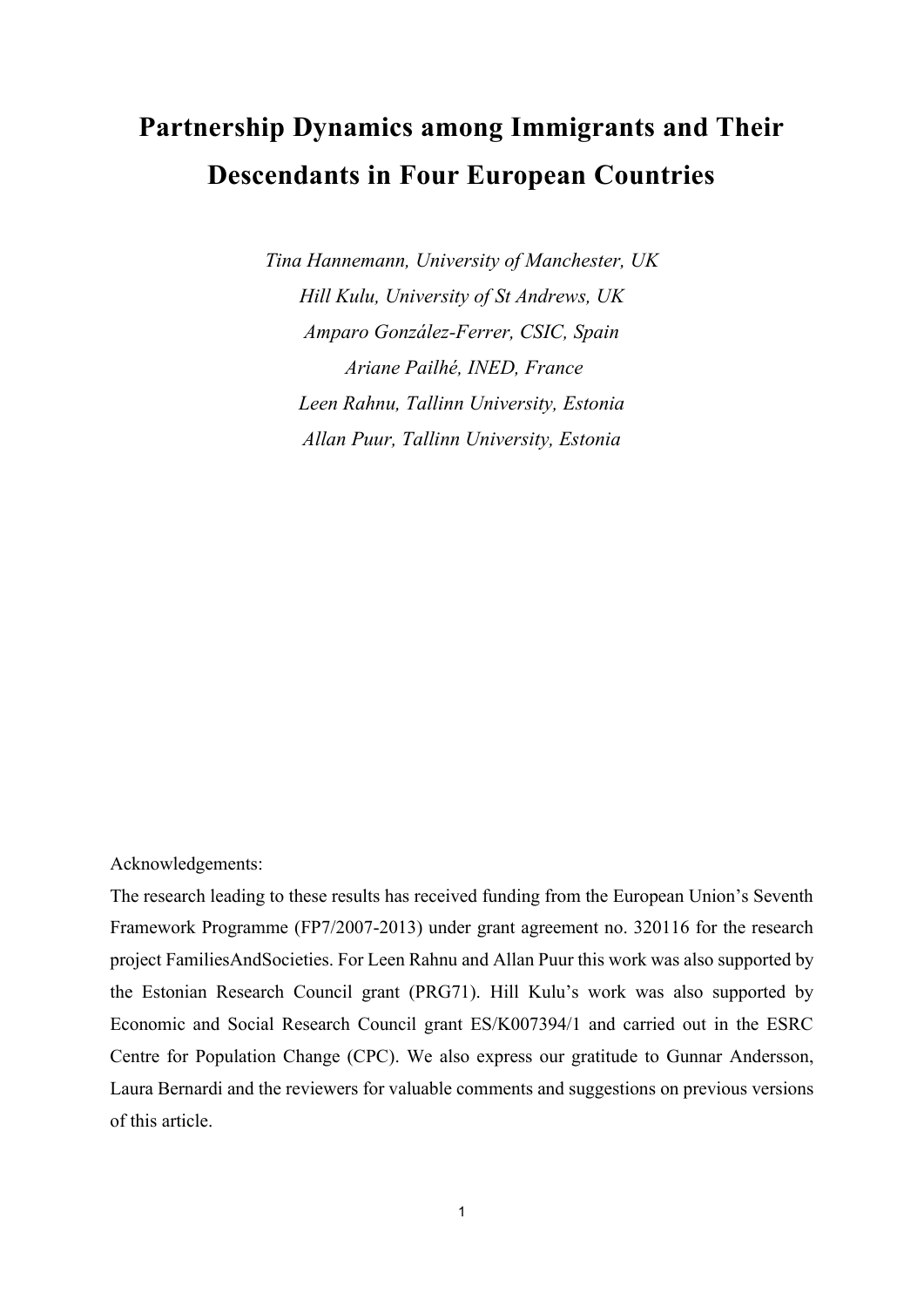# **Partnership Dynamics among Immigrants and Their Descendants in Four European Countries**

## *Abstract*:

This study investigates union formation and dissolution among immigrants and their descendants in four European countries with different migration histories and family patterns (United Kingdom, France, Spain and Estonia). Although there is a growing body of literature on migrant families in Europe, there is still little comparative research on partnership dynamics among immigrants and their descendants. We apply event history analysis to pooled data from the four countries. The analysis shows a significant variation in partnership patterns across migrant groups in some countries (e.g., South Asians versus Caribbeans in the UK) and similar partnership behaviour for some migrant groups in different countries (e.g., South Asians in the UK and immigrants from Turkey in France). Descendants of immigrants often exhibit partnership patterns that are similar to those of their parents' generation. The country context matters; specific patterns are observed for Spain and Estonia.

*Keywords:* Family, marriage, cohabitation, divorce, immigrants, the second generation, Europe, Poisson regression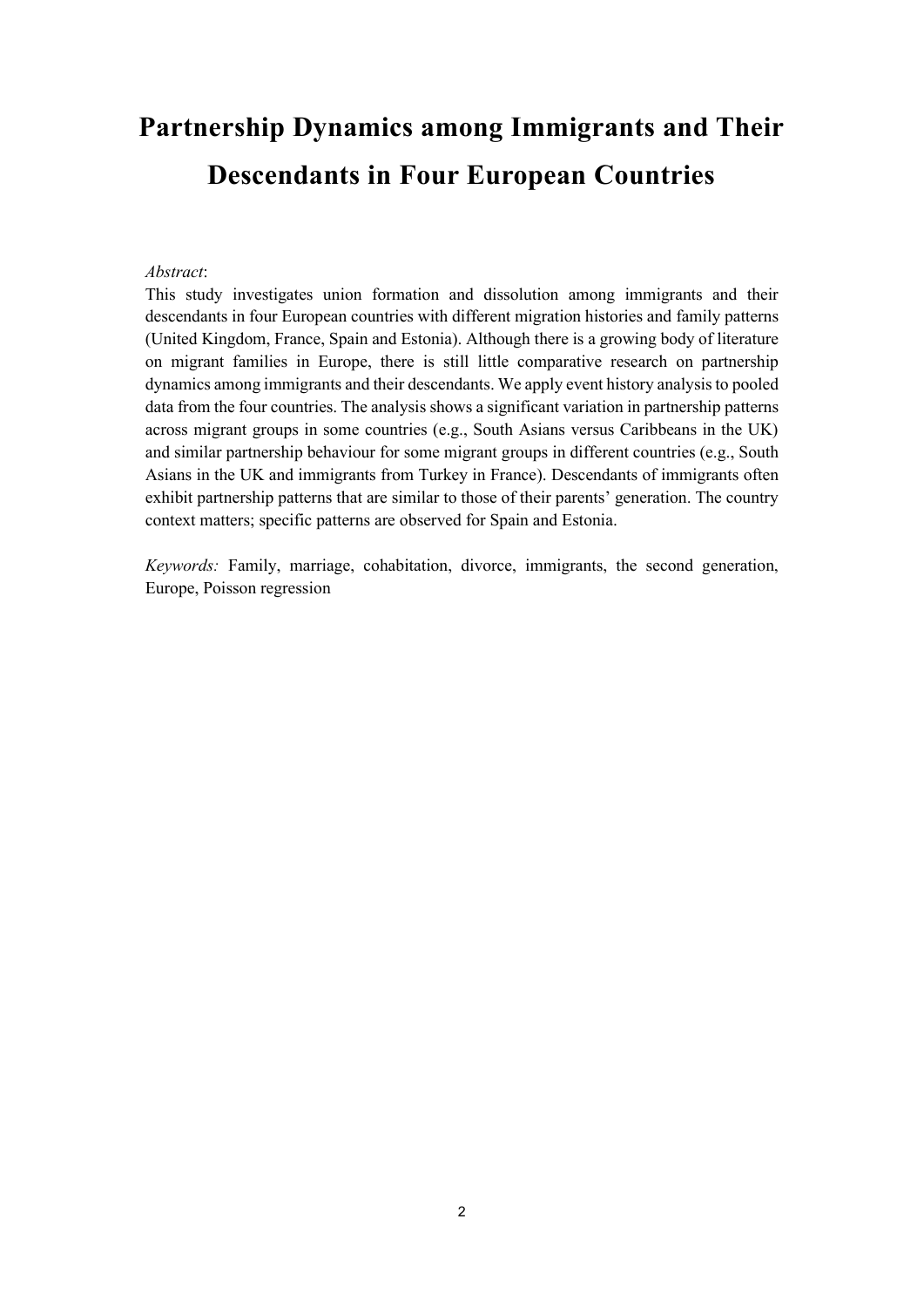## **1. Introduction**

Over the past decades, many European societies have experienced large-scale immigration flows and the growing ethnic and cultural heterogeneity of their populations (Castles and Miller 2009). The recent demographic literature has shown an increasing interest in the study of family dynamics and patterns among immigrants and their descendants. One research strand investigates the formation, location and stability of ethnically mixed marriages including research on union formation in Europe across borders (Dribe and Lundh 2012; González-Ferrer 2006; Kalmijn and Van Tubergen 2006; Milewski and Kulu 2014). Another strand examines fertility patterns among immigrants and ethnic minorities (Andersson 2004; Goldscheider et al. 2011; Kulu et al. 2017; Kulu and Milewski 2007; Milewski 2007; Toulemon 2004). Although previous research has significantly improved our understanding of family patterns of immigrants and their descendants in European countries, most studies have investigated immigrants in one or two countries. Gradually emerging comparative research demonstrates how the analysis of immigrants and ethnic minorities from several different countries significantly advances our understanding of how institutional and policy provisions shape the family lives of immigrants and their descendants (Huschek et al. 2012; Kulu et al. 2017; Milewski 2011).

This study investigates union formation and dissolution among immigrants and their descendants in the UK, France, Spain and Estonia. The objective of this study is to compare partnership patterns of immigrants, their descendants and natives and to identify commonalities and differences among those migrant groups across the four selected countries. The study builds on the literature on immigrant family and fertility and extends previous research in the following ways. First, the study investigates partnership patterns among individuals with immigrant family background from a comparative perspective. Although recent studies have investigated partnership patterns among immigrants (Andersson et al. 2015; González-Ferrer et al. 2016; Hannemann and Kulu 2015; Pailhé 2015), only a few studies have compared immigrant union formation and dissolution across European countries (Huschek et al. 2010). In this study, the population subgroups from different countries will be included in the same analysis, which allows a direct comparison of the partnership patterns of the various native and immigrant groups. The studied countries represent the 'old' immigration countries of Northern and Western Europe (the UK and France); the 'new' immigration countries of Southern Europe (Spain); and Eastern European countries with migration patterns driven by specific post-WWII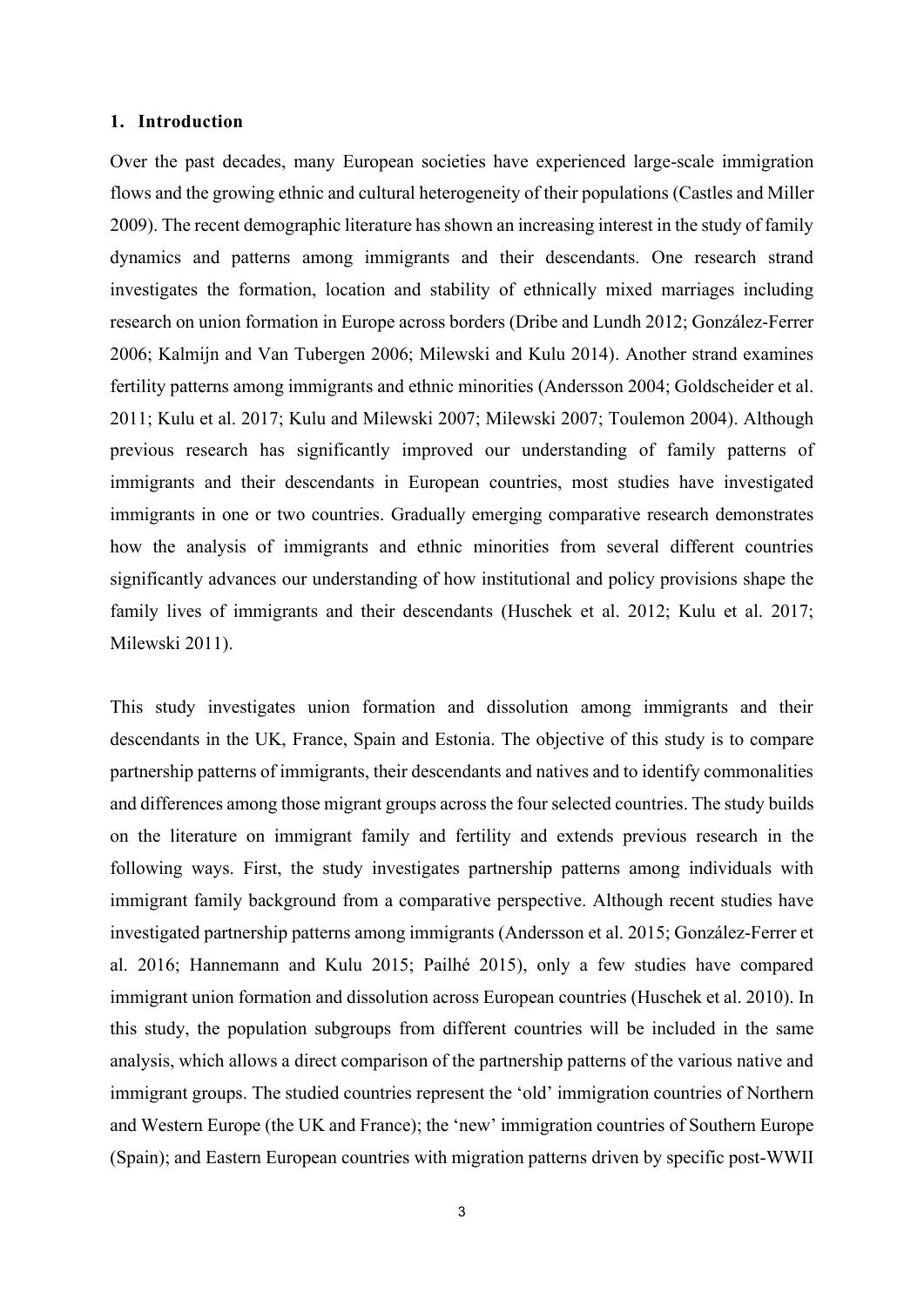political and economic circumstances (Estonia). The countries also represent the diversity of partnership patterns and changes in the European context; included are countries with relatively early spread of cohabitation, separation and re-partnering (France and Estonia), those which followed these patterns with a time lag (UK) and those where new partnership forms emerged more recently and have developed with a slower pace (Spain). Clearly, the four countries provide a representative cross-section of the major regions of Europe and a broad variety of societal and demographic regimes.

Second, this study will contribute to the research field by simultaneously investigating various partnership transitions among immigrants and their descendants. This paper moves beyond the 'one-life-event-at-a-time' approach and will provide a better understanding of the formation and dissolution of first unions among immigrants and their descendants in these four European countries. The study will investigate the type of first partnership (cohabitation or direct marriage) and the likelihood of experiencing (first) divorce for first time married people. Although there is a growing literature on the determinants of mixed marriages (De Valk and Díez Medrano 2014; Dribe and Lundh 2012; Hannemann et al. 2018) little (if any) comparative research has been conducted on partnership formation and dissolution of immigrants and their descendants in comparison to the native population. Further, some immigrants have high levels of exogamous marriages (e.g. Southern Europeans in Western Europe), whereas endogamous marriages dominate among others (e.g. South Asians in Britain); the overall levels of union formation and dissolution in both groups are of much interest (Kleinepier and de Valk 2016). The study will thus provide us with a more holistic picture than a conventional analysis of only a single union event (usually first marriage) or determinants of exogamous/endogamous marriages.

Finally, this study will extend the scope of the topic by examining the union patterns among the descendants of immigrants, whose shares have significantly increased during the last decades (Sobotka 2008). Although the so-called 'second generation' has grown up in the host society, they have faced a number of challenges. Their educational qualifications often (although not always) remain below those of the majority population, and their labour market performance and social mobility stays below the levels of their native peers (Aeberhardt et al. 2010; Alba 2005; Aparicio 2007; Brinbaum and Cebolla-Boado 2007; Fassmann 1997; Fibbi et al. 2007; Kristen et al. 2008; Meurs et al. 2006; Van Niekerk 2007). Insufficient education and poor employment prospect (Aeberhardt et al. 2010; Alba 2005; Aparicio 2007; Brinbaum and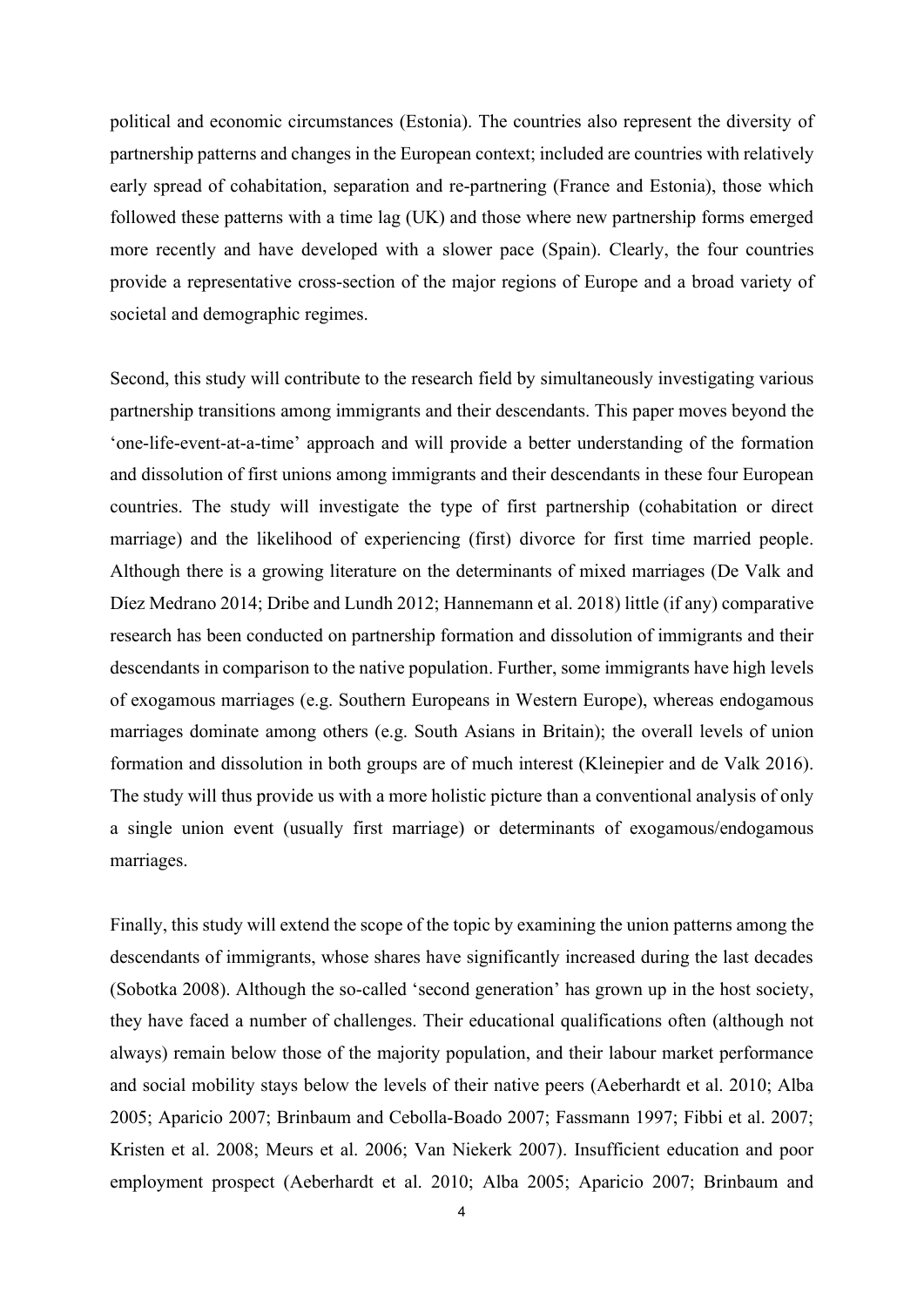Cebolla-Boado 2007; Fassmann 1997; Fibbi et al. 2007; Kristen et al. 2008; Meurs et al. 2006; Van Niekerk 2007) may have an impact on union formation and dissolution patterns among the descendants of immigrants. Our comparative study will, thus, provide valuable information on the demographic behaviour of important population subgroups in Europe and will improve our understanding of how various factors (being descendants of the post-war 'labour migrants'; institutional and policy settings of countries) have shaped partnership behaviour of the 'second generation'.

As the focus of this study is on partnership patterns among immigrants and their descendants, we will provide a brief overview of both post-war migration to Europe and of changes in partnership dynamics.

## **2. The European context: migration and partnership dynamics**

## **2.1. Migration**

In the second half of the 20th century, many European countries experienced economic and policy-driven migration (Castles and Miller 2009; Coleman 2006). The economic boom of the 1950s and 1960s in Western and Northern Europe attracted a large number of labour migrants. Several countries actively recruited migrants; this was driven by the increasing demand of workers in labour intensive sectors of industry and services (Salt and Clout 1976; Seifert 1997). France, West Germany, and the Netherlands, having coped with the reconstruction of their industry and infrastructure, searched for a labour force to satisfy the needs of the economic boom. The labour migrants originated mainly from Southern Europe and regions that were adjacent to Europe (e.g. Turkey). Southern European countries, including Italy, Spain and Greece, willingly sent labour migrants, partially to ease the pressure of unemployment and large cohorts that were due to high pre-war fertility levels. While early labour migrants were mainly young, single, short-term employed, educated and male, the later labour streams shifted towards being rural and unskilled, with individuals having a wide age range and including both sexes (Salt and Clout 1976).

The country of origin for labour migrants varied across the continent, which reflected the economic, demographic and also historical circumstances. France received large numbers of immigrants from their former colonies in the Maghreb region, the Netherlands received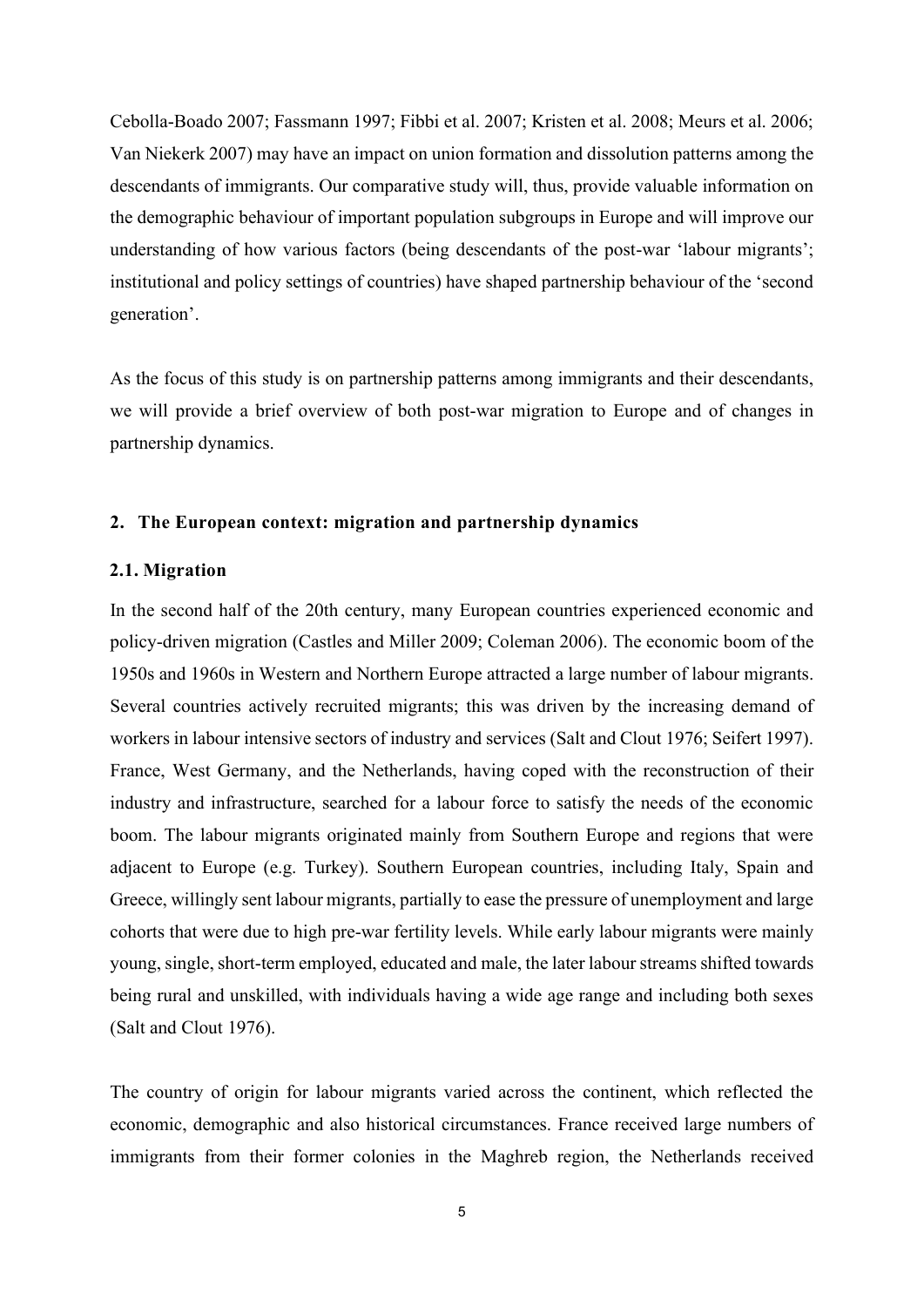migrants from Indonesia and Surinam and the UK provided free immigration for individuals from India, Pakistan and the Caribbean region (Peach 1998; Serow et al. 1990). Migration from former colonies increased at the time of and after the declaration of independence in the respective countries. Political and crisis driven migration waves also occurred in Spain in the 1960s, mainly from former colonies in South America. Those migration streams that were based on historic connections and dependencies had a longer tradition than the new waves of labour migrants in the rest of Europe. Additionally, both migration streams co-existed and were partially independent of each other (Serow et al. 1990).

Patterns of international migration from the former communist countries of Eastern Europe differed from the rest of Europe in several aspects (Frejka 1996). Emigration to the West was (almost) prohibited to the citizens of Eastern European countries, with a few exceptions (e.g., Yugoslavia). Interestingly, however, 'labour migration' that was driven by the needs of centrally planned economies also existed within the Eastern Block. People from Vietnam, Angola and Mozambique moved to Central European countries, particularly to Eastern Germany, whereas Russians, Ukrainians and Belarusians moved in large numbers to the Baltic states (particularly Estonia and Latvia), which were annexed by the Soviet Union during WWII and experienced accelerated industrialisation during the post-war period (Kulu 2003). Since the fall of communism, East-West migration has significantly increased, both for economic reasons and for factors that are related to ethnic and linguistic connections (Fassmann and Münz 1994).

In the 1990s, Southern European countries also became destinations of international migration. Greece, Italy and particularly Spain, especially during the first half of the 2000s, received large numbers of immigrants from North Africa, South East Europe and South America over the past two decades. While economic and demographic factors were important factors behind those migration streams, historical and linguistic ties also played an important role (Cebolla-Boado and González-Ferrer 2008, 2013).

## **2.2. Union formation and dissolution in Europe**

A shift towards earlier family formation and the prevalence of marital unions characterised much of Europe in the 1950s (Lesthaeghe and Neels 2002). New trends, including the postponement of marriages, increasing levels of divorce and remarriage and the rise of nonmarital unions, were observed since the late 1960s. These new features in partnership dynamics,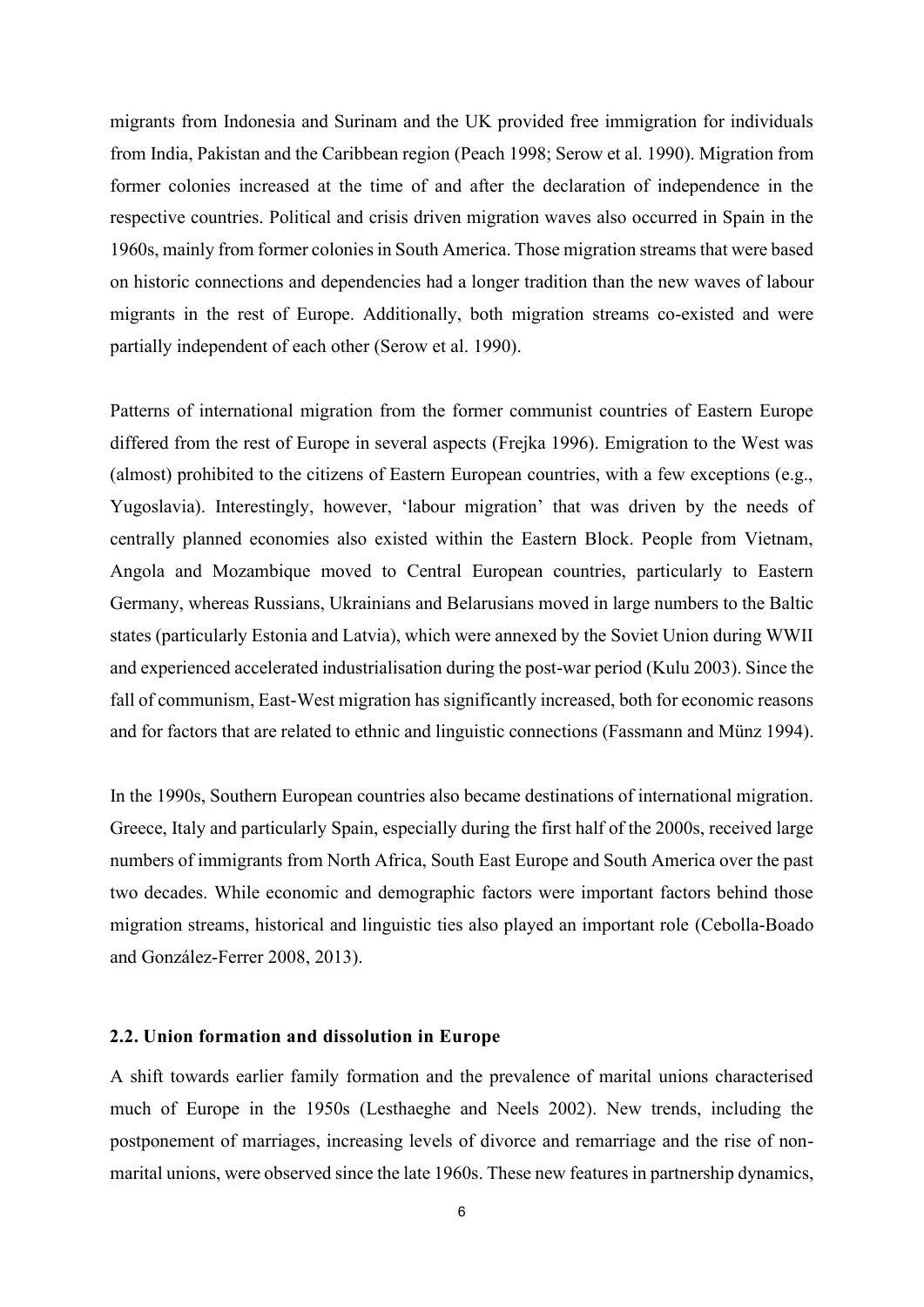especially the increase in cohabitations, showed significant geographical variation in their onset and magnitude. The Nordic countries, particularly Sweden, were the forerunners of these diversified family forms, while the Central and West European countries, such as France, Switzerland and Germany, followed these patterns with a time lag (Andersson and Philipov 2002; Sobotka and Toulemon 2008). Britain, despite its 'Northern' location, adopted the new patterns of union formation relatively late. However, the spread of new family forms was rapid over the past two decades, especially the rise of cohabitation and the increasing rates of divorce (Beaujouan and Ní Bhrolcháin 2011; Berrington and Diamond 2000; Ermisch and Francesconi 2000; Murphy 2000).

In Southern Europe, the new family forms emerged only recently. For a long time, marriage was the only socially accepted form of partnership; however, marriage was increasingly postponed, and the age of first marriage increased beyond that of the Northern and Western European countries. A few research studies show that the importance of religion largely explains specific partnership patterns, whereas other studies suggest that economic factors and traditional family arrangements may have played a role (Reher 1998). The patterns in Eastern Europe are diverse due to both the experience of socialism and the 'North-South' dimension. While younger marriage ages and relatively high divorce levels were common in most Eastern European countries in the 1970s and 1980s, the spread of new family forms significantly varied across countries (Hoem et al. 2010; Puur et al. 2012). A few countries closely followed partnership formation and dissolution dynamics in Nordic countries (e.g., Estonia and Latvia), whereas trends in other Eastern European countries were similar to those in Southern European countries (e.g., Poland).

Although the postponement of marriages and especially the spread of cohabitation and divorce differ across European countries, the direction of trends is shared by many countries. Figure 1 shows the risk of cohabitation (dashed lines) and direct marriage (solid lines) in the four countries analysed in this study by cohort (for native population only). The reference point is the risk of direct marriage among natives in the UK for the birth cohort of 1950–59; the union formation levels for all other groups (countries and cohorts) are measured relative to that baseline. The direct marriage rates for the UK women provide one reference point for all groups, nothing more. The main idea of such analysis strategy is that all groups and countries can be easily compared to each other (for more formal significance testing one could just change the reference point according to the needs). We observe an increase in cohabitation risks in all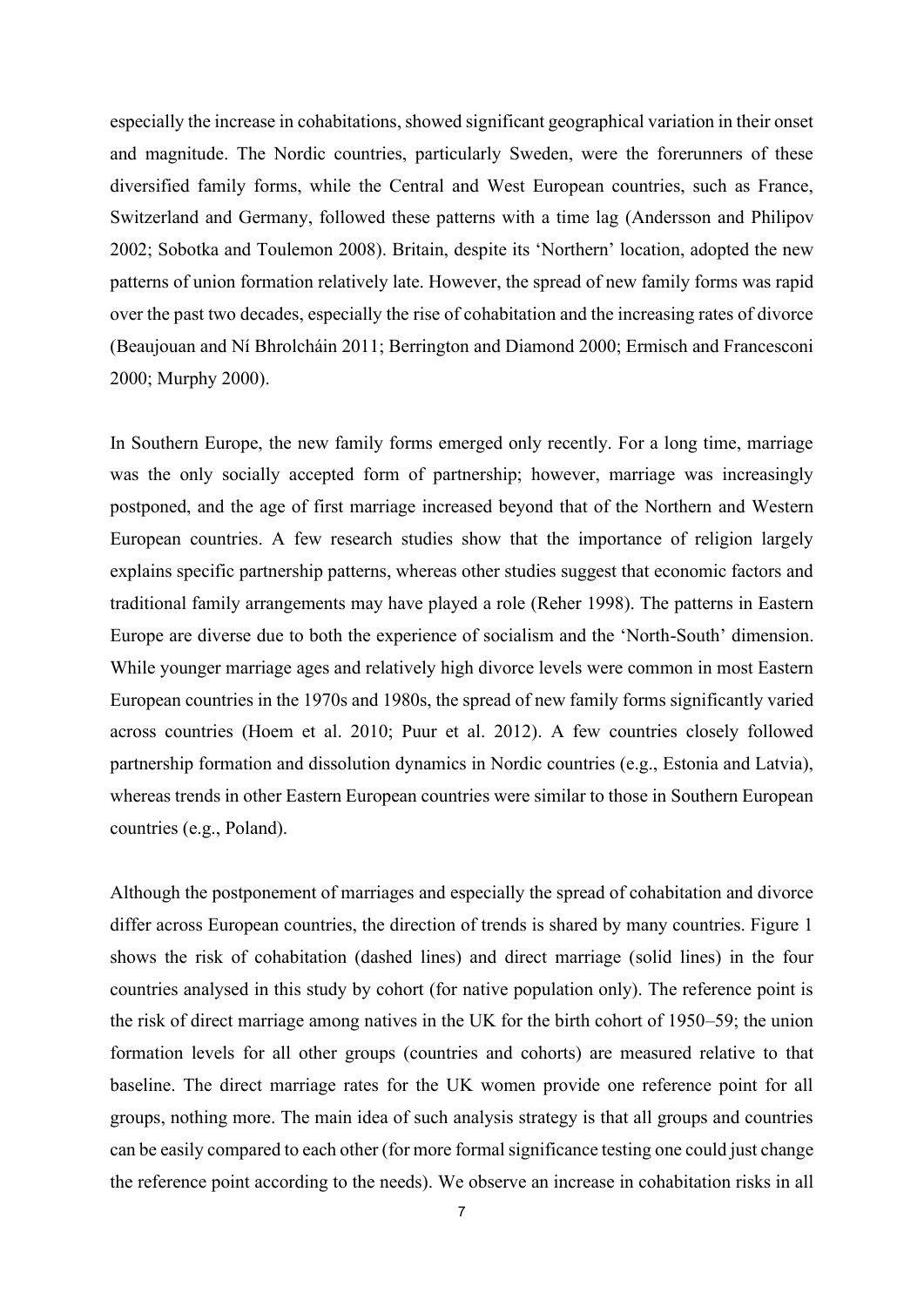countries, with Estonia showing the highest cohabitation levels and Spain exhibiting the lowest levels, with an increase across all birth cohort groups. The trends for direct marriage are more similar across countries, with the highest levels being displayed for the oldest cohorts and the lowest risk being shown for the youngest cohorts, as expected. Unlike for cohabitation, the levels of direct marriage exhibit a noticeable convergence across countries for women born in the 1970s–1980s. The analysis thus shows strong cohort effects and it is therefore critical to include birth cohort in the analysis of partnership trends among immigrants and their descendants across countries to avoid a bias in the results.

(Figure 1 about here)

## **2.3. Explaining family behaviour among immigrants and ethnic minorities**

International migration, within and across the borders of Europe, combines populations, which have different partnership formation and dissolution patterns. There are several approaches to explaining the possible differences in family behaviour between immigrants and the native population. Two of the most established approaches – *socialisation* and the *adaptation hypothesis* – include contrasting explanations for family behaviour among migrants (Andersson et al. 2015; González-Ferrer et al. 2016; Hannemann and Kulu 2015; Pailhé 2015; Rahnu et al. 2015). The *socialisation hypothesis* argues that migrants will follow the family traditions and values that were dominant in their childhood and, therefore, in their country of origin (Andersson 2004; Kulu and Milewski 2007). Family patterns of immigrants may also be shaped by legal and social rights, such as legal marriage age or the right to live with a non-marital partner. If partnership patterns in the home and host country vary significantly, those differences might also emerge in a comparison between immigrants and the native population. Even if social norms and legal restrictions on couples divert greatly from the home country, preferences for specific family forms might remain stable. The *adaptation hypothesis*, in contrast, states that over time, migrants will adapt to the family patterns that are dominant in the host country (Andersson and Scott 2005; Hervitz 1985). This naturally will differ for immigrants who spend many years in the host country and new arrivals as well as the age at migration and therefore the time they spend under the influence of the home country environment. The hypothesis can be extended to adaptation to different economic and legal aspects around marriage, cohabitation and divorce, if the circumstances vary between home and host country. This study analysis all immigrants, independent of if their first union started and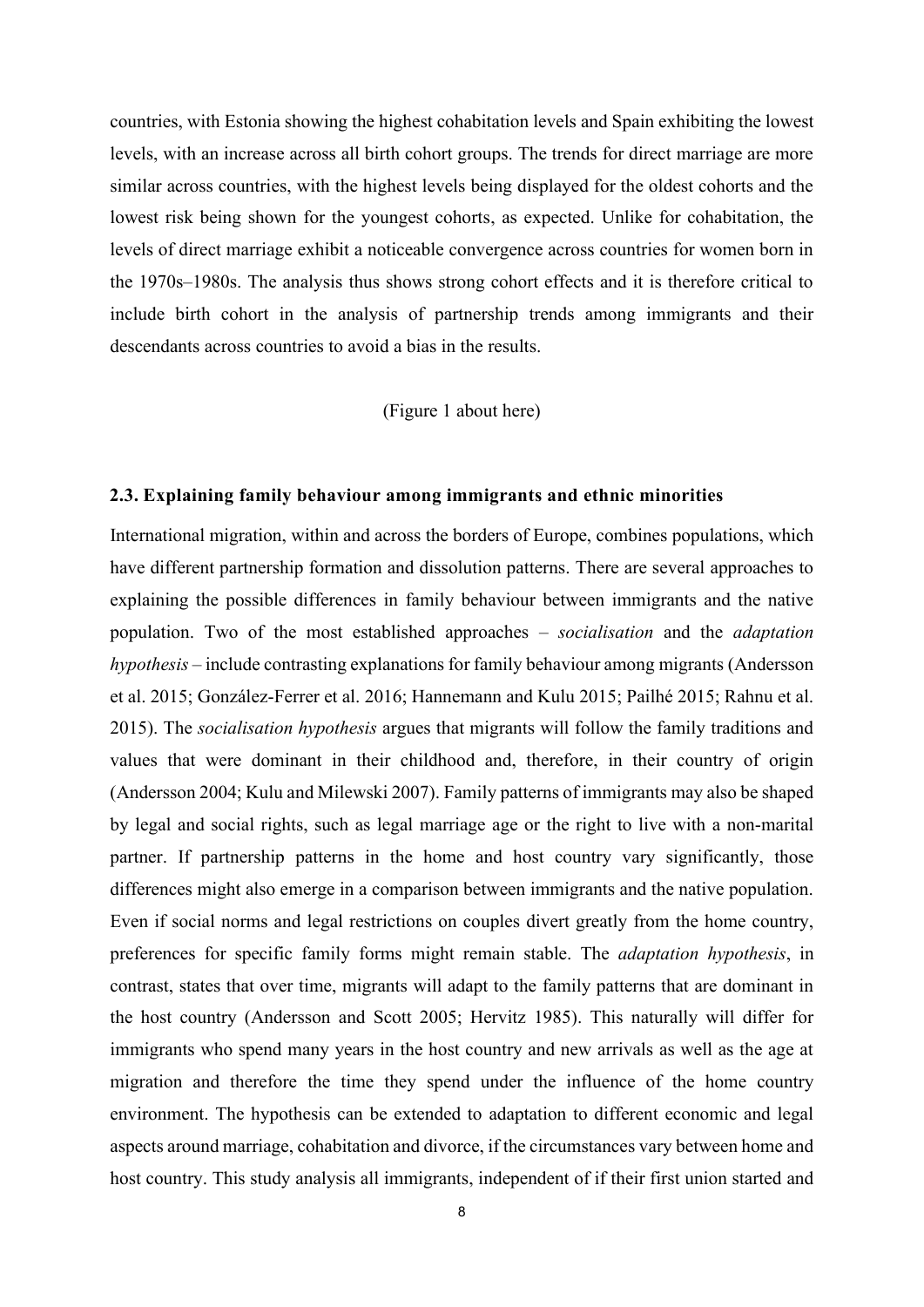ended before or after migrating and does not take into account time since migration. Therefore, this study will not be able to explicitly determine the impact of the adaptation hypothesis.

A competing hypothesis to the above-discussed two is the *selection hypothesis* (Hoem 1975; Macisco et al. 1970), which argues that individuals who leave their home country are a select population group in their home country. For example, labour migration favours specific skills and professions, which can be useful for the economy of the host countries. Good health is also necessary in order to migrate over long distances and adapt to new environments. The family behaviour of migrants thus does not necessarily represent the dominant family patterns in their home country. Differences in family behaviour between immigrants and the native population can, therefore, be the result of individual characteristics rather than the result of the context of early socialisation (Cortina Trilla et al. 2008). 1 In order to measure the impact of selection among the migrant groups an analysis has to take into account the trends and changes in union formation and dissolution in all of the countries of origin as well and observe their trends parallel to those in the country of destination. Although this approach would go beyond the scope of this study, the selection hypothesis will nevertheless help to interpret results.

All three hypotheses have been successfully used in various studies to explain the presence or absence of differences in partnership patterns between immigrants and natives in European countries (Andersson et al. 2015; González-Ferrer et al. 2016; Hannemann and Kulu 2015; Pailhé 2015; Rahnu et al. 2015). Recent research has also included the descendants of post-war immigrants, the so-called 'second generation', whose share has increased substantially in many European countries (Hernandez et al. 2009; Sobotka 2008). The analysis of partnership patterns of the descendants of immigrants offers a new perspective when explaining the family dynamics among individuals with immigrant family background. If the descendants of immigrants mostly grew up under the influences of the *mainstream society* (socialisation by the native population) one would observe similar trends for the second generation and the natives. In contrast, the family behaviour of the descendants of immigrants would be similar to that of their parents if they grew up under the influences of the *minority subculture* (socialisation by the minority group). If the impact of both, the host society and the minority community is important, the

<sup>1</sup> An additional approach to explain differences in partnership patterns between immigrants and natives is the *disruption hypothesis*. It considers the act of immigration as an interruption for partnership trajectories among immigrants and proclaims that return to the initial union trajectories occurs with a time lag after migration (Carlson 1985; Kulu 2006). Testing the disruption hypothesis would require a detailed analysis of the timing of union formation relative to migration, which goes beyond the scope of this comparative study.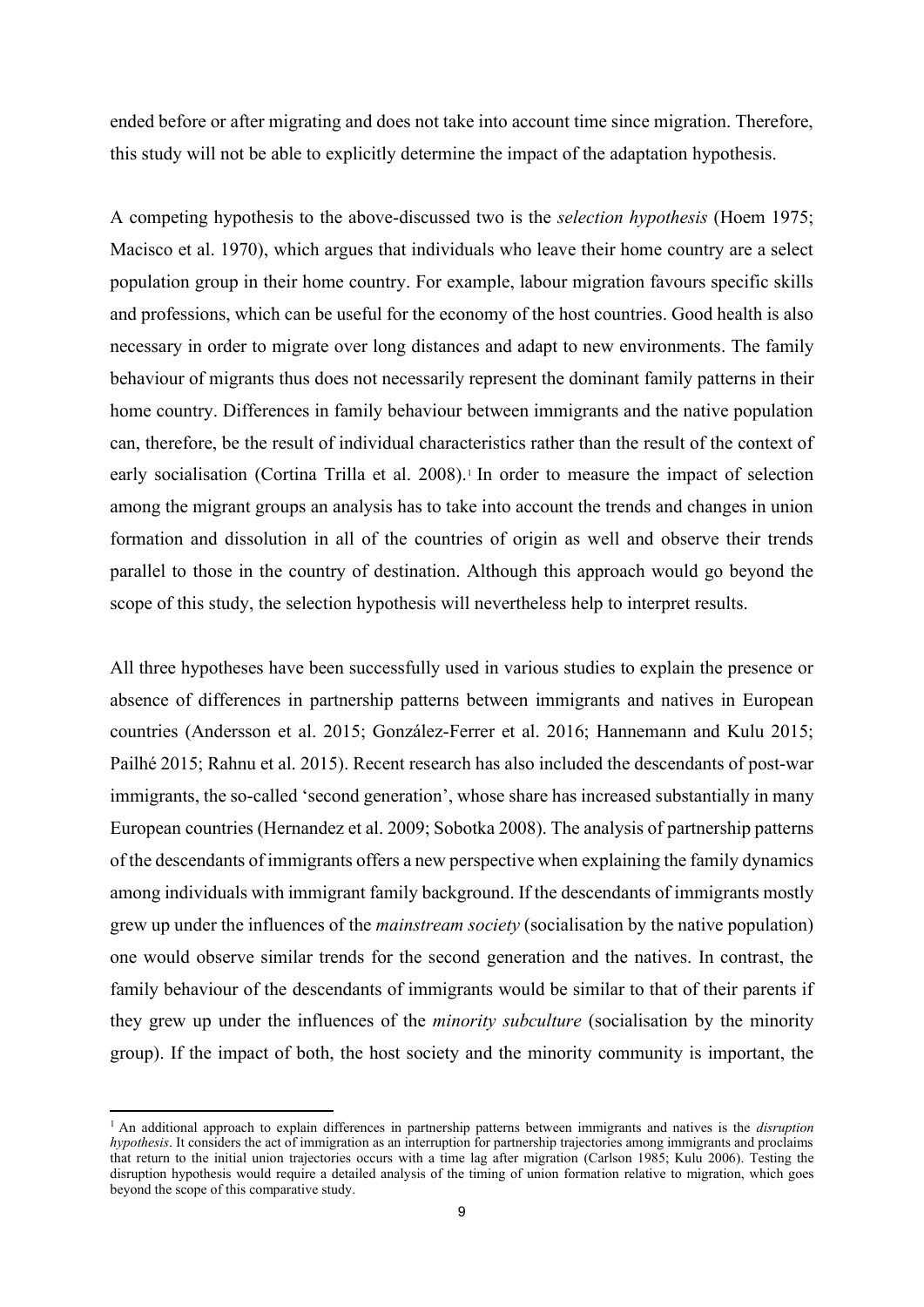descendants of immigrants would exhibit family formation patterns that are in-between those of immigrants (their parents) and the natives (their peers) (Zorlu and Mulder 2011).

Recent research investigated differences in partnership behaviour between immigrants, their descendants and the native population in different European countries, discussing as well country-specific factors. There are two main reasons why the differences between immigrants and natives may vary across countries. First, the origin and composition of immigration streams is important. Immigrants may come from countries that share similar linguistic and cultural patterns or, alternatively, those from countries exhibiting very different patterns. For example, post-war immigrants from Southern European countries are more likely to exhibit family patterns that are similar to natives in Western and Northern European countries than those who arrived from Turkey or Northern Africa (Dribe and Lundh 2012). Even the family behaviour of immigrants from the same country is likely to significantly differ based on their origin or language (e.g., Turkish versus Kurdish migrants from Turkey) or whether or not individuals have mostly moved for employment related reasons or as refugees (e.g., immigrants from the former Yugoslavian republic) (Andersson et al. 2015). The differences between immigrant groups and natives are also dynamic and prone to changes over time. Crul and Vermeulen (2003) found that, after arrival, the Turkish migrant group has benefitted from a closed community in several European countries; however, they start to fall behind in educational achievements over time, which is related to the restrictive migration policies and selective education system of the country of destination.

Second, contextual factors may account for the differences across countries. Each country will provide a set of normative expectations and legal rights and responsibilities for individuals in partnerships (marriage and cohabitation) and for separation (divorce) (Perelli-Harris and Gassen 2012). Newcomers (must) accept those as a 'baseline level' in the host country, and any adaptation to the mainstream society suggests a convergence towards this baseline. For example, immigrants in Northern Europe are more likely to cohabit prior to marriage or separate from unsatisfactorily partnerships than those who live in Southern Europe. Various state policies may be factors that largely (but not only) explain whether or not and how much convergence toward the baseline will take place among immigrants and their descendants. The adaptation process to the dominant behavioural patterns is assumed to be faster and stronger in countries with inclusive integration policies and/or with a wide range of policies that reduce differences between population subgroups and promote equality in all spheres of society than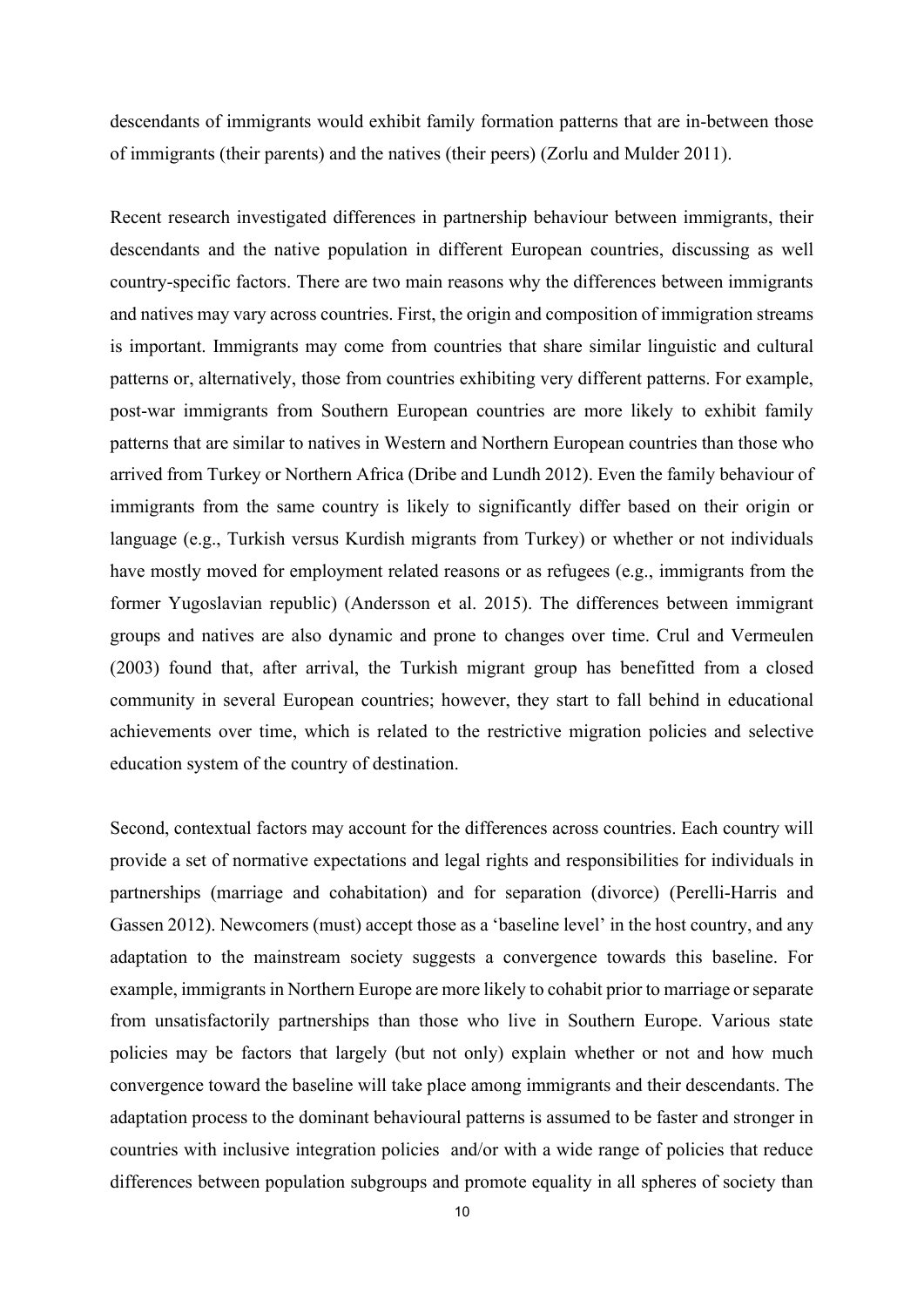in countries with exclusionist integration policies (e.g., the *ius soli* versus *ius sanguinis* approach to citizenship) or where economic market forces are expected to dominate people's lives (e.g., social democratic versus liberal welfare states) (Esping-Andersen 1990; Seifert 1997).

This study investigates first union formation and dissolution in four European countries: the UK, France, Spain and Estonia. These countries represent both 'old' (UK and France), 'new' (Spain) and special circumstances (Estonia) immigration patterns; they differ in post-WWII political and economic histories. The countries that are included in the study represent some of the major regions of Europe and, hence, a broad variety of societal and demographic regimes. The diversity of the four countries offers favourable opportunities to explain the variation in family behaviour between migrant groups, as well as across the contexts of the receiving countries.

Any study on migration and migrants faces an issue of how to deal with heterogeneity. Ideally, to detect contextual effects we should compare individuals from the same origin country and with similar reasons for migrating in different destination countries. However, this is often not possible. To overcome the issue this study will compare immigrants and their descendants of similar backgrounds in different countries, e.g. labour migrants from low income countries with 'conservative' family forms and their descendants. South Asians in the UK and those from Turkey and North Africa in France are comparable groups; similarly, Caribbeans in the UK and Sub-Saharan Africans in France share similar backgrounds; they come from low-income countries where 'fluid' family forms dominate. We also emphasise the importance of comparing different groups in the same country to detect contextual effects. Our comparisons may show large differences across immigrant and minority groups in some countries, whereas differences may be small in other countries. Briefly, heterogeneity is a challenge in migrant family research, but we are confident that the proposed approach will improve our understanding of how country context influence partnership behaviour of immigrants and their descendants.

## **3. Hypotheses**

Based on previous research our hypotheses are as follows. First, we expect to find a significant variation in partnership patterns among immigrants. Immigrants from countries with 'more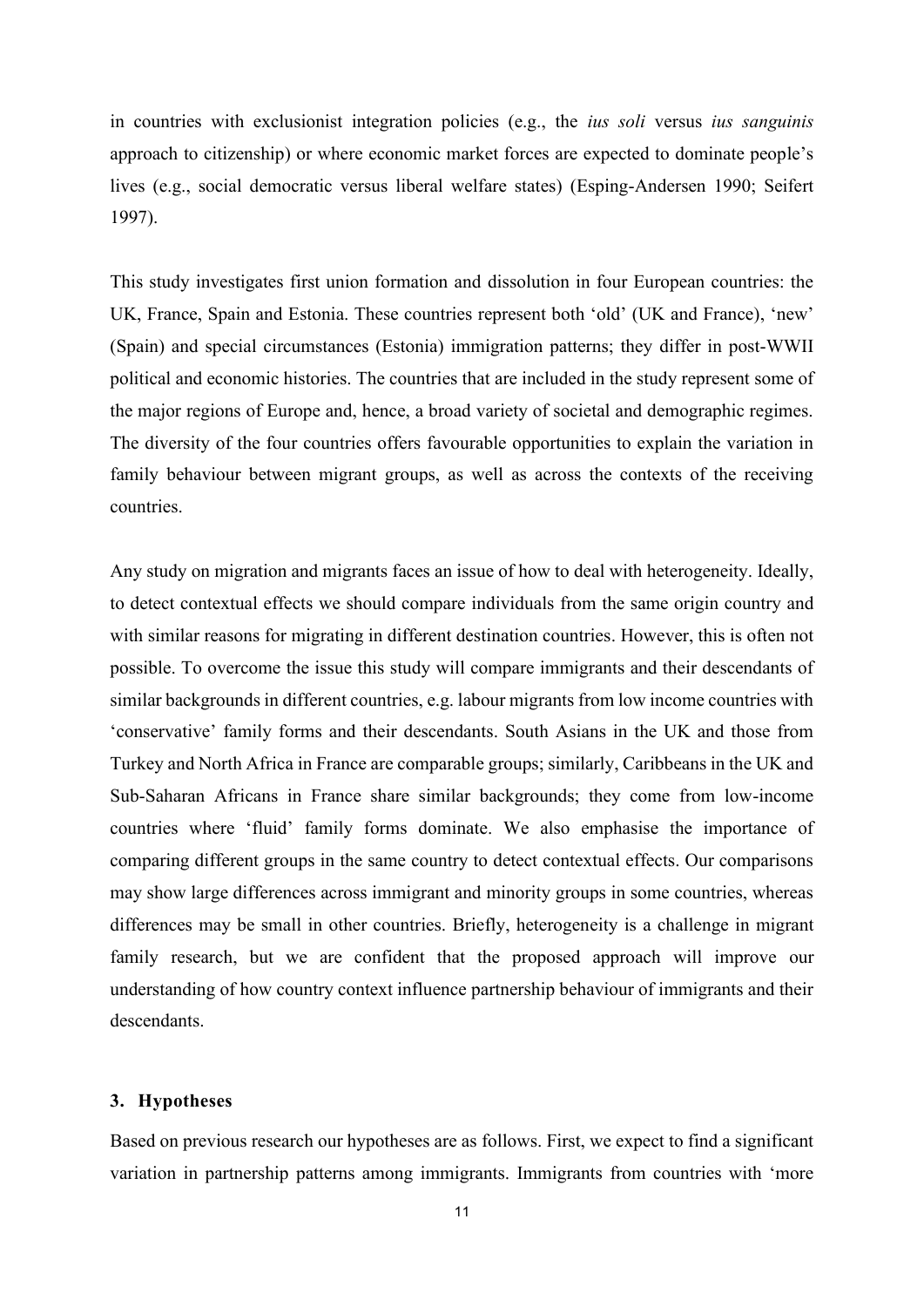conservative' family trajectories, e.g. from South Asia, Turkey or Northern Africa, are expected to show high marriage and low cohabitation and divorce levels, whereas those coming from other European countries are likely to exhibit family patterns that are similar to those of natives. We thus expect factors related to *socialisation* environment to shape partnership patterns among immigrants, although country context (or some adaptation) is also expected to matter for immigrants. Second, for the descendants of immigrants, we expect to find partnership patterns that fall *in-between* the respective immigrant group and native population. The key question is whether their partnership behaviour resembles more those of their parents or those of natives. Furthermore, the study examines how much educational differences potentially explain differences across the population subgroups. Finally, we also expect *country context* to matter; partnership patterns among immigrants and their descendants are expected to be more 'conservative' in Spain and more 'fluid' in Estonia, with the UK and France falling in-between.

# **4. Data and methods**

# **4.1. Data**

The data for this study come from national surveys of the four countries (The UK, France, Estonia and Spain). Preceding country-case studies on the topic of partnership patterns among migrant groups has shown high quality and comparability of the data (González-Ferrer et al. 2016; Hannemann and Kulu 2015; Pailhé 2015; Rahnu et al. 2015). Therefore, those four countries were chosen for the country comparative approach of this study. Aggregated samples were first prepared by each country's team and then merged into one common database for analysis.

British data come from the Understanding Society study (University of Essex et al. 2014). This analysis uses information from the first wave (2009/2011) including partnership histories (Hannemann and Kulu 2015). Data for Estonia were retrieved from the Estonian Generations and Gender Survey (2004/2005) and the Estonian Family and Fertility Survey (1994). These surveys cover the partnership histories of individuals, as well as their demographic and socioeconomic characteristics (Rahnu et al. 2015). Data for French natives and immigrants were collected from the Trajectories and Origins Survey (2008), a joint project of the French National Institute of Demography (INED) and the French National Statistical Office (INSEE). Records include full partnership histories as well as information of migrant background of individuals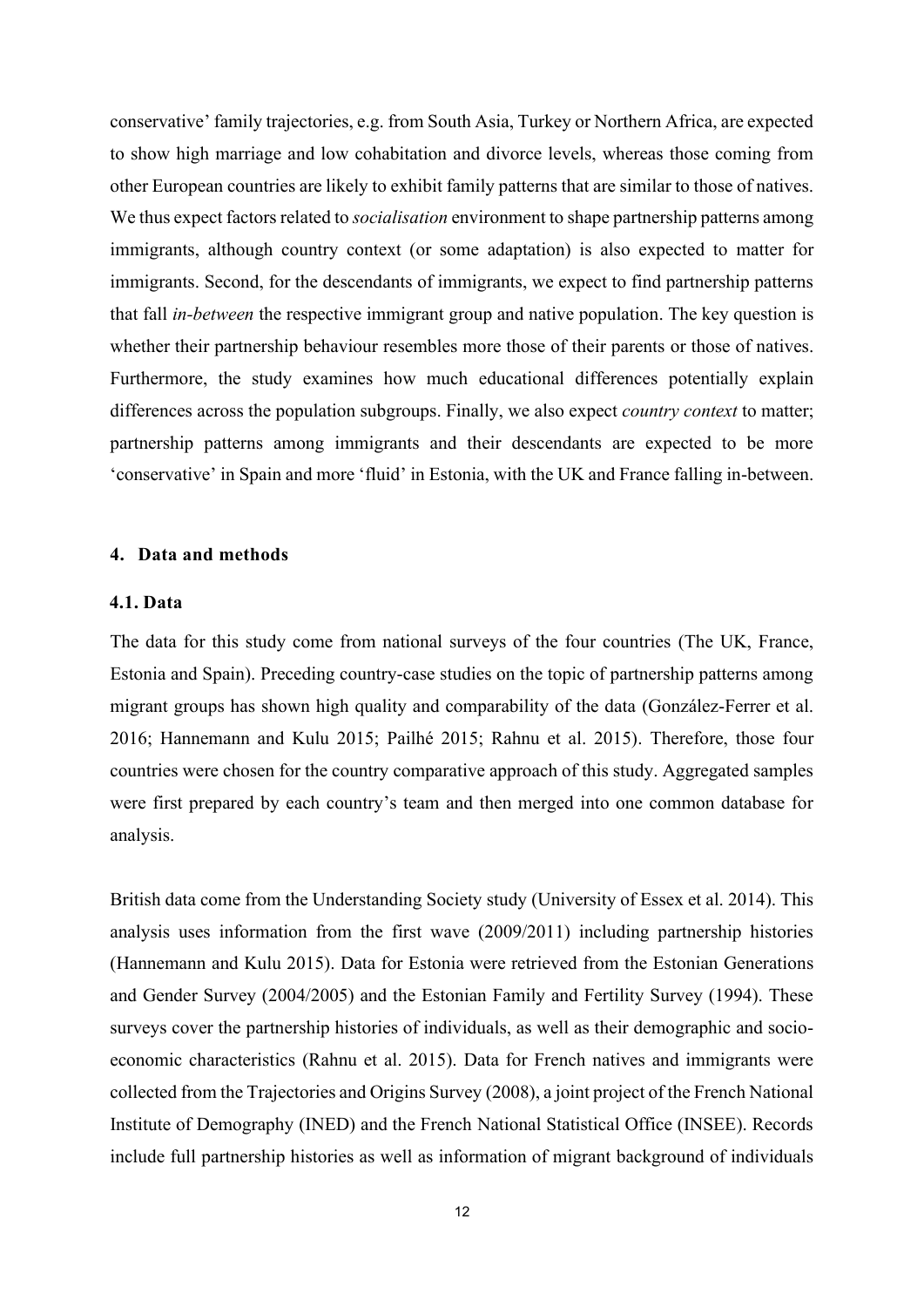and their parents (Pailhé 2015). For Spain, the study uses data from the Fertility and Values Survey that was conducted by the Centre for Sociological Research (2006) (González-Ferrer et al. 2016).

This study focuses on the partnership trajectories of women with the focus on first union formation and dissolution among immigrants and their descendants. Each country provided data on their respective natives and immigrant groups that were specific to their country. Given the variety of migration histories, this resulted in a total of 26 migrant groups, including respective natives, immigrants (foreign-born individuals) and their descendants, the so-called second generation. Immigrants are defined as individuals born abroad. This includes individuals who started their first union in the country of origin and those who started their first union in the host country after migration. Rather than analysing only immigrants who arrived as singles, this study compares the family pattern of the descendants of migrants with all migrants, i.e. those who formed a union prior to a move from one country to another and those who partnered following the migration. Such an approach has both pros and cons. One strength is the opportunity to compare full partnership histories of immigrants with those of their descendants, which is one of the main objectives of this study. The weakness is that specific hypotheses (e.g. the adaptation hypothesis) cannot be explicitly tested for immigrants. However, as the empirical analysis will later show, in our view, the strengths outweigh the weaknesses.

An individual is classified as the descendant of immigrants if at least one parent was born abroad. In case an individual has parents with different countries of birth the priority was given to the father's origin. Given the small numbers and variety across nationalities of parents this study could not separately analyse specific groups of mixed ethnic parents. For similar reasons, there is no separate group for migrants who arrived at young ages to the destination country, although their behaviour falls often between those migrants who entered at adult ages and the second generation of migrants.

There are four immigrant groups for the UK: the first group is composed of individuals from Europe and other industrialised / Western countries (the U.S., Canada, Australia, and New Zealand; further referred to as *Europe & West*). The second group consists of individuals from India, Pakistan and Bangladesh (further referred to as *South Asia*). Immigrants and their descendants from *Caribbean* countries, mainly Jamaica, are the third group; individuals from all *other* countries form the fourth group. For Estonia, this study investigates the partnership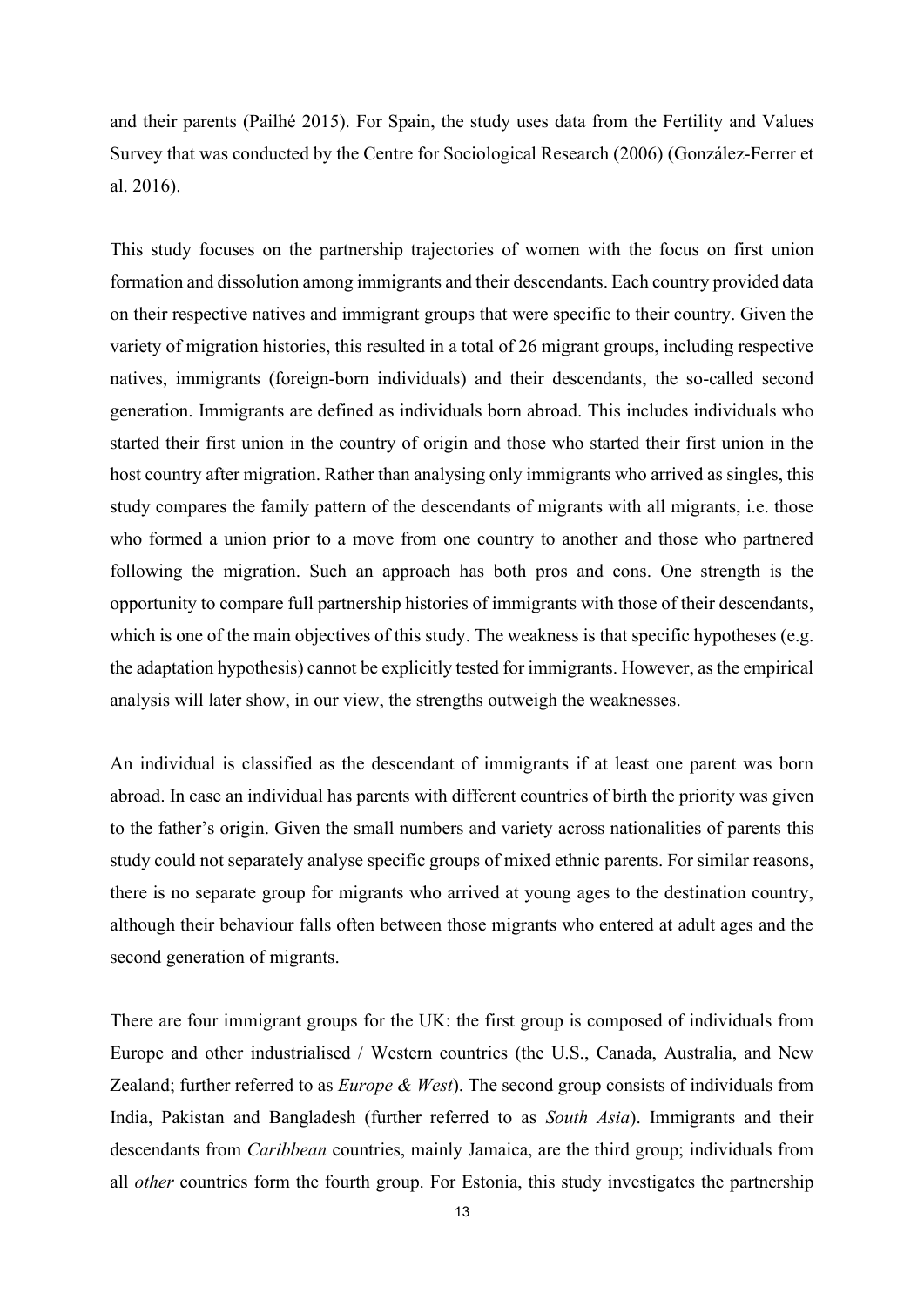dynamics of natives and immigrants who are mainly from the Slavic republics of the former Soviet Union (Russia, Belorussia and Ukraine; further referred to as *Russian-speaking population*) and their descendants, which form approximately 90% of minorities in Estonia.

For France, with its long history of immigration, data on four immigration origins are analysed: individuals from former colonies and territories: *Maghreb* states and Sub-Saharan African countries (further referred to as *Africa*); and more recent countries of origin: *Turkey* and *Southern European* countries. Immigrants and their descendants are distinguished for all four groups; this is possible because the descendants of those immigrant groups have already reached the age of partnership formation and dissolution. For Spain, in contrast, it is only possible to investigate partnership dynamics among immigrants. The country has only recently experienced large immigration streams; therefore, the number of descendants of immigrants who have reached the age of partnership formation is still small. The analysis distinguishes between immigrants from *Eastern Europe*, *Latin America*, the *EU-15* countries and all *other* countries.

#### **4.2. Methods**

For a comparative study of *n* countries regarding partnership formation and dissolution, an option is to merge individual-level data from the countries and then fit a hazard regression model (Hoem et al. 2010). However, this is often not possible due to the issues of data confidentiality: individual-level data cannot be released to another country or research group to conduct a comparative analysis. Fortunately, it is possible to overcome this obstacle by using the count-data approach to compare partnership formation and dissolution rates across countries and population subgroups. Researchers need to prepare an event-time (or occurrence-exposure) table for each country, which is defined by a cross-classification over a set of time intervals and covariate categories (Hoem 1987; Preston 2005; Kulu et al. 2017). The data for each cell in such a table include the total number of events, *Ejk*; the total time (e.g. person-years or personmonths) at risk, *Rjk*; and values of covariates, *xjk*, for time period *j* and category *k*. For each cell, the ratio of the number of events to the risk-time is a crude hazard:

$$
\lambda_{jk} = E_{jk} / R_{jk} \tag{1}
$$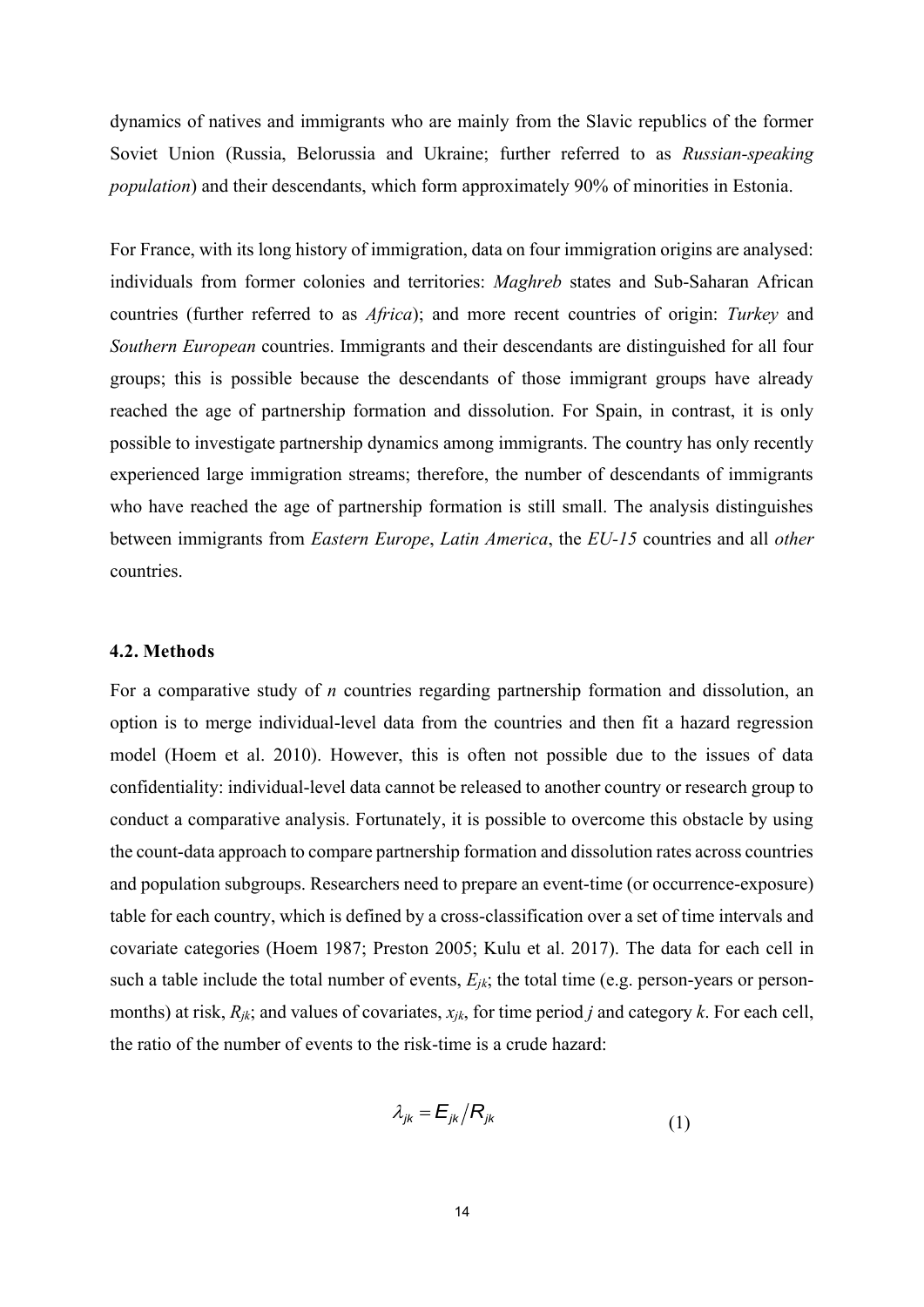where  $\lambda_{jk}$  is the hazard for category  $k$  in time period  $j$ . Let  $E_{jk}$  denote the number of first union formations for group  $k$  in age group  $j$ . We treat  $E_{jk}$  as the realisation of a Poisson random variable with the mean *μjk*:

$$
\mu_{jk} = \lambda_{jk} \times R_{jk} \tag{2}
$$

The expected number of first unions is, thus, the product of the hazard of first union formation and exposure time. We can present this model in a log-linear format:

$$
\ln \mu_{jk} = \ln \lambda_{jk} + \ln R_{jk}
$$
 (3)

We then rearrange the equation to investigate the hazard of first union formation:

 $\mathcal{L}$ 

$$
\ln(\mu_{jk}/R_{jk}) = \ln \lambda_{jk} \tag{4}
$$

Finally, we present a log-linear model for the hazard of first union formation, which also includes (additional) covariates:

$$
\ln \lambda_{jk} = \alpha_j + x'_k \beta \tag{5}
$$

where  $\alpha_j = \ln \lambda_j$  measures the hazard of first union formation by age (the 'baseline'),  $\mathbf{x}'_k$  is a vector of the covariates (e.g., ethnic background, educational level and birth cohort) and *β* represents a vector of the parameters to measure their effects.

In this paper, we analyse partnership formation and dissolution among immigrants and their descendants in four European countries (the UK, Estonia, France and Spain) (Figure 2). For partnership formation, an individual becomes under risk at age 16, independently if the individual is a native, an immigrant or a descendant of immigrants and will be censored at age 45 or the last interview date, whichever comes first. For partnership dissolution this study analyses divorce from marriage in the first union. All women who married in their first union, independent of whether they cohabited prior to marriage or not, form the risk population for divorce. Women are at risk from the beginning of the relationship, this includes the period of living together in cohabitation if they did not marry directly. Often divorce risk is measured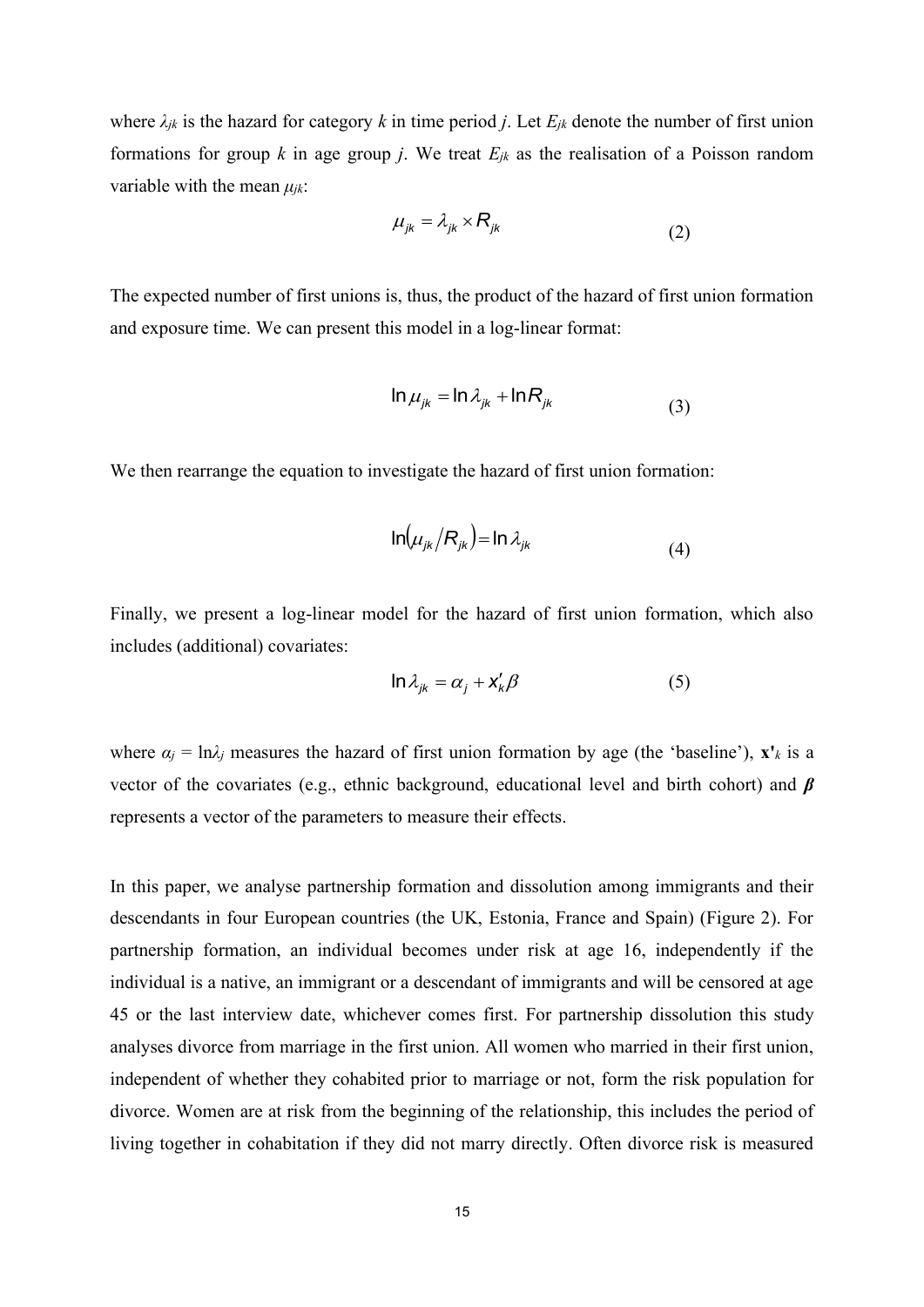from the date of the wedding, however, this study is interested in the overall partnership duration which can vary largely if marriage was preceded by a lengthy period of cohabitation. Again, the approach has both pros and cons. One strength is that cohabitation and a subsequent marriage are treated as the same (rather than different) union, which is somehow natural, also in the light of recent research (Jalovaara and Kulu 2019). The weakness is that we may observe a more erratic divorce pattern over union duration (we thank a reviewer for drawing our attention to that). Nevertheless, as our focus is on the differences across migrant groups rather than on the patterns over union duration, there is not much difference between the strategies. Marriages are censored after 20 years, the death of their partner or the last interview date, whichever occurred first. For immigrants we include in the analysis both partnership transitions that occurred prior and after immigration. Previous analysis of partnership behaviour in individual countries showed no significant differences in partnership patterns among immigrants prior and after migration (Rahnu et al. 2015).

## (Figure 2 about here)

The individual-level data, thus, used to calculate aggregated exposure-occurrence tables for each country, were aggregated by different combinations of socio-demographic variables; the country files were then merged into one common database and modelled by using Poisson regression models (5). The variables that were used to prepare exposure-occurrence tables were as follows: migrant group (specific to country, see description above), birth cohort (1950-59, 1960-69, 1970-79, 1980-89), age group (16-19, 20-24, 25-29, 30-34, 35-39, 40+) or alternatively for measuring marriage duration (0-11, 12-35, 36-71, 72-119, 120+ months) and educational level (low, medium and high, according to ISCED (1997) levels 0-2, 3-4 and 5-6). We, thus, investigated the hazard of union formation and dissolution by migrant group when controlling for age (union formation) or union duration (divorce), cohort and educational level. Table 1 provides the number of events and person-months spent under risk for each partnership transition in the four countries, stratified by migrant group.

## (Table 1 about here)

In order to compare individual migrant groups with each other, including across country boarder, this study analyses all countries and migrant groups parallel with only one reference group (Native British). This way all migrant groups are compared to the same benchmark and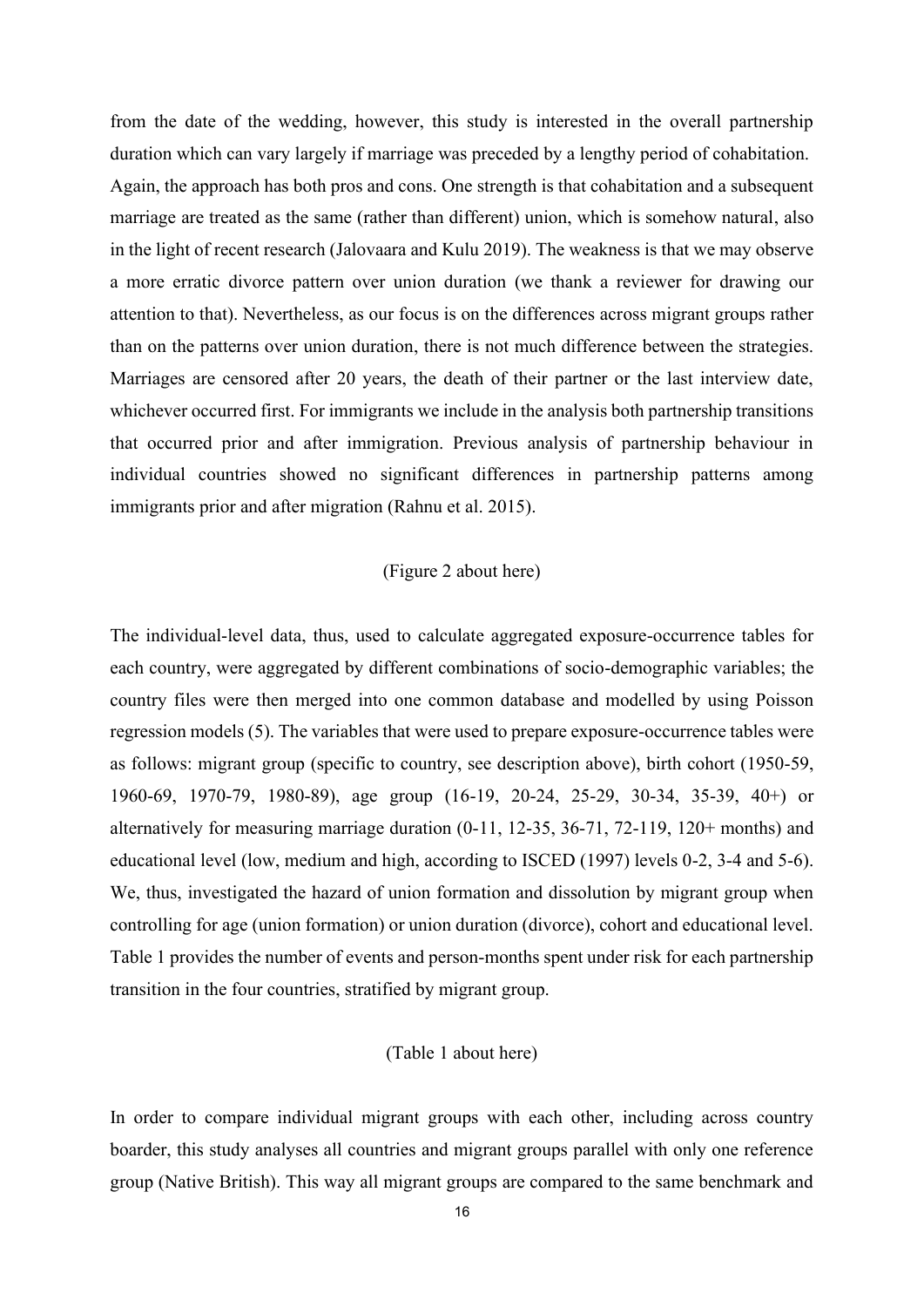a true comparative analysis can be achieved. The sample size varies by countries and migrant groups. For that reason, all calculations were additionally conducted using weights to adjust for the sample size of each country (not shown here). However, the results of the models with weights and those without them showed no noticeable differences because the models distinguish between the different migrant groups and countries. Therefore, we will only present the results that do not include weights.

#### **5. Results**

## **5.1. Union formation**

The first partnership event to be analysed is the transition from singlehood into a first union, including both direct marriage and cohabitation. Native British women are the reference group in all models. Table 2 shows that most migrant women have a lower risk of first union formation than native British women (or native French women), meaning they form the first partnership at later ages than native British or French women. However, the highest union formation levels are observed for migrants from South Asia to the UK, those from Turkey to France and all population groups in Estonia. There are large differences between migrant groups in their respective countries, as well as between the countries. France and the UK both show similar patterns, with certain immigrant groups exhibiting low risks of union formation and other immigrants exhibiting relatively high risks. All groups in Estonia have a high risk of union formation, with immigrants and their descendants experiencing even higher levels than Estonian native women. Additional analysis showed that the elevated risks of union formation mainly reflect the comparatively early entry into first unions that is characteristic of all groups, whereas the difference between Estonian natives and immigrants stems from the lower proportion of people who remain single within the latter group (Rahnu et al. 2015). All migrant groups in Spain show a relatively low risk of union formation. However, most immigrants in Spain have a significantly higher risk of union formation than native Spanish women. All included socio-demographic covariates show the expected coefficient signs, with the risk of union formation being highest for women in their twenties, older birth cohorts and lower educational groups.

#### (Table 2 about here)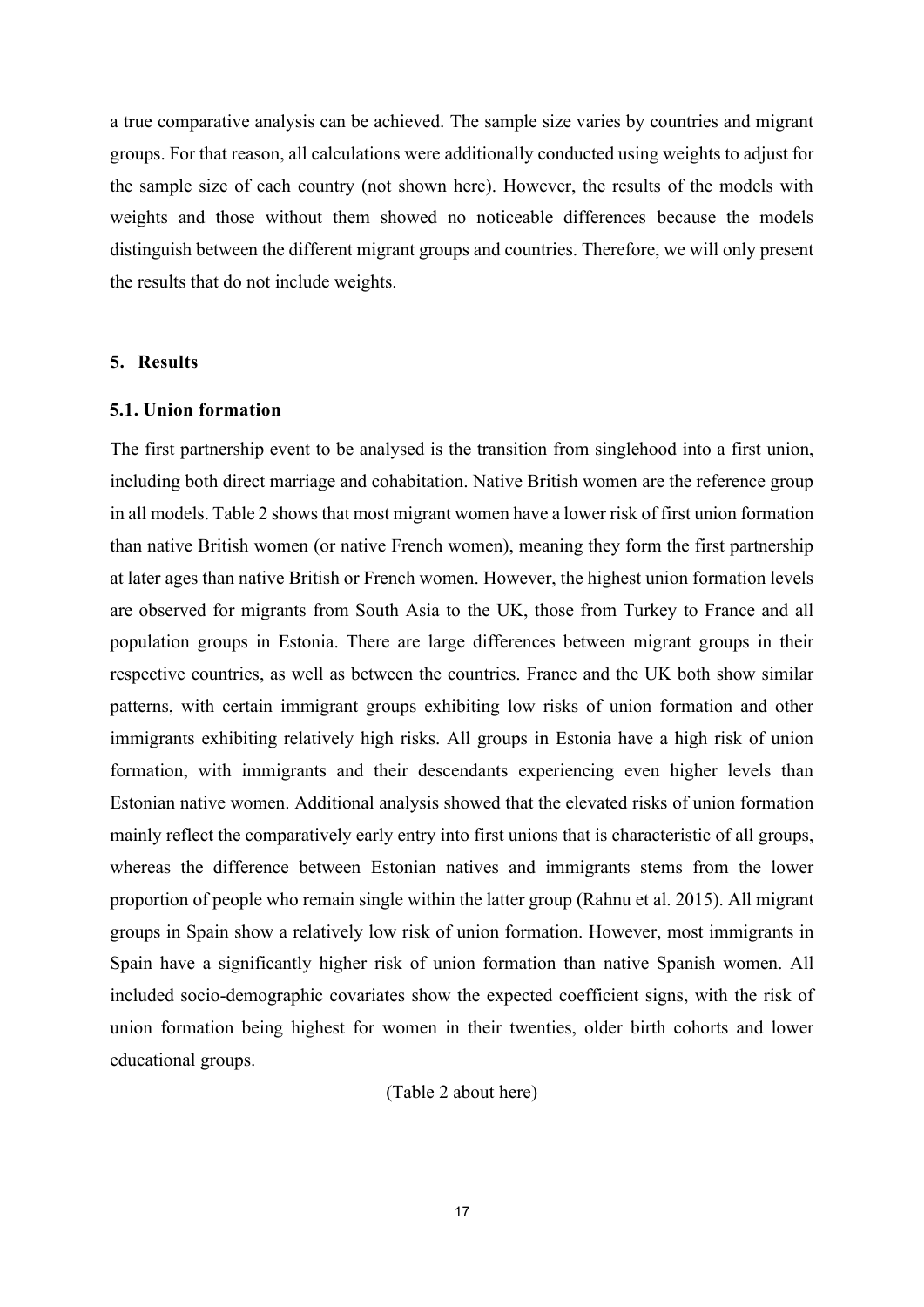## **5.2. Cohabitation or direct marriage?**

Next, the pathways of first union formation are analysed, distinguishing between cohabitations and direct marriages. While union formation rates provide information about the propensity of immigrants and their descendants to form a union in general, the levels of cohabitation and direct marriage offer insights into the choice of union type. Native British and also native French women show a higher risk of cohabitation than most other groups (Table 2, Figure 3). The highest risk of cohabitation is experienced by the Estonian population, particularly their native group. These results reflect the early onset and wide acceptance of cohabitation in Estonia; both based on the trends in Scandinavia rather than those in Eastern and Central European countries (Katus et al. 2008).

The high risk of cohabitation among native French women is in contrast with a low risk among non-European immigrants as well as their descendants in France. Migrants from Southern Europe to France and their descendants demonstrate lower risk of cohabitation than the native French women, but the cohabitation levels are higher than those among non-Europeans. In Spain, the opposite picture emerges, with Spanish native women exhibiting the lowest cohabitation levels. Although all immigrant groups in Spain have a higher risk of cohabitation than native Spanish women, their levels stay below those of the native British or native French women, as well as all groups in Estonia. Non-marital unions are still uncommon in Spain. Even after the legalisation of divorce and a decrease in marriage rates over the last decades, cohabitation has only very recently spread within the population (González-Ferrer et al. 2016). Immigrants in Spain show somewhat higher cohabitation levels and potentially promote the spread of new partnership forms among the native Spanish population.

## (Figure 3 about here)

The low risk of cohabitation among certain immigrant groups and their descendants is often compensated with a high risk of direct marriage (Table 2, Figure 4). The most distinct groups are migrants from South Asia to the UK and their descendants and women of Turkish origin in France. While those four groups showed a low cohabitation risk, they exhibit a high risk of marrying directly (marriage without prior cohabitation). The observed patterns underline the conservative pathway of union formation among those minority groups. A similar although less pronounced contrast between cohabitation and direct marriage is observed for Estonia. The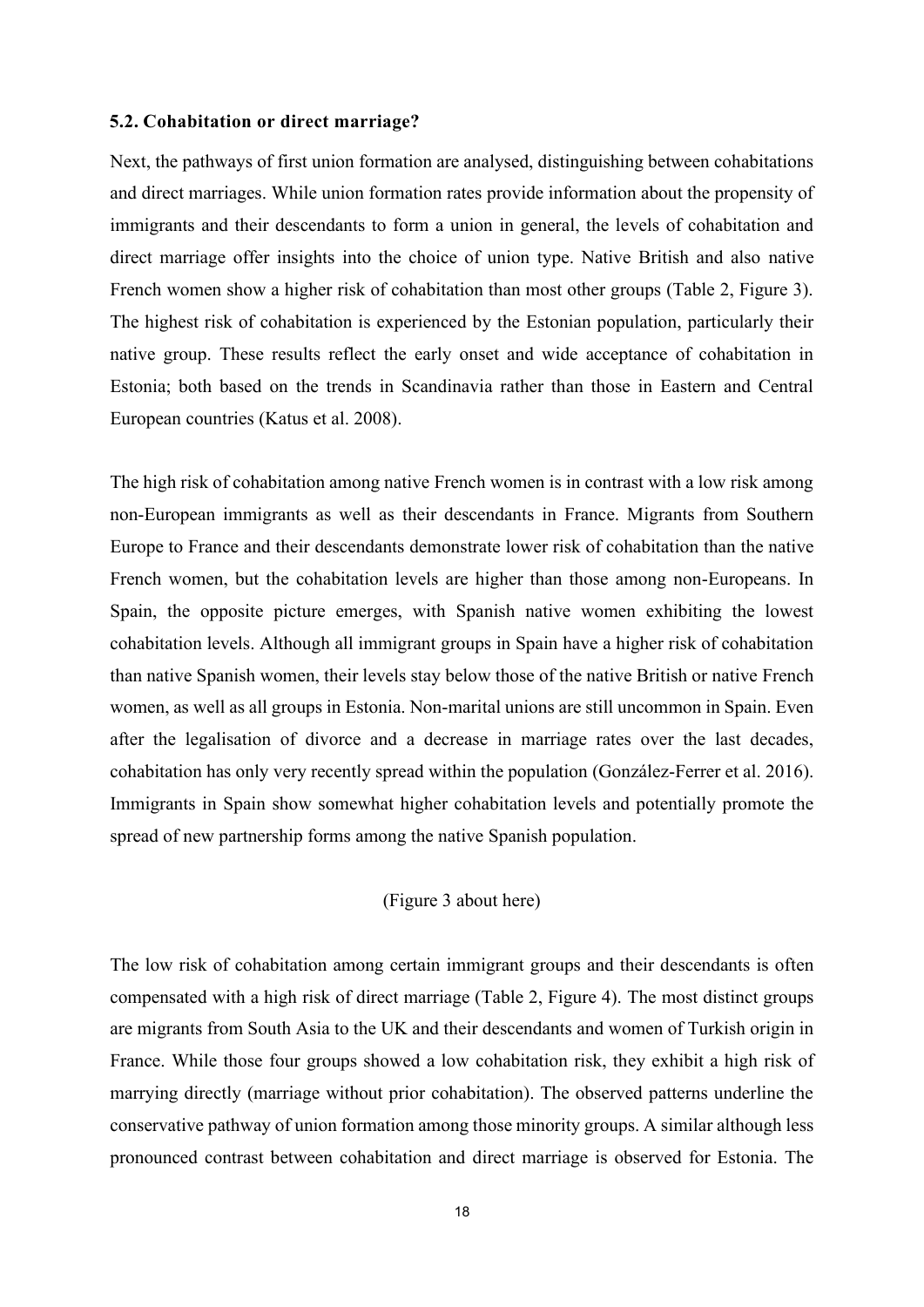native Estonian women have a significantly higher risk of cohabiting and lower propensity of marrying directly, in comparison with immigrants and their descendants in Estonia.

## (Figure 4 about here)

A distinct pattern is also observed for Caribbean migrants to the UK and their descendants. Both generations exhibit a low risk of cohabitation, although their cohabitation levels are higher than those of other non-European groups in the UK and France. Further, they also show the lowest risk of direct marriage across all migrant groups. The possible reasons for a relatively low likelihood of forming a union may be related to specific family forms in the Caribbean region where childbearing may precede marriage and 'visiting unions' are commonplace (Berrington 1994; Miner 2003). Interestingly, similar patterns of low cohabitation and low direct marriage levels, and perhaps similar explanations, are observed for Sub-Saharan African migrants to France and their descendants. Also, native French women have lower risk of direct marriage than the native British women and migrant groups in France. Finally, a relatively high risk for direct marriage is observed for migrants from the Maghreb states to France and all migrant groups in Spain.

## **5.3. Divorce**

We next analysed patterns of marital separation. The risk population consists of all women who married in their first union, with or without prior cohabitation.

#### (Table 3 about here)

Women from South Asia in the UK and those from Turkey in France have a low divorce risk Table 3, Figure 5). Interestingly, however, for the descendants of those migrant groups we observe divorce levels, which are between those of immigrants and natives in those countries, although estimated risk levels have wide confidence intervals. The highest risk of divorce in the UK is observed for women of Caribbean origin, both immigrants and their descendants. In France, the descendants of Sub-Saharan African immigrants show elevated divorce levels, while the divorce risk is somewhat lower for immigrants. Overall, the descendants of immigrants in the UK and France seem to have higher levels of divorce than their parents'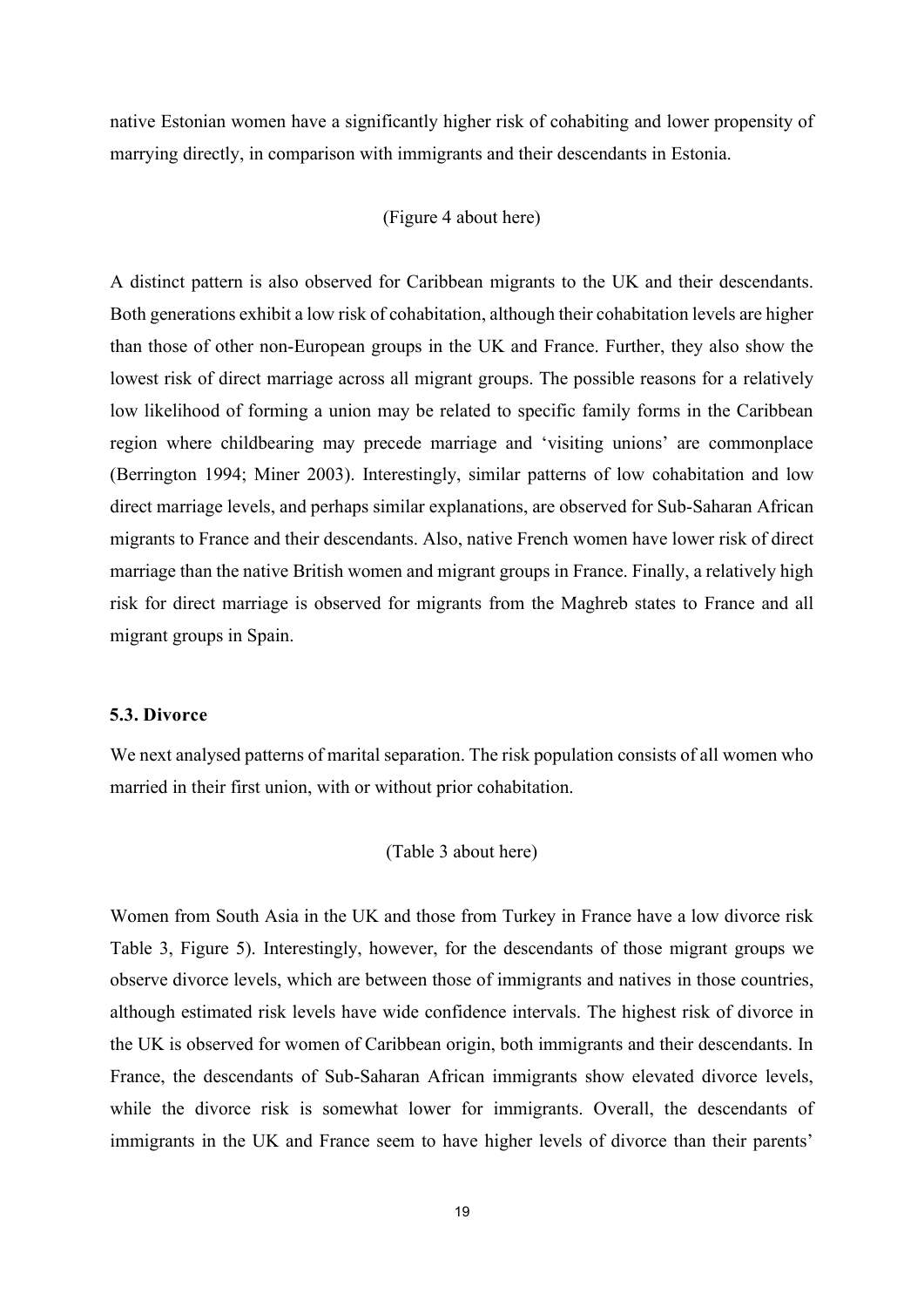generation supporting the importance of the impact from the mainstream society, where divorce is more common.

In Estonia, all population subgroups have a higher risk of divorce. In Spain, natives, immigrants and their descendants have low divorce levels; the lowest being observed among the native Spanish women. Although divorce has been legal in Spain for several decades, the divorce levels are still significantly lower than in Western, Northern and Eastern European countries.

(Figure 5 about here)

## **5.4. Changes across birth cohorts**

Figure 1 showed that partnership patterns have significantly changed over the last decades in European countries. To investigate changes over time by population subgroups we conducted analysis of union formation and dissolution by birth cohort (Table 4). The sample was divided into individuals born between 1950-1969 and those born in 1970 and later. Due to small numbers the descendants from the Maghreb states and Turkey in France were combined into one group. For the same reason, immigrants in Spain were aggregated into two groups (Europeans and other). Older and younger cohorts were distinguished in each of the twentythree migrant groups.

As expected, women from younger cohorts exhibit an overall trend of increased risk for cohabitation. The increase in cohabitation levels is pronounced for the native groups in the UK, France and Estonia, but not in Spain. However, the spread of cohabitation among younger cohorts is not universal among all migrant groups. Migrants from South Asia to the UK and their descendants and those from Maghreb states and Turkey in France show low cohabitation levels for both birth cohorts, which suggests that there has been little change across cohorts.

## (Table 4 about here)

Differences in the trends across population subgroups are also observed for direct marriage. The largest decrease in direct marriage risk across birth cohorts is observed for the native groups, including that in Spain, which largely corresponds to the patterns reported for cohabitation (see also Figure 1). Further, the migrant groups in Estonia and Spain show a large decrease in direct marriage rates. However, for some minority groups the risk of direct marriage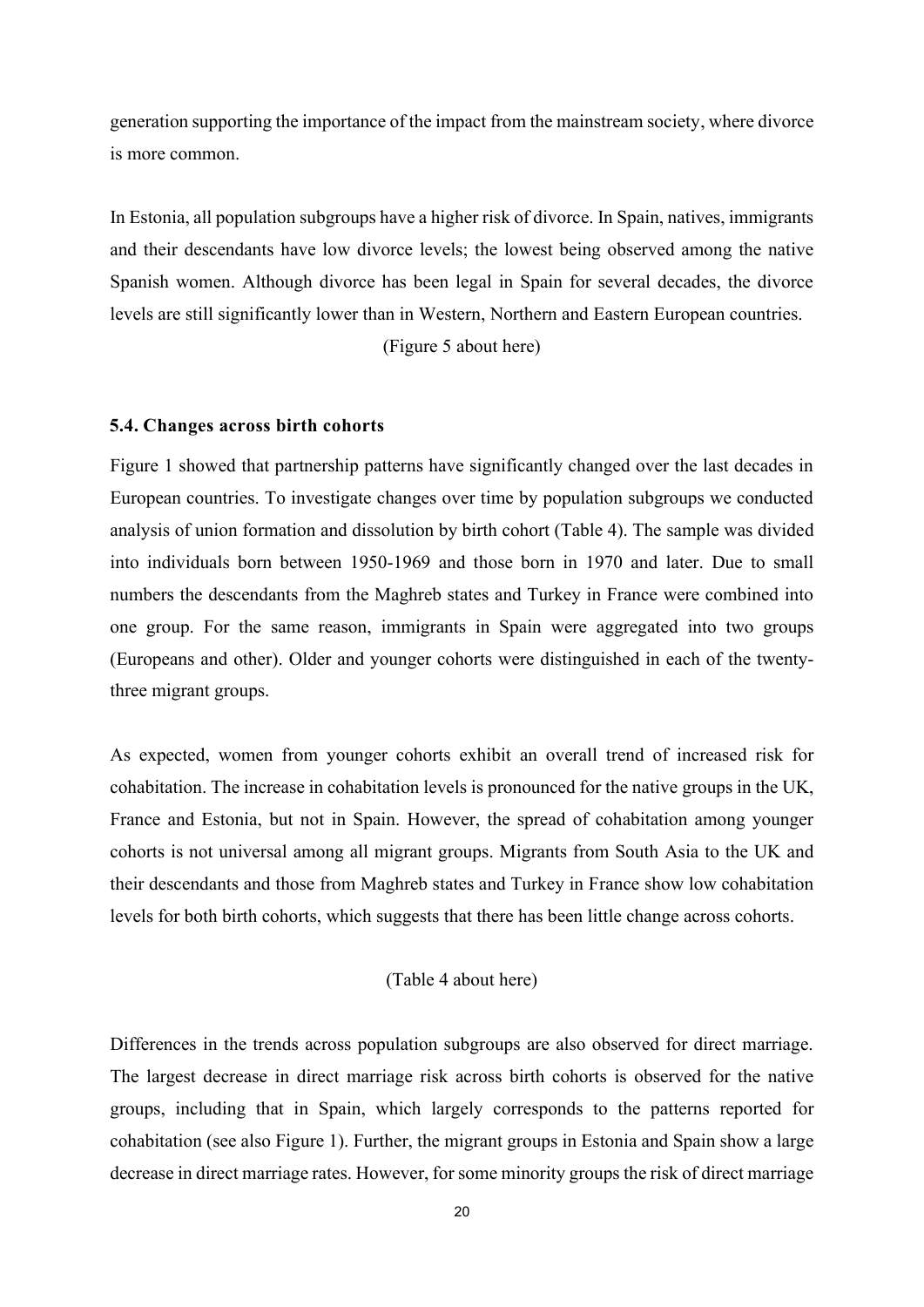is as high or even higher among the youngest cohort. These include South Asian women in the UK and women from Turkey and the Maghreb states in France.

For divorce, we observe a sharp increase in divorce levels among some minority groups, e.g. Caribbean women in the UK and the Russian-speaking population in Estonia. Again, there is little (if any) change by birth cohort among South Asians in the UK and women of Turkish and Northern African origin in France. This is true for both immigrants and their descendants, although the descendants have higher divorce levels. The analysis of union formation and dissolution by birth cohort thus shows that while cohabitation and divorce levels have increased and marriage levels declined among native populations in all four countries, the patterns among immigrants and their descendants are diverse. For most migrant groups, we observe higher divorce risks in the second generation than in the immigrant groups. While some of them are even higher than their respective native groups, others stay below the reference group, closer to their parent's migrant group.

## **6. Summary and conclusion**

This study analysed union formation and dissolution among immigrants, their descendants and native women in four European countries. Pooling data from the UK, France, Estonia and Spain allowed for a direct comparison between immigrants, their descendants and natives in the respective countries, as well as between the countries. The results highlight the following union formation and dissolution patterns for immigrants and their descendants.

First, the analysis showed a significant variation in partnership behaviour across migrant groups, in the same country. We observed high rates of (direct) marriage and low levels of cohabitation and marital dissolution for women from South Asia to the UK and low rates of marriage and high levels of cohabitation and union dissolution for Caribbean women. Similarly, contrasting patterns were found for different migrant groups in France: women from Turkey exhibited conservative partnership patterns, whereas those from Sub-Saharan Africa showed the opposite patterns. The persistence of strong differences of union formation and dissolution patterns between immigrant groups and respective native population provides support for the *socialisation hypothesis*, stressing the importance of the early life social environment.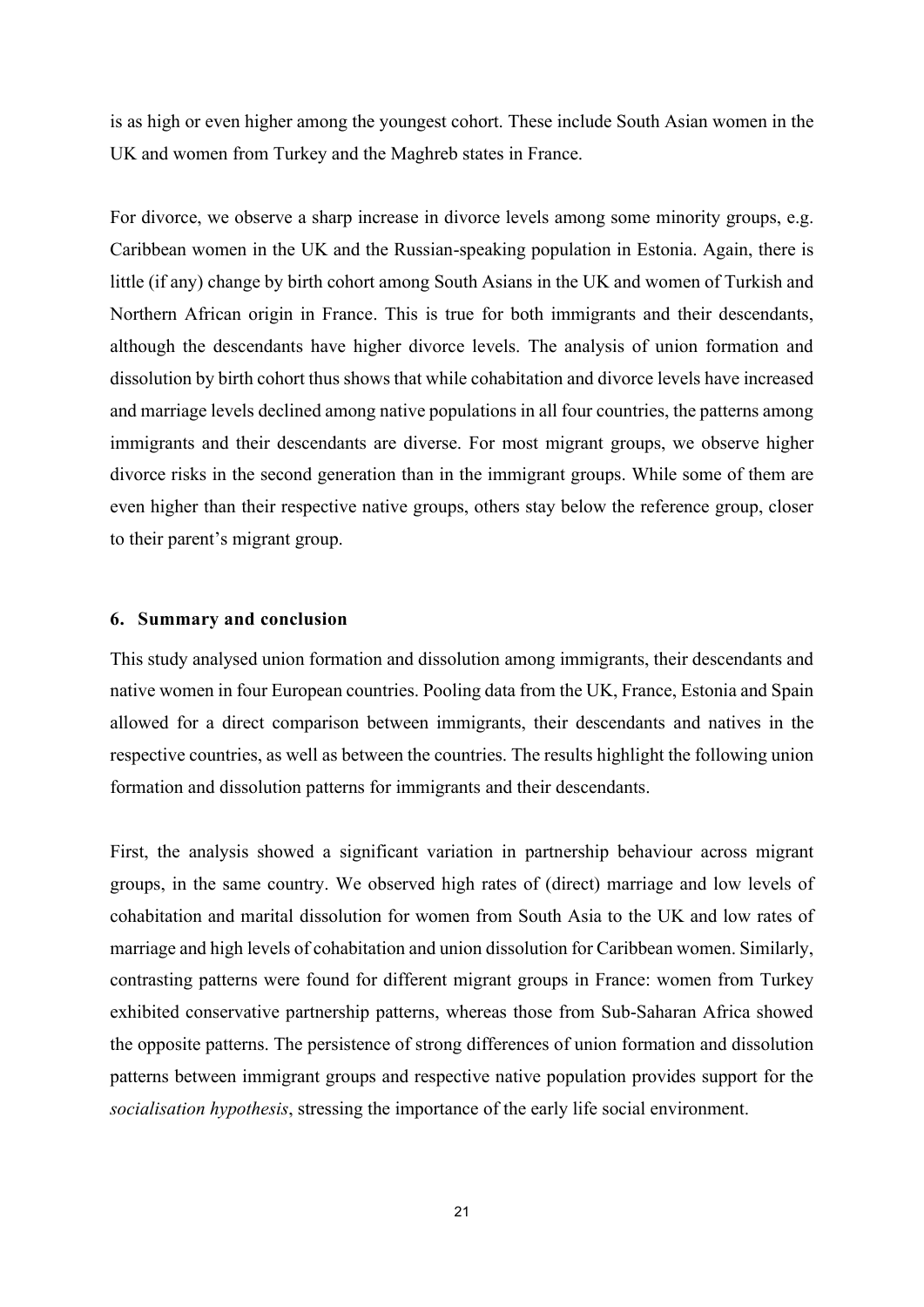Second, immigrants from countries with 'conservative' family behaviour showed similar patterns of union formation and dissolution across countries in several cases. Turkish women in France and South Asian women in the UK exhibited similar partnership patterns. Those similarities were persistent throughout the range of partnership transitions that were analysed in this study. The results further support that socialisation plays an important role in the partnership behaviour of immigrants: immigrants normally bring their own traditions and norms regarding family life, which shape their family behaviour (Andersson 2004; Kulu and Milewski 2007). Nevertheless, certain changes in behaviour can be expected particularly based on the duration of stay in the destination country, age at immigration as well as selection processes. However, these changes can only be detected when comparing the partnership patterns for immigrants to those that are dominant in their countries of origin, an investigation which was beyond the scope of this study.

Third, we expected the descendants of immigrants to exhibit partnership patterns that were between those of their parents' generation and the respective natives in the host country, providing evidence that the socialisation process of descendants of immigrants takes place under the influence of both, the *mainstream society* as well as the *minority subculture.* However, the results show diverse relationships between generations across migrant groups. For geographically close and culturally similar immigrants and their descendants (Europeans in the UK and France) we observed relatively similar partnership patterns for immigrants, their descendants in comparison with the respective natives in their host countries. For culturally more distant groups, the relationships are more complex. South Asians and Caribbeans in the UK, women of Turkish, Sub-Saharan and Maghreb origin in France as well as the Russianspeaking population in Estonia showed very similar union patterns across generations, which were different from those of the respective native women. At the same time, however, their divorce levels were 'in-between' those of immigrants and natives. The analysis of partnership patterns by birth cohort showed changes similar to respective natives among Caribbeans in the UK and Russian-speaking women in Estonia, whereas marriage levels were high and cohabitation and divorce levels low both among older and younger cohorts of South Asians in the UK and women of Turkish and Maghreb origin in France. The results suggest the presence of minority subcultures in both countries, which significantly shape partnership behaviour of the descendants of immigrants. However, a possible additional impact factor is the presence of partnership patterns in the countries of origin. New arriving migrants from the home countries could introduce and advertise those patterns in the country of destination. This is reinforced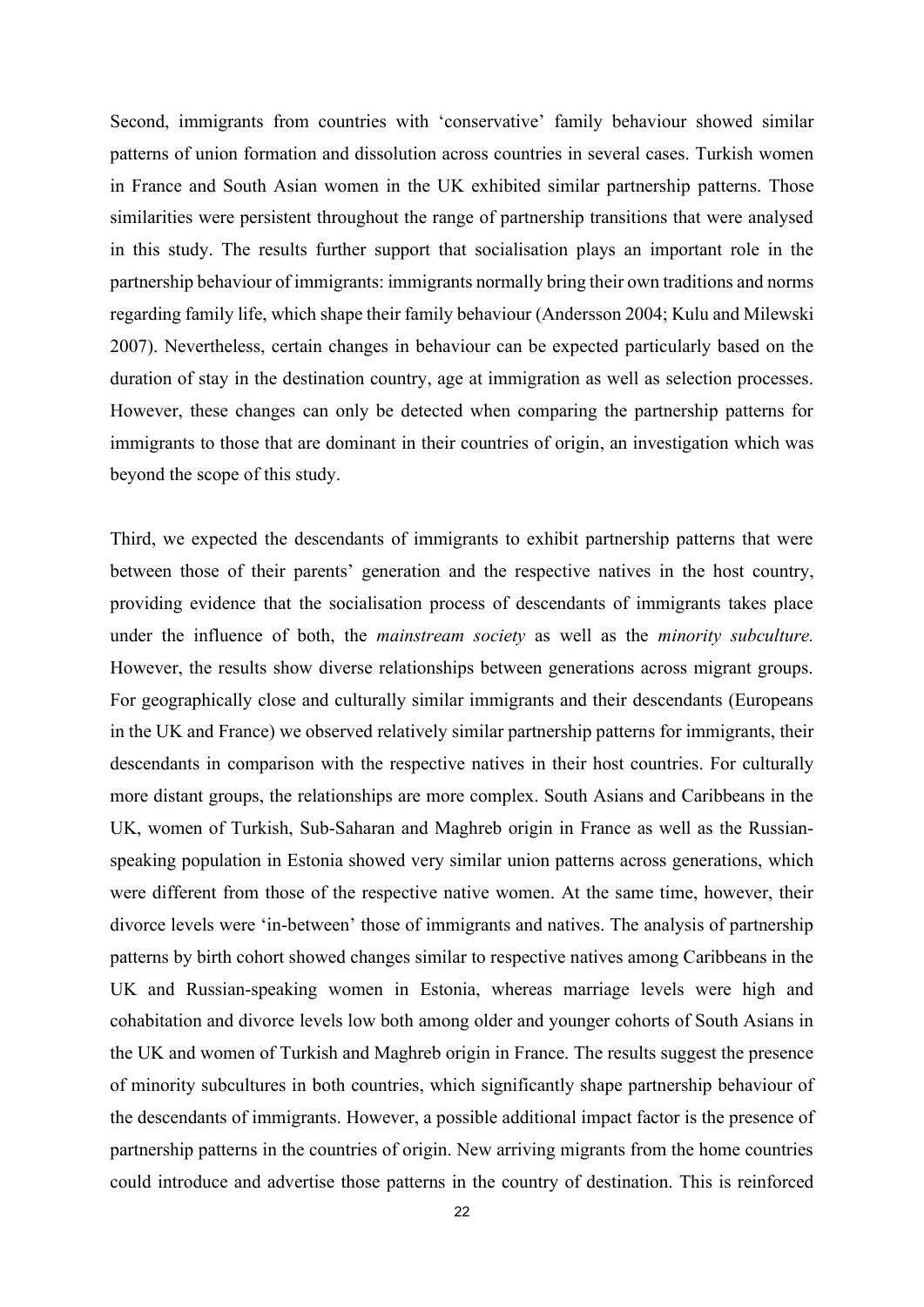when the immigrants are arriving as spouses of first- and second-generation immigrants who already settled in the country of destination. If a community rejects the host countries family patterns, importing a spouse might be a way of preserving cultural traits. While including the ethnicity of the partner for each of the investigated relationship forms in this paper goes beyond the scope, other articles have analysed this aspect of family formation in detail (González-Ferrer et al. 2018; Kulu and Hannemann 2018; Puur et al. 2018).

The critical question is, whether the specific partnership patterns are an indicator of cultural diversity or (also) of the poor economic and social integration of these migrant groups in their respective countries. On the one hand, the inclusion of educational level in the analysis did not change the observed differences by large amounts across population subgroups, suggesting that cultural and normative factors rather than education and employment-related factors may be important in explaining differences in partnership behaviour between population subgroups (Hannemann and Kulu 2015; Pailhé 2015). A recent study by Perelli-Harris and Lyons-Amos (2016) analysing the effect of education and country on partnership patterns in 14 European countries and the United States concluded that educational gradients for partnership patterns were not uniform across all countries and country-specific factors outweighed the effect of education among women in decisions about union formation and dissolution. This would suggest that economic, legal and cultural circumstances, which are specific for each country, influence partnership decisions. On the other hand, large group sizes with high levels of residential and spatial segregation have certainly supported the specific patterns that are observed for the second generation in the UK, France and in Estonia. These factors have facilitated daily social interaction between members of the same ethnic group and provided access to a pool of potential co-ethnic partners sharing similar family values. In Estonia, separate school systems and languages have further hindered interaction between majority and minority populations (Rahnu et al. 2015).

Fourth, the analysis showed that the *country context* matters in regard to union formation and dissolution. There was a notable similarity between the partnership patterns for immigrants in the UK and France (i.e., comparable groups that behaved similarly), which partly can be explained by cultural differences between the countries of origin and destination. Additionally, both countries have experienced similar changes in partnership dynamics over the past half century as well as demonstrated comparable approaches to migration and integration policies. Estonia and Spain showed country-specific patterns throughout the analysed partnership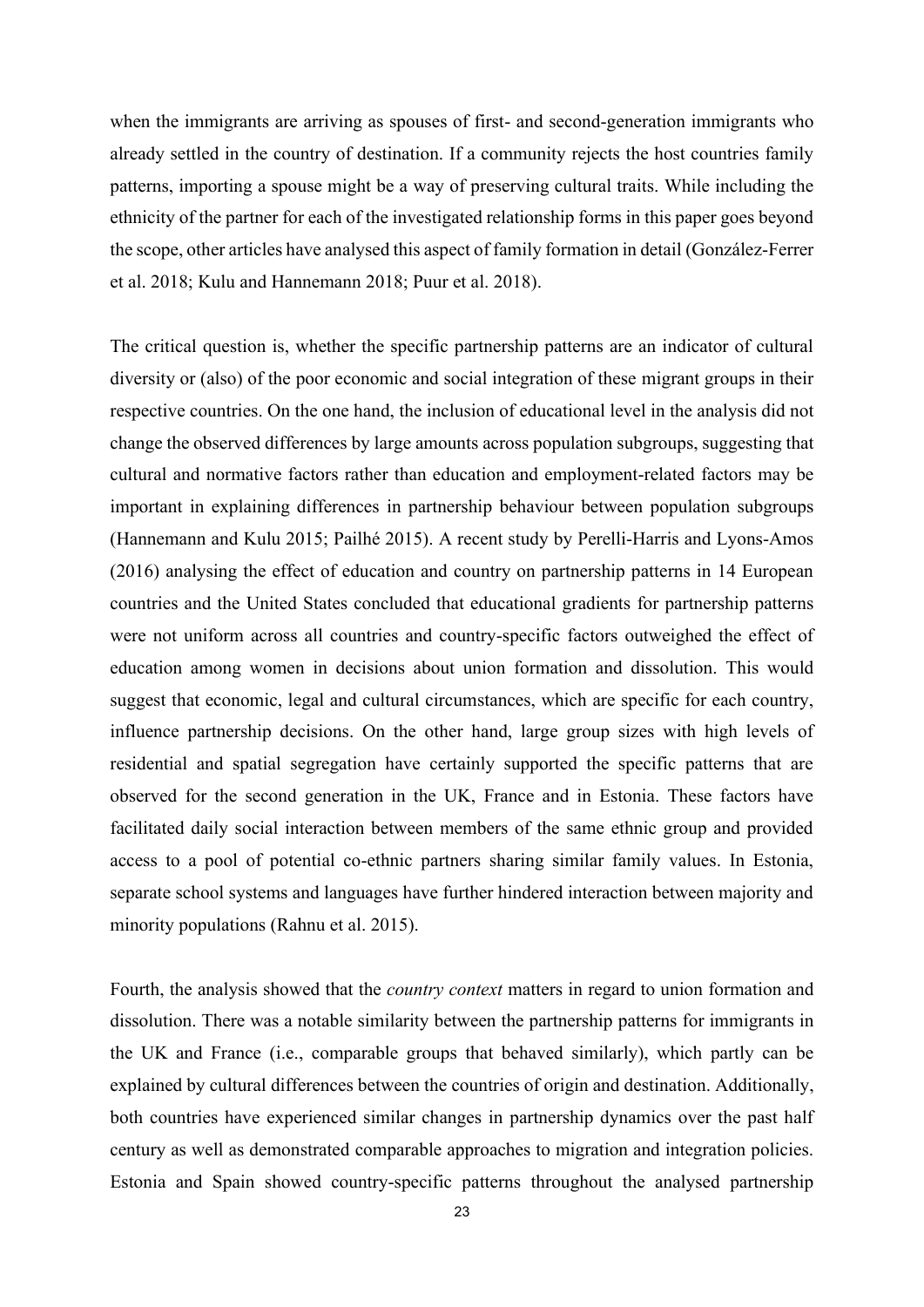transitions. Although the partnership patterns of immigrants and their descendants were different than those of the natives in Estonia, the differences were not large when compared to patterns in other countries (or groups), except for the mode of union formation. The prevalence of non-traditional family forms is characteristic of all population subgroups in Estonia, which is partially explained by the country's communist past (early partnership formation and high divorce) and cultural proximity to Scandinavia (high levels of cohabitation and also divorce) (Katus et al. 2008).

In Spain, in contrast, both natives and immigrants exhibited relatively high direct marriage rates and low cohabitation and divorce levels. Previous research has emphasised the role of religion in explaining the specific partnership patterns in Spain (Domínguez-Folgueras and Castro-Martín 2008, 2013), although economic factors (high youth unemployment) may also play a role. Under the regime of Franco, in accordance with the Catholic Church, divorce was illegal, and non-marital unions were not tolerated. Although divorce and cohabitation are legal for some time now, the spread of cohabitation and union dissolution, as observed in other European countries, is only recently gaining momentum in Spain (González-Ferrer et al. 2016). In such a scenario it is likely that changes in partnership behaviour among the native population are at least partly influenced by more fluid partnership patterns among migrant groups.

Additionally, this study analysed on changes in partnership behaviour across birth cohorts, with and without controlling for educational level and showed little (if any) change in partnership behaviour over time for immigrants from countries with 'conservative' family patterns and their descendants. Previous research suggests that often behavioural changes are first observed among the highly-educated individuals followed by others only with some time lag (Lesthaeghe and Neels 2002). If this was the case, then a detailed analysis of partnership patterns among immigrants and their descendants by education over time should provide an answer. Alternatively, changes could start among those with the lowest educational levels suggesting the critical role economic hardship in explaining partnership patterns (Perelli-Harris et al. 2010; Perelli-Harris and Gerber 2011). However, we were unable to test these issues with data at hand; a larger sample is needed for a detailed analysis of partnership behaviour by migrant groups over time. Further research should be conducted to analyse the role of education in the immigrant and minority family behaviour in more detail. This important avenue of research would deepen our understanding of the complex links between economic and social integration and the partnership patterns of immigrants and their descendants in European societies.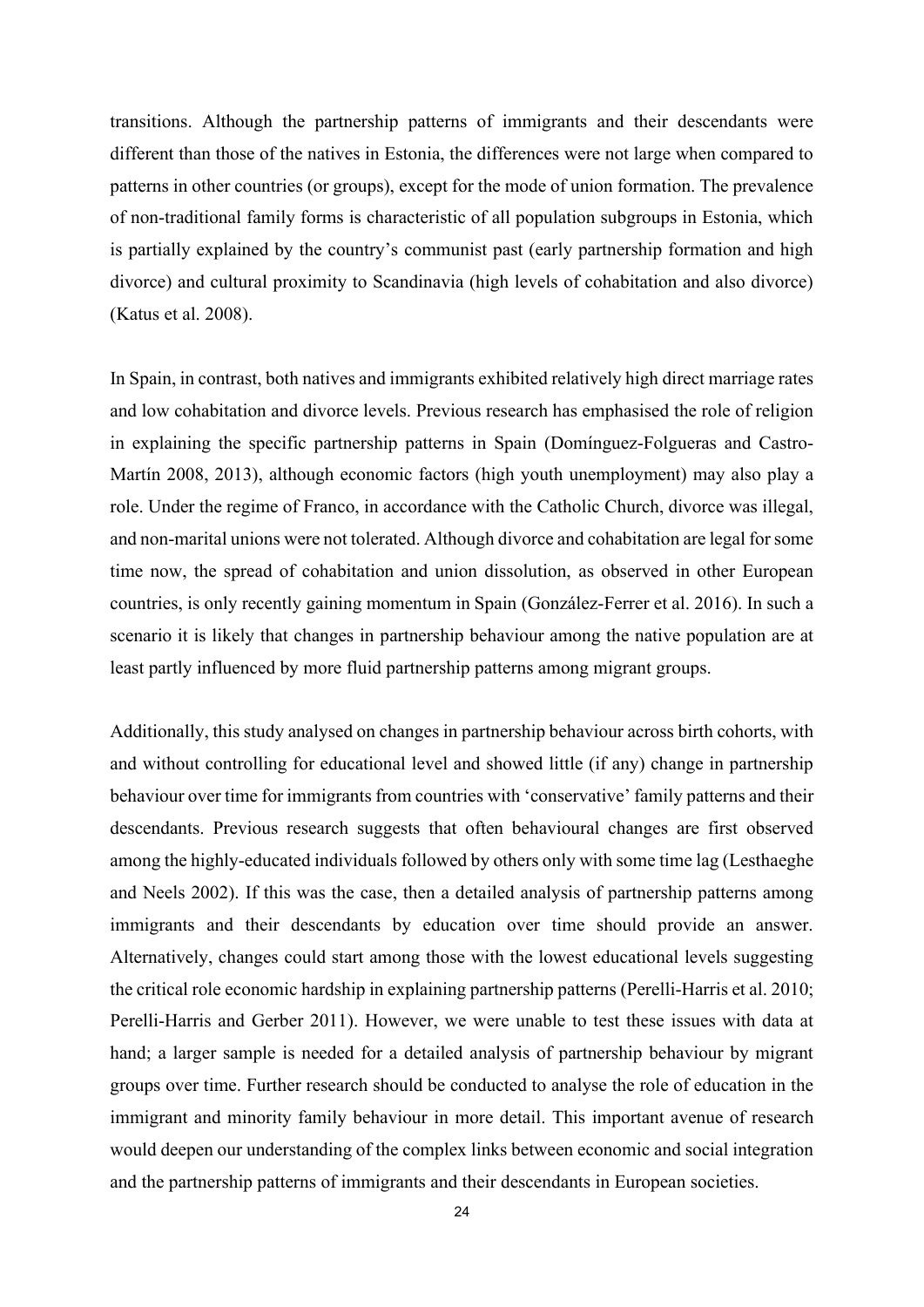In this study, we included in the analysis full partnership histories for immigrants, i.e. partnership events that happened before and after migration. The reason for that was to provide the opportunity to compare partnership behaviour of immigrants and their descendants over the life course. Although the study supported the importance of socialisation factors in shaping partnership behaviour of immigrants, our strategy did not allow the explicit testing of the adaptation hypothesis for immigrants. Ideally, we should compare partnership behaviour of people in the country of origin, that of immigrants and their descendants and of non-migrants in the host country. However, this would require similar data from many more countries than is often available. Still, there are some good examples on individual countries (e.g. Puur et al. 2017) and efforts should be made to extend such studies also to comparative settings to gain a better understanding of how changing patterns in countries of origin and destination interact with immigrants' and their descendants' family behaviour.

This study calculated union formation and dissolution rates for various population subgroups adjusted to basic sociodemographic characteristics of individuals to determine how much compositional factors account for differences across groups. This is a significant step to improve our understanding of factors shaping family behaviour of immigrants and their descendants. The challenge and opportunity for future research is to also include in comparative studies socio-cultural characteristics of individuals, e.g. the level of religiosity. This, however, will set high demands for the data availability, quality and harmonisation for comparative research. Needless to emphasise, the effect of various contextual factors on immigrant family behaviour, e.g. welfare regimes, immigration and integration policies should be explicitly measured. The application of multilevel modelling in the study of immigrant and minority family is thus another way of gaining a deeper understanding of how the context shapes partnership behaviour of immigrants and their descendants.

This study provided an in-depth analysis of the formation and dissolution of the first union for natives, immigrants and their descendants in four European countries. To our best knowledge, this is the first study to provide an explicit comparison of both partnership formation and dissolution across different migrant groups in a number of European countries. The analysis showed a significant variation in partnership patterns across immigrants and their descendants in the same country, and striking similarities for some minority groups across different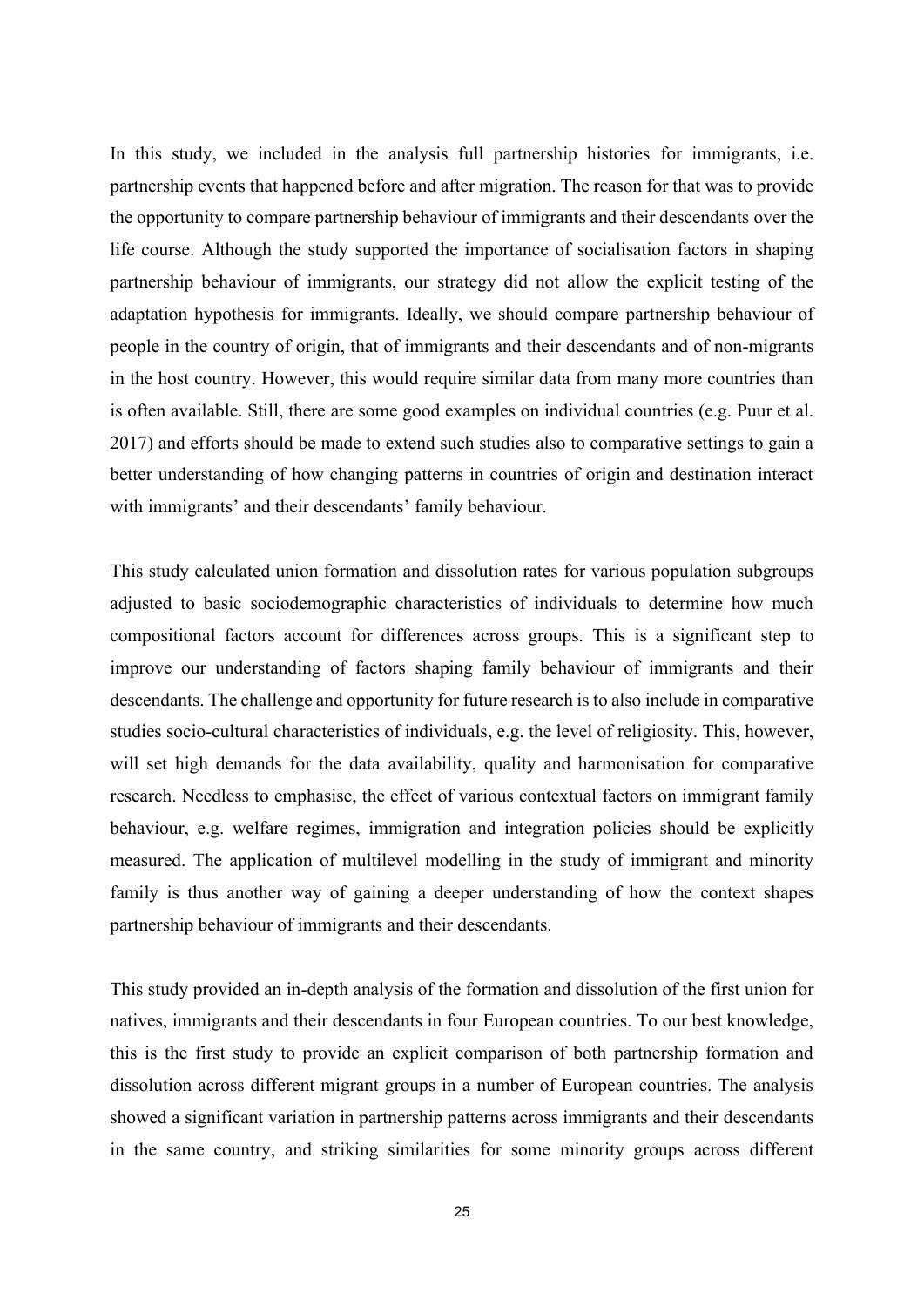countries, suggesting that the factors related to socialisation and minority background are important for shaping partnership behaviour of immigrants and their descendants.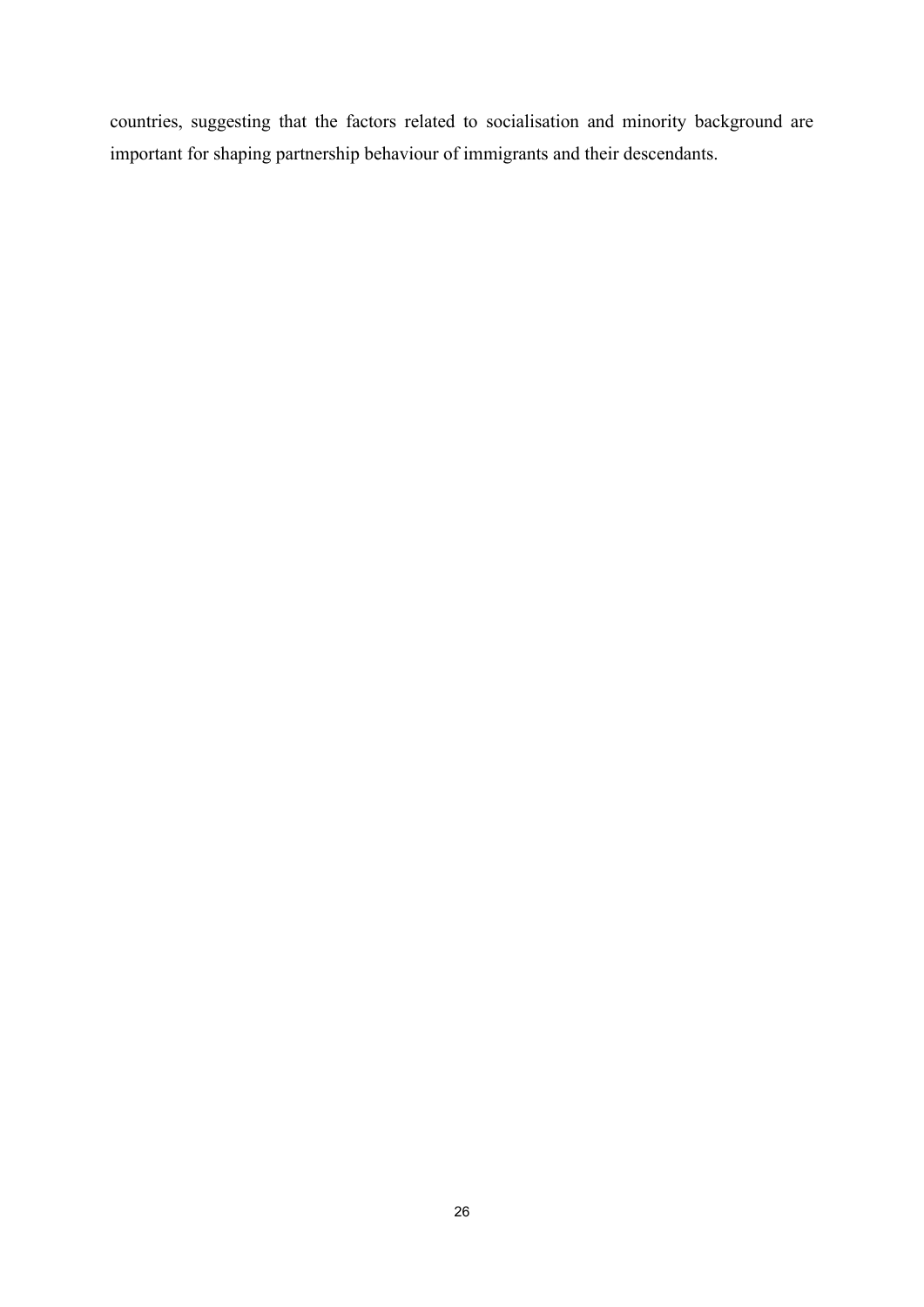## **References**

- Aeberhardt, R., Fougere, D., Pouget, J., & Rathelot, R. (2010). Wages and employment of French workers with African origin. *Journal of Population Economics*, *23*(3), 881–905. doi:10.1007/s00148-009-0266-3
- Alba, R. (2005). Bright vs. blurred boundaries: Second-generation assimilation and exclusion in France, Germany, and the United States. *Ethnic and Racial Studies*, *28*(1), 20–49. doi:10.1080/0141987042000280003
- Andersson, G. (2004). Childbearing after migration: Fertility patterns of foreign-born women in Sweden. *International Migration Review*, *38*(2), 747–774. doi:10.1111/j.1747- 7379.2004.tb00216.x
- Andersson, G., Obućina, O., & Scott, K. (2015). Marriage and divorce of immigrants and descendants of immigrants in Sweden. *Demographic Research*, *33*(1), 31–64. doi:10.4054/DemRes.2015.33.2
- Andersson, G., & Philipov, D. (2002). Life-table representations of family dynamics in Sweden, Hungary, and 14 other FFS countries: A project of descriptions of demographic behavior. *Demographic Research*, *7*(4), 67–144. http://www.demographicresearch.org/volumes/vol7/4/
- Andersson, G., & Scott, K. (2005). Labour-market status and first-time parenthood: The experience of immigrant women in Sweden, 1981-97. *Population Studies*, *59*(1), 21–38. doi:10.1080/0032472052000332683
- Aparicio, R. (2007). The Integration of the Second and 1.5 Generations of Moroccan, Dominican and Peruvian Origin in Madrid and Barcelona. *Journal of Ethnic and Migration Studies*, *33*(7), 1169–1193. doi:10.1080/13691830701541713
- Beaujouan, É., & Ní Bhrolcháin, M. (2011). Cohabitation and marriage in Britain since the 1970s. *Population trends*, *145*(Autumn Issue), 35–59.
- Berrington, A. (1994). Marriage and family formation among the white and ethnic minority populations in Britain. *Ethnic and Racial Studies*, *17*(3), 517–546.
- Berrington, A., & Diamond, I. (2000). Marriage or cohabitation: A competing risks analysis of first-partnership formation among the 1958 British Birth cohort. *Journal of the Royal Statistical Society. Series A (Statistics in Society)*, *163*(2), 127–151. doi:10.2307/2680494
- Brinbaum, Y., & Cebolla-Boado, H. (2007). The school careers of ethnic minority youth in France: Success or disillusion? *Ethnicities*, *7*(3), 445–474. doi:10.1177/1468796807080237
- Carlson, E. D. (1985). The impact of international migration upon the timing of marriage and childbearing. *Demography*, *22*(1), 61–72. doi:10.2307/2060986
- Castles, S., & Miller, M. J. (2009). *The age of migration: International population movements in the modern world* (Vol. Fourth Edi). New York: Guilford Press.
- Cebolla-Boado, H., & González-Ferrer, A. (2008). *La inmigración en España 2000–2007*. Centro de Estudios Políticos y Constitucionales, Madrid.
- Cebolla-Boado, H., & González-Ferrer, A. (2013). *Cómo se ha gestionado la inmigración en España*. (A. Editorial, Ed.). Madrid.
- Coleman, D. A. (2006). Europe's demographic future: Determinants, dimensions, and challenges. *Population and Development Review*, *32*, 52–95. doi:10.1111/j.1728- 4457.2006.tb00003.x
- Cortina Trilla, C., Esteve, A., & Domingo, A. (2008). Marriage patterns of the foreign-born population in a new country of immigration: The case of Spain. *International Migration Review*, *42*(4), 877–902. doi:10.1111/j.1747-7379.2008.00151.x
- Crul, M., & Vermeulen, H. (2003). The second generation in Europe. *International Migration*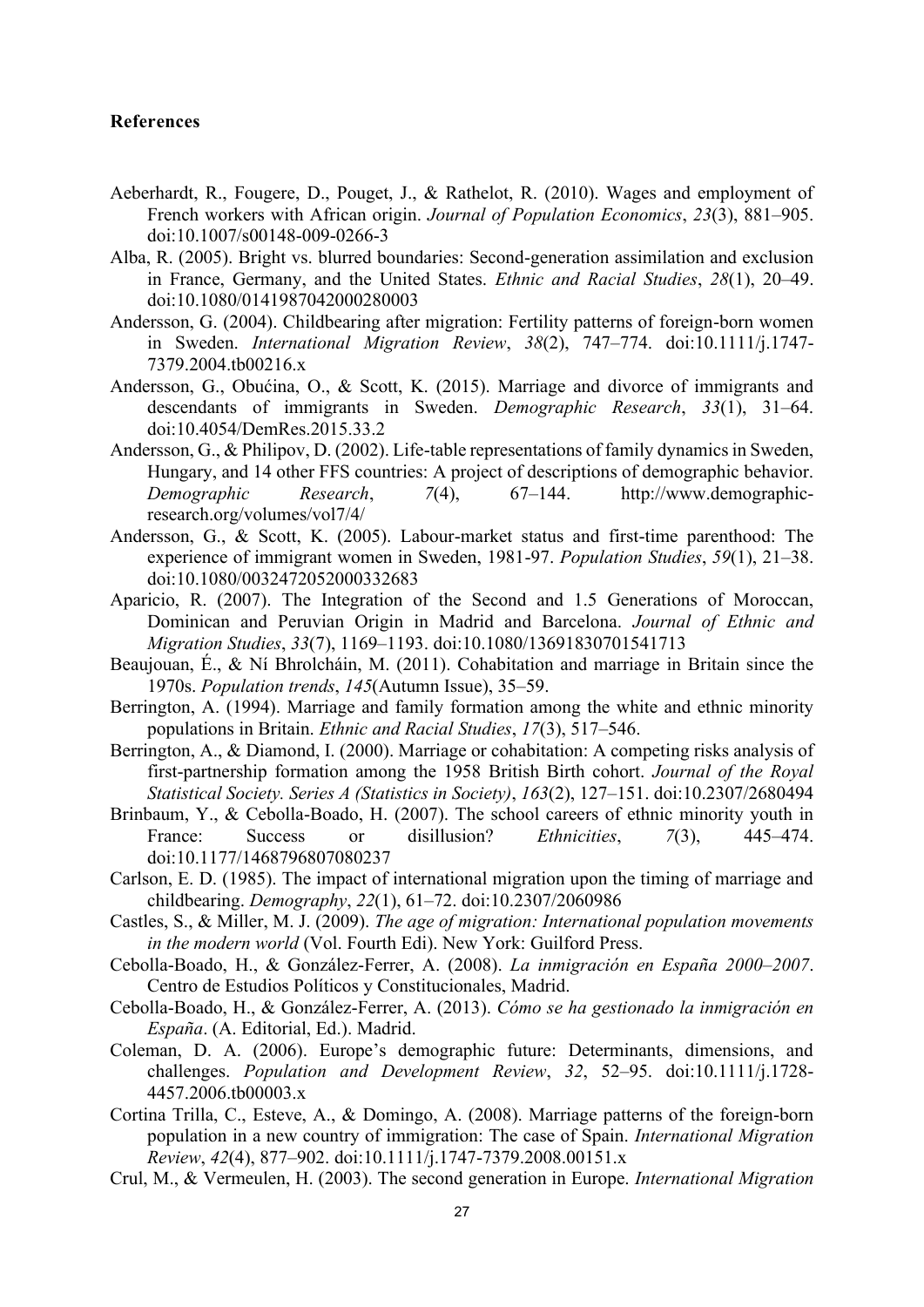*Review*, *37*(4), 965–986. doi:10.2307/30037782

- De Valk, H. A. G., & Díez Medrano, J. (2014). Guest Editorial on Meeting and Mating Across Borders: Union Formation in the European Union Single Market. *Population, Space and Place*, *20*, 103–109. doi:10.1002/psp.1768
- Domínguez-Folgueras, M., & Castro-Martín, T. (2008). Women's changing socioeconomic position and union formation in Spain and Portugal. *Demographic Research*, *19*, 1513– 1549.
- Domínguez-Folgueras, M., & Castro-Martín, T. (2013). Cohabitation in Spain: No longer a marginal path to family formation. *Journal of Marriage and Family*, *75*(2), 422–437. doi:10.1111/jomf.12013
- Dribe, M., & Lundh, C. (2012). Intermarriage, value context and union dissolution: Sweden 1990-2005. *European Journal of Population*, *28*(2), 139–158. doi:10.1007/s10680-011- 9253-y
- Ermisch, J., & Francesconi, M. (2000). Cohabitation in Great Britain: Not for long, but here to stay. *Journal of the Royal Statistical Society. Series A (Statistics in Society)*, *163*(2), 153– 171. doi:10.2307/2680495
- Esping-Andersen, G. (1990). *The three worlds of welfare capitalism*. Cambridge: Polity.
- Fassmann, H. (1997). Is the Austrian labour market ethnically segmented? *European Journal of Population*, *13*(1), 17–32. doi:10.1023/a:1005738004073
- Fassmann, H., & Münz, R. (1994). *European migration in the late twentieth century. Historical patterns, actual trends, and social implications*. Laxenburg, Austria: International Institute for Applied Systems Analysis.
- Fibbi, R., Lerch, M., & Wanner, P. (2007). Naturalisation and socio-economic characteristics of youth of immigrant descent in Switzerland. *Journal of Ethnic and Migration Studies*, *33*(7), 1121–1144. doi:10.1080/13691830701541655
- Frejka, T. (1996). *International migration in Central and Eastern Europe and the Commonwealth of Independent States*. (T. Frejka, Ed.). Geneva and New York: United Nations.
- Goldscheider, F. K., Goldscheider, C., & Bernhardt, E. M. (2011). Creating egalitarian families among the adult children of Turkish- and Polish-origin immigrants in Sweden. *International Migration Review*, *45*(1), 68–88. doi:10.1111/j.1747-7379.2010.00839.x
- González-Ferrer, A. (2006). Who do immigrants marry? Partner choice among single immigrants in Germany. *European Sociological Review*, *22*(2), 171–185. doi:10.1093/esr/jci050
- González-Ferrer, A., Cortina Trilla, C., Obućina, O., & Castro-martín, T. (2018). Mixed marriages between immigrants and natives in Spain : The gendered effect of marriage market constraints. *Demographic Research*, *39*(1), 1–32. doi:10.4054/DemRes.2018.39.1
- González-Ferrer, A., Hannemann, T., & Castro-Martín, T. (2016). Partnership formation and dissolution among immigrants in the Spanish context. *Demographic Research*, *35*(1), 1– 30. doi:10.4054/DemRes.2016.35.1
- Hannemann, T., & Kulu, H. (2015). Union formation and dissolution among immigrants and their descendants in the United Kingdom. *Demographic Research*, *33*(1), 273–312. doi:10.4054/DemRes.2015.33.10
- Hannemann, T., Kulu, H., Rahnu, L., Puur, A., Hărăguș, M., Obućina, O., et al. (2018). Coethnic marriage versus intermarriage among immigrants and their descendants : A comparison across seven European countries using event-history analysis. *Demographic Research*, *39*(17), 487–524. doi:10.4054/DemRes.2018.39.17
- Hernandez, D. J., Macartney, S., & Blanchard, V. L. (2009). *Children in immigrant families in eight affluent societies: Their family, national, and international context*. Florence, Italy: UNICEF Innocenti Research Centre.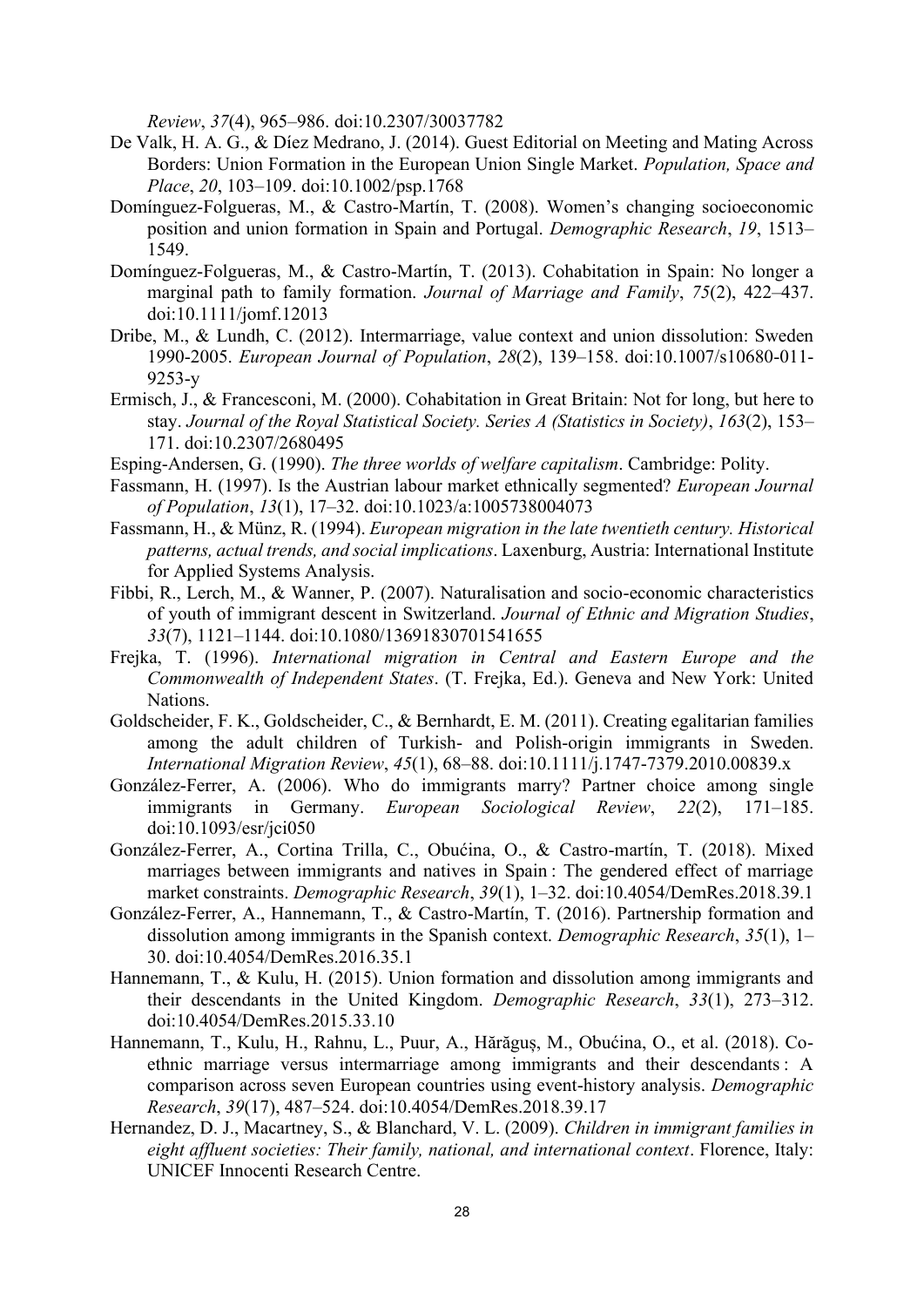- Hervitz, H. M. (1985). Selectivity, adaptation, or disruption? A comparison of alternative hypotheses on the effects of migration on fertility: The case of Brazil. *International Migration Review*, *19*(2), 293–317. doi:10.2307/2545774
- Hoem, J. M. (1975). Fertility and out-migration: reflections on research approaches in empirical investigations of the association between two demographic phenomena.
- Hoem, J. M., Gabrielli, G., Jasilioniene, A., Kostova, D., & Matysiak, A. (2010). Levels of recent union formation: Six European countries compared. *Demographic Research*, *22*(9), 199–210. doi:10.4054/DemRes.2010.22.9
- Huschek, D., de Valk, H. A. G., & Liefbroer, A. C. (2012). Partner choice patterns among the descendants of Turkish immigrants in Europe. *European Journal of Population*, *28*(3), 241–268. doi:10.1007/s10680-012-9265-2
- Huschek, D., Liefbroer, A. C., & de Valk, H. a G. (2010). Timing of first union among secondgeneration Turks in Europe: The role of parents, peers and institutional context. *Demographic Research*, *22*, 473–504. doi:10.4054/DemRes.2010.22.16
- Jalovaara, M., & Kulu, H. (2019). Homeownership after separation: A longitudinal analysis of Finnish register data. *Demographic Research*, *41*, 847–872. doi: 10.4054/DemRes.2019.41.29
- Kalmijn, M., & Van Tubergen, F. (2006). Ethnic intermarriage in the Netherlands: Confirmations and refutations of accepted insights. *European Journal of Population*, *22*(4), 371–397. doi:10.1007/s10680-006-9105-3
- Katus, K., Puur, A., & Sakkeus, L. (2008). Family formation in the Baltic countries: A transformation in the legacy of state socialism. *Journal of Baltic Studies*, *39*(2), 123–156. doi:10.1080/01629770802031218
- Kleinepier, T., & de Valk, H. A. G. (2016). Ethnic differences in family trajectories of young adult women in the Netherlands: Timing and sequencing of events. *Demographic Research*, *35*(1), 671–710. doi:10.4054/DemRes.2016.35.24
- Kristen, C., Reimer, D., & Kogan, I. (2008). Higher education entry of Turkish immigrant youth in Germany. *International Journal of Comparative Sociology*, *49*(2–3), 127–151. doi:10.1177/0020715208088909
- Kulu, H. (2003). Post-war immigration to Estonia: a comparative perspective. In R. Ohliger, K. Schönwälder, & T. Triadafilopoulos (Eds.), *European encounters, 1945–2000: Migrants, migration and European societies since 1945* (pp. 38–52). Aldershot: Ashgate.
- Kulu, H. (2006). Fertility of internal migrants: Comparison between Austria and Poland. *Population Space and Place*, *12*(3), 147–170. doi:10.1002/psp.406
- Kulu, H., & Hannemann, T. (2018). Mixed marriage among immigrants and their descendants in the United Kingdom: Analysis of longitudinal data with missing information. *Population Studies*, *4728*, 1477–4747. doi:10.1080/00324728.2018.1493136
- Kulu, H., Hannemann, T., Pailhé, A., Neels, K., Krapf, S., González-Ferrer, A., & Andersson, G. (2017). Fertility by Birth Order among the Descendants of Immigrants in Selected European Countries. *Population and Development Review*, *43*(1), 31–60. doi:10.1111/padr.12037
- Kulu, H., & Milewski, N. (2007). Family change and migration in the life course: An introduction. *Demographic Research*, *17*, 567–590. doi:10.4054/DemRes.2007.17.19
- Lesthaeghe, R., & Neels, K. (2002). From the first to the second demographic transition : An interpretation of the spatial continuity of demographic innovation in France, Belgium and Switzerland. *European Journal of Population*, *18*(2), 325–360. doi:doi:10.1023/A:1021125800070
- Macisco, J. J., Bouvier, L. F., & Weller, R. H. (1970). Effect of labour force participation on relation between migration status and fertility in San-Juan, Puerto-Rico. *Milbank Memorial Fund Quarterly-Health and Society*, *48*(1), 51–70. doi:10.2307/3349288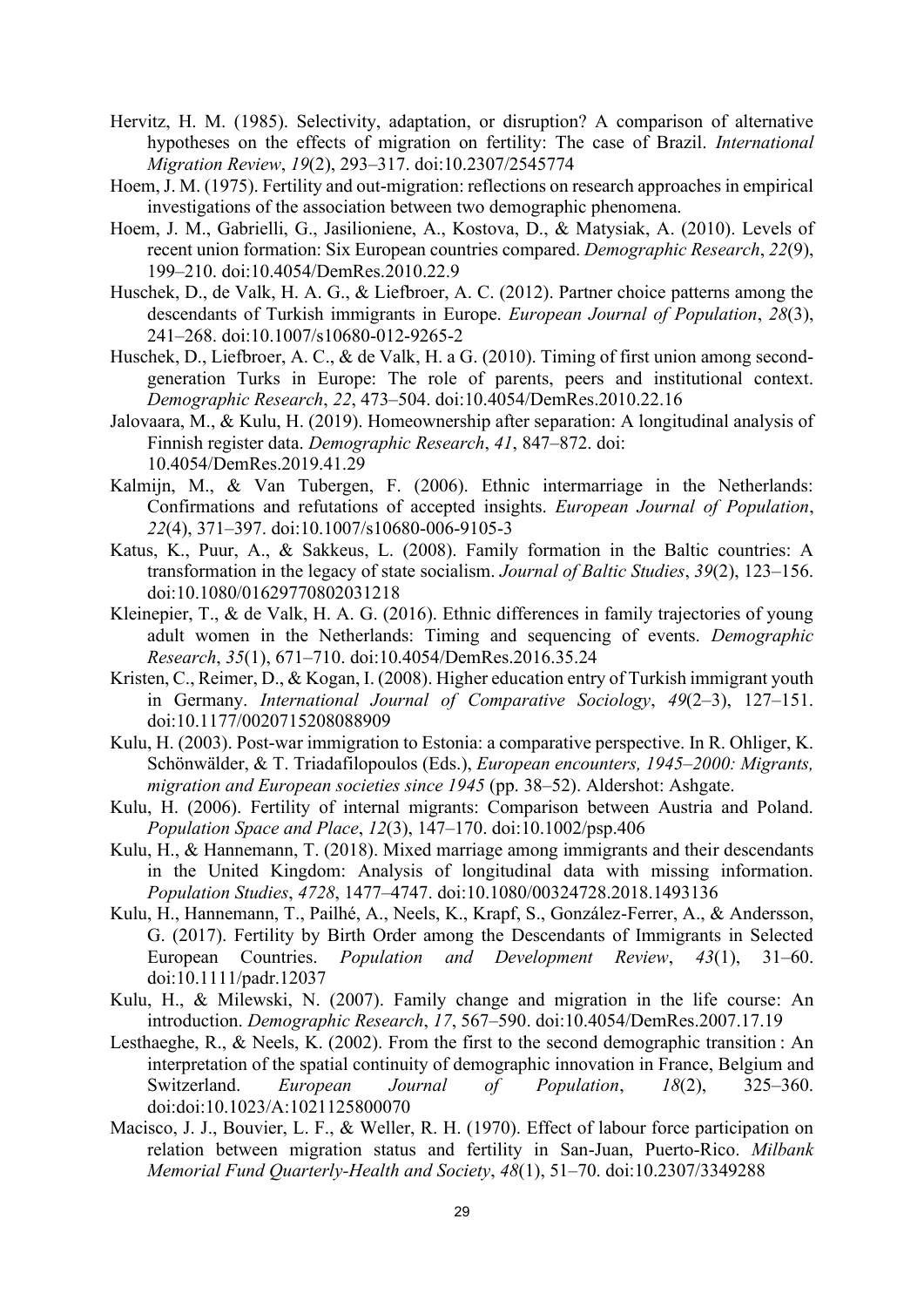- Meurs, D., Pailhé, A., & Simon, P. (2006). The persistence of intergenerational inequalities linked to immigration: Labour market outcomes for immigrants and their descendants in France. *Population*, *61*(5–6), 763–801.
- Milewski, N. (2007). First child of immigrant workers and their descendants in West Germany: Interrelation of events, disruption or adaptation? *Demographic Research*, *17*(29), 859– 895. doi:10.4054/DemRes.2007.17.29
- Milewski, N. (2011). Transition to a first birth among Turkish second-generation migrants in Western Europe. *Advances in Life Course Research*, *16*(4), 178–189. doi:10.1016/j.alcr.2011.09.002
- Milewski, N., & Kulu, H. (2014). Mixed marriages in Germany: A high risk of divorce for immigrant-native couples. *European Journal of Population*, *30*(1), 89–113. doi:10.1007/s10680-013-9298-1
- Miner, D. C. (2003). Jamaican families. *Holistic Nursing Practice*, *17*(1), 27–35.
- Murphy, M. (2000). The evolution of cohabitation in Britain, 1960-95. *Population Studies*, *54*(1), 43–56. doi:10.2307/2584632
- Pailhé, A. (2015). Partnership dynamics across generations of immigration in France: Structural vs. Cultural factors. *Demographic Research*, *33*(1), 451–498. doi:10.4054/DemRes.2015.33.16
- Peach, C. (1998). South Asian and Caribbean ethnic minority housing choice in Britain. *Urban Studies*, *35*(10), 1657–1680. doi:10.1080/0042098984097
- Perelli-Harris, B., & Gassen, N. S. (2012). How similar are cohabitation and marriage? Legal approaches to cohabitation across Western Europe. *Population and Development Review*, *38*(3), 435–467. doi:10.1111/j.1728-4457.2012.00511.x
- Perelli-Harris, B., & Gerber, T. P. (2011). Nonmarital childbearing in Russia: Second demographic transition or pattern of disadvantage? *Demography*, *48*(1), 317–342. doi:10.1007/s13524-010-0001-4
- Perelli-Harris, B., & Lyons-Amos, M. (2016). Partnership Patterns in the United States and across Europe: The Role of Education and Country Context. *Social Foces*, *95*(1), 251– 282. doi:doi.org/10.1093/sf/sow054
- Perelli-Harris, B., Sigle-Rushton, W., Kreyenfeld, M., Lappegård, T., Keizer, R., & Berghammer, C. (2010). The educational gradient of childbearing within cohabitation in Europe. *Population and Development Review*, *36*(4), 775–801. doi:10.1111/j.1728- 4457.2010.00357.x
- Preston, D. L. (2005). Poisson regression in epidemiology. In P. Armitage & T. Colton (Eds.), *Encyclopedia of biostatistics* (Vol. 6, pp. 4124–4127). New York: Wiley.
- Puur, A., Rahnu, L., Abuladze, L., Sakkeus, L., & Zakharov, S. (2017). Childbearing among first- and second- generation Russians in Estonia against the background of the sending and host countries. *Demographic Research*, *36*(41), 1209–1254. doi:10.4054/DemRes.2017.36.41
- Puur, A., Rahnu, L., Maslauskaite, A., Stankuniene, V., & Zakharov, S. (2012). Transformation of partnership formation in Eastern Europe: The legacy of the past demographic divide. *Journal of Comparative Family Studies*, *43*(3), 389–418.
- Puur, A., Rahnu, L., Sakkeus, L., Klesment, M., & Abuladze, L. (2018). The formation of ethnically mixed partnerships in estonia: A stalling trend from a two-sides perspective. *Demographic Research*, *38*(38), 1111–1154. doi:10.4054/DemRes.2018.38.38
- Rahnu, L., Puur, A., Sakkeus, L., & Klesment, M. (2015). Partnership dynamics among migrants and their descendants in Estonia. *Demographic Research*, *32*(56), 1519–1566. http://www.demographic-research.org/volumes/vol32/56/
- Reher, D. S. (1998). Family ties in Western Europe: Persistent contrasts. *Population and Development Review*, *24*(2), 203–234.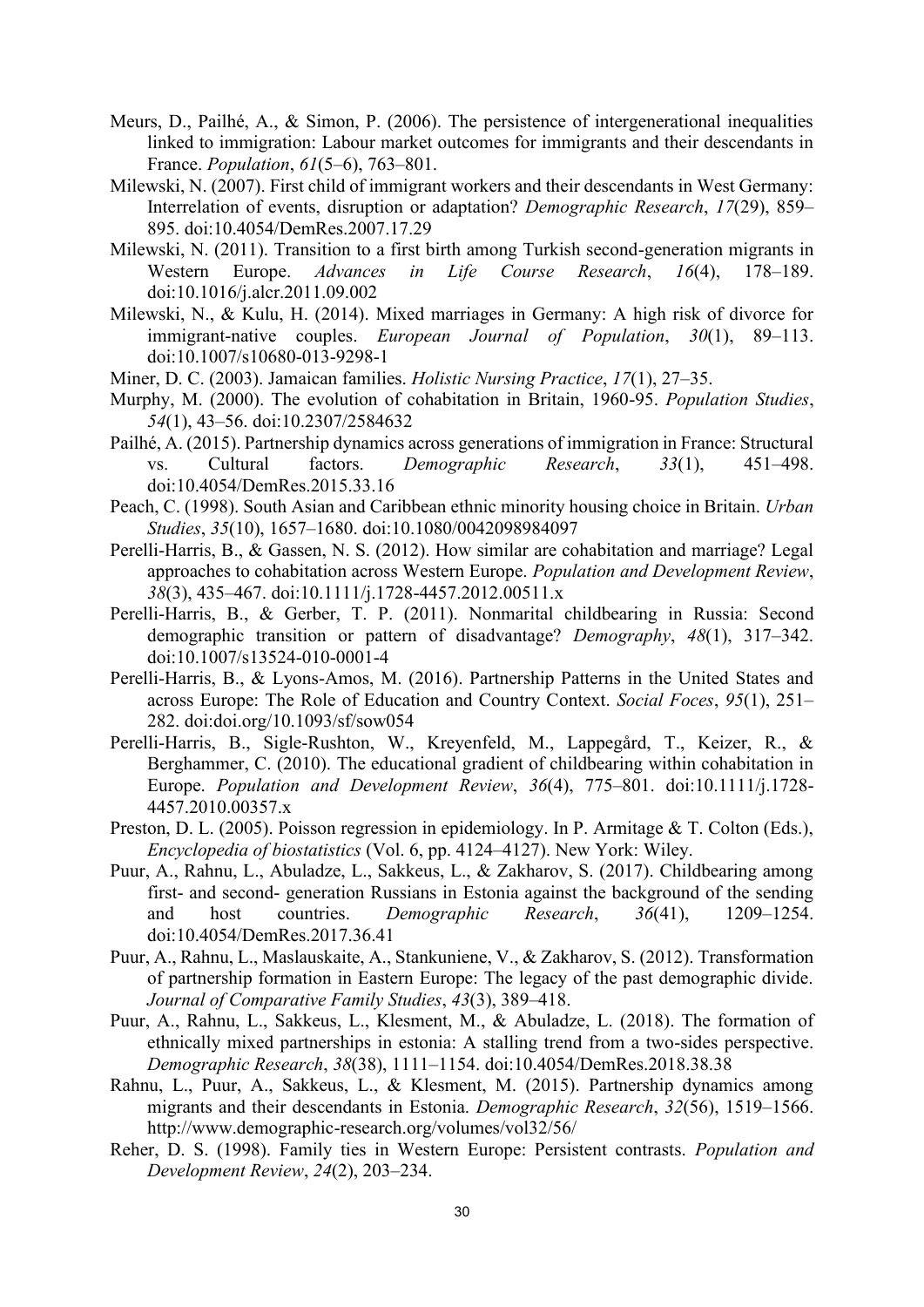- Salt, J., & Clout, H. (1976). *Migration in post-war Europe: Geographical essays*. London : Oxford University Press.
- Seifert, W. (1997). Admission policy, patterns of migration and integration: The German and French case compared. *New community*, 23(4), 441–460. doi:10.1080/1369183X.1997.9976605
- Serow, W. J., Nam, C. B., Sly, D. F., & Weller, R. H. (1990). *Handbook on international migration*. New York: Greenwood Press.
- Sigle-Rushton, W. (2008). England and Wales: Stable fertility and pronounced social status differences. *Demographic Research*, *19*(15), 455–502. doi:10.4054/DemRes.2008.19.15
- Sobotka, T. (2008). The rising importance of migrants for childbearing in Europe. *Demographic Research*, *S7*(9), 225–248. http://www.demographicresearch.org/special/7/9/
- Sobotka, T., & Toulemon, L. (2008). Changing family and partnership behaviour: Common trends and persistent diversity across Europe. *Demographic Research*, *S7*(6), 85–138. http://www.demographic-research.org/special/7/6/
- Toulemon, L. (2004). Fertility among immigrant women: New data, new approach. *Population and Societies*, *400*, 1–4.
- University of Essex, Institute for Social and Economic Research, & NatCen Social Research. (2014). Understanding Society: Waves 1-4, 2009-2013. UK Data Service. doi:http://dx.doi.org/10.5255/UKDA-SN-6614-6
- Van Niekerk, M. (2007). Second-generation Caribbeans in the Netherlands: Different migration histories, diverging trajectories. *Journal of Ethnic and Migration Studies*, *33*(7), 1063– 1081. doi:10.1080/13691830701541580
- Zorlu, A., & Mulder, C. H. (2011). Ethnic Differences in Leaving Home: Timing and Pathways. *Demography*, *48*(1), 49–72. doi:10.1007/s13524-010-0012-1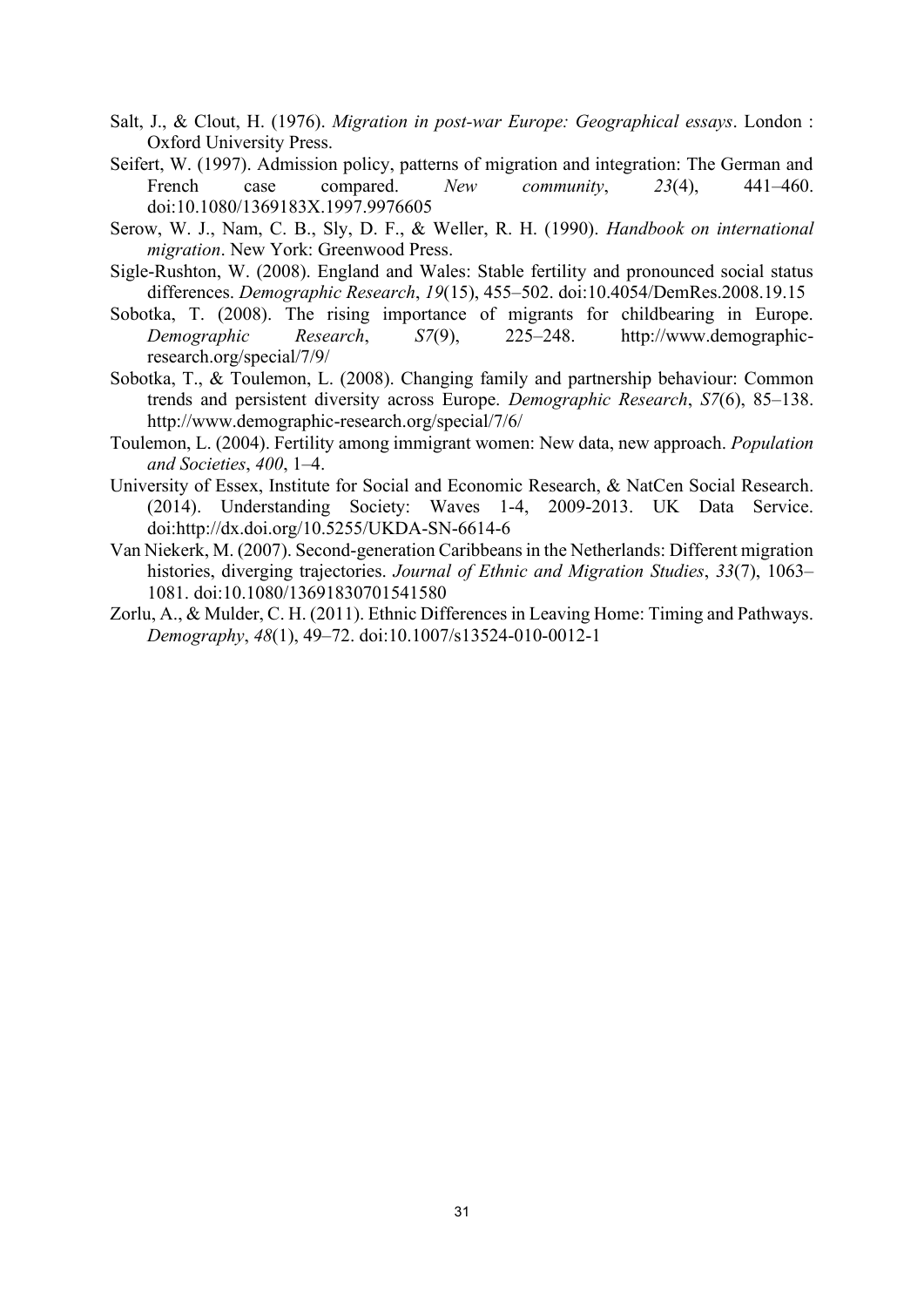|         |                         | First union (1) or (2) |      |        |      |       | Cohabitation (1) |       | Direct marriage (2) |         | Divorce (3)   |                |        |
|---------|-------------------------|------------------------|------|--------|------|-------|------------------|-------|---------------------|---------|---------------|----------------|--------|
| Country | Migrant group           | Person-months          |      | Events |      |       | Events           |       | Events              |         | Person-months |                | Events |
|         |                         | N                      | %    | N      | $\%$ | N     | %                | N     | %                   | N       | %             | N              | $\%$   |
| United  |                         |                        |      |        |      |       |                  |       |                     |         |               |                |        |
| Kingdom | Native                  | 1073566                | 29.2 | 10800  | 34.7 | 6917  | 40.1             | 3883  | 28.0                | 1157753 | 32.7          | 2267           | 43.2   |
|         | Europe & West (1G)      | 65860                  | 1.8  | 557    | 1.8  | 401   | 2.3              | 156   | 1.1                 | 45500   | 1.3           | 76             | 1.4    |
|         | Europe & West (2G)      | 76610                  | 2.1  | 663    | 2.1  | 445   | 2.6              | 218   | 1.6                 | 64398   | 1.8           | 123            | 2.3    |
|         | South Asia (1G)         | 90699                  | 2.5  | 1003   | 3.2  | 34    | 0.2              | 969   | 7.0                 | 154764  | 4.4           | 87             | 1.7    |
|         | South Asia (2G)         | 63493                  | 1.7  | 460    | 1.5  | 75    | 0.4              | 385   | 2.8                 | 52975   | 1.5           | 75             | 1.4    |
|         | Caribbean (1G)          | 20931                  | 0.6  | 119    | 0.4  | 85    | 0.5              | 34    | 0.2                 | 10893   | 0.3           | 27             | 0.5    |
|         | Caribbean (2G)          | 47406                  | 1.3  | 292    | 0.9  | 233   | 1.4              | 59    | 0.4                 | 21650   | 0.6           | 64             | 1.2    |
|         | Other (1G)              | 243611                 | 6.6  | 1667   | 5.4  | 721   | 4.2              | 946   | 6.8                 | 180599  | 5.1           | 276            | 5.3    |
|         | Other (2G)              | 69002                  | 1.9  | 457    | 1.5  | 327   | 1.9              | 130   | 0.9                 | 31977   | 0.9           | 71             | 1.4    |
| Estonia | Native                  | 283786                 | 7.7  | 3734   | 12.0 | 2948  | 17.1             | 786   | 5.7                 | 308492  | 8.7           | 662            | 12.6   |
|         | Russian speaking (1G)   | 63484                  | 1.7  | 951    | 3.1  | 445   | 2.6              | 506   | 3.6                 | 113029  | 3.2           | 252            | 4.8    |
|         | Russian speaking (2G)   | 53254                  | 1.4  | 699    | 2.2  | 369   | 2.1              | 330   | 2.4                 | 66841   | 1.9           | 173            | 3.3    |
| France  | Native                  | 165792                 | 4.5  | 1534   | 4.9  | 1160  | 6.7              | 374   | 2.7                 | 151107  | 4.3           | 216            | 4.1    |
|         | Maghreb (1G)            | 100455                 | 2.7  | 873    | 2.8  | 189   | 1.1              | 684   | 4.9                 | 122212  | 3.4           | 154            | 2.9    |
|         | Maghreb (2G)            | 121111                 | 3.3  | 789    | 2.5  | 366   | 2.1              | 423   | 3.0                 | 55214   | 1.6           | 122            | 2.3    |
|         | Sub-Saharan Africa (1G) | 77220                  | 2.1  | 550    | 1.8  | 289   | 1.7              | 261   | 1.9                 | 53268   | 1.5           | 102            | 1.9    |
|         | Sub-Saharan Africa (2G) | 33450                  | 0.9  | 150    | 0.5  | 103   | 0.6              | 47    | 0.3                 | 4697    | 0.1           | 19             | 0.4    |
|         | Turkey (1G)             | 22060                  | 0.6  | 308    | 1.0  | 48    | 0.3              | 260   | 1.9                 | 48175   | 1.4           | 21             | 0.4    |
|         | Turkey (2G)             | 14275                  | 0.4  | 114    | 0.4  | 20    | 0.1              | 94    | 0.7                 | 6331    | 0.2           | 13             | 0.2    |
|         | South Europe (1G)       | 51554                  | 1.4  | 574    | 1.8  | 252   | 1.5              | 322   | 2.3                 | 95860   | 2.7           | 91             | 1.7    |
|         | South Europe (2G)       | 119291                 | 3.2  | 992    | 3.2  | 746   | 4.3              | 246   | 1.8                 | 82493   | 2.3           | 122            | 2.3    |
| Spain   | <b>Native</b>           | 757041                 | 20.6 | 3460   | 11.1 | 896   | 5.2              | 2564  | 18.5                | 656851  | 18.5          | 189            | 3.6    |
|         | East Europe (1G)        | 8744                   | 0.2  | 72     | 0.2  | 41    | 0.2              | 31    | 0.2                 | 11546   | 0.3           | $\overline{a}$ | 0.1    |
|         | Latin America (1G)      | 35177                  | 1.0  | 210    | 0.7  | 101   | 0.6              | 109   | 0.8                 | 29345   | 0.8           | 29             | 0.6    |
|         | EU 15 (1G)              | 10555                  | 0.3  | 63     | 0.2  | 28    | 0.2              | 35    | 0.3                 | 9734    | 0.3           | 10             | 0.2    |
|         | Other (1G)              | 8123                   | 0.2  | 43     | 0.1  | 12    | 0.1              | 31    | 0.2                 | 7689    | 0.2           | 5              | 0.1    |
| Total   |                         | 3676551                | 100  | 31134  | 100  | 17251 | 100              | 13883 | 100                 | 3543391 | 100           | 5250           | 100    |

Table 1: Number of events and person-months by union transition and migrant group

Source: Data is from Understanding Society (University of Essex, 2015)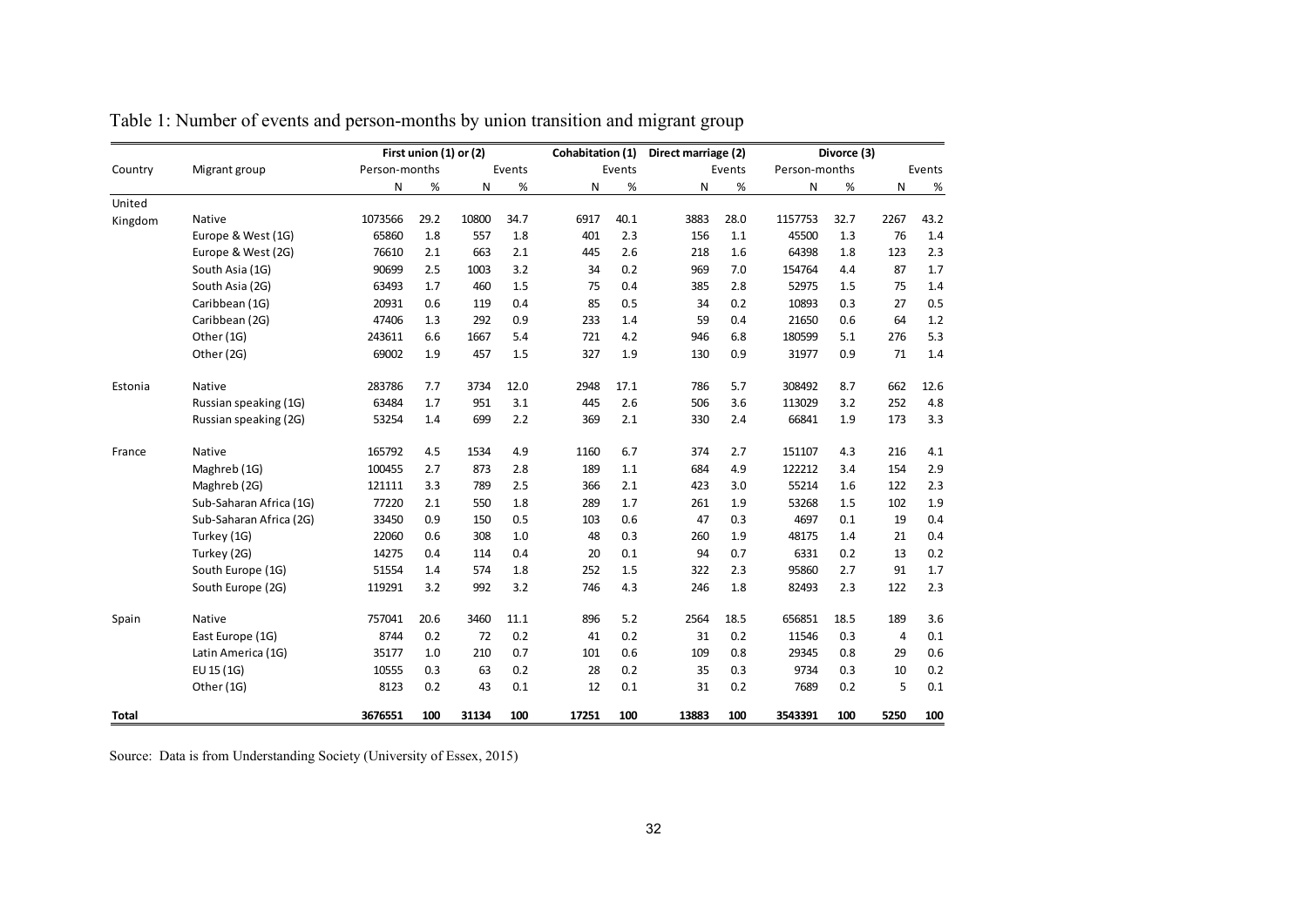|               |         |                         |              | <b>Union formation</b> |                    | Cohabitation    | <b>Direct Marriage</b> |                |  |
|---------------|---------|-------------------------|--------------|------------------------|--------------------|-----------------|------------------------|----------------|--|
| Variable      |         | Category                | <b>RR</b>    | Sign. 95% Conf. Int.   | <b>RR</b><br>Sign. | 95% Conf. Int.  | <b>RR</b><br>Sign.     | 95% Conf. Int. |  |
|               |         | $16 - 19$               | $\mathbf 1$  |                        | $\mathbf 1$        |                 | $\mathbf 1$            |                |  |
| Age group     |         | $20 - 24$               | $2.46$ ***   | $2.39 - 2.52$          | $2.36$ ***         | $2.27 - 2.45$   | $2.56***$              | $2.46 - 2.66$  |  |
|               |         | $25 - 29$               | $2.43$ ***   | $2.34 - 2.51$          | $2.54$ ***         | $2.42 - 2.66$   | $2.30***$              | $2.19 - 2.42$  |  |
|               |         | 30-34                   | $1.36***$    | $1.29 - 1.44$          | $1.63***$          | $1.51 - 1.76$   | $1.09$ ***             | $1.00 - 1.19$  |  |
|               |         | 35-39                   | $0.69$ ***   | $0.63 - 0.76$          | $0.93$ ***         | $0.82 - 1.06$   | $0.47***$              | $0.40 - 0.55$  |  |
|               |         | $40+$                   | $0.39***$    | $0.33 - 0.46$          | $0.68$ ***         | $0.55 - 0.83$   | $0.19***$              | $0.15 - 0.26$  |  |
| Birth cohort  |         | 1950-1959               | $\mathbf{1}$ |                        | $\mathbf 1$        |                 | 1                      |                |  |
|               |         | 1960-1969               | $0.92$ ***   | $0.89 - 0.95$          | $1.62$ ***         | $1.54 - 1.70$   | $0.60***$              | $0.58 - 0.62$  |  |
|               |         | 1970-1979               | $0.90***$    | $0.87 - 0.93$          |                    | $2.07 - 2.29$   | $0.37***$              | $0.35 - 0.39$  |  |
|               |         |                         |              |                        | $2.18***$          |                 |                        |                |  |
|               |         | 1980-1990               | $0.67***$    | $0.65 - 0.70$          | $2.19***$          | $2.07 - 2.31$   | $0.17***$              | $0.16 - 0.18$  |  |
| Country and   | United  | Native                  | $\mathbf 1$  |                        | $\mathbf 1$        |                 | $\mathbf{1}$           |                |  |
| Migrant group | Kingdom | Europe & West (1G)      | $0.89***$    | $0.82 - 0.97$          | $0.90***$          | $0.81 - 1.00$   | $0.79$ ***             | $0.68 - 0.93$  |  |
|               |         | Europe & West (2G)      | $0.83***$    | $0.77 - 0.90$          | $0.88***$          | $0.80 - 0.97$   | $0.75$ ***             | $0.66 - 0.87$  |  |
|               |         | South Asia (1G)         | $1.12***$    | $1.05 - 1.19$          | $0.05$ ***         | $0.04 - 0.07$   | $3.42$ ***             | $3.19 - 3.68$  |  |
|               |         | South Asia (2G)         | $0.81***$    | $0.74 - 0.89$          | $0.16***$          | $0.12 - 0.20$   | $2.77***$              | $2.49 - 3.08$  |  |
|               |         | Caribbean (1G)          | $0.44$ ***   | $0.36 - 0.54$          | $0.59$ ***         | $0.46 - 0.74$   | $0.32***$              | $0.23 - 0.45$  |  |
|               |         | Caribbean (2G)          | $0.60***$    | $0.54 - 0.68$          | $0.71$ ***         | $0.63 - 0.82$   | $0.37***$              | $0.28 - 0.48$  |  |
|               |         | Other (1G)              | $0.67***$    | $0.64 - 0.71$          | $0.41***$          | $0.38 - 0.44$   | $1.20***$              | $1.12 - 1.29$  |  |
|               |         | Other (2G)              | $0.70$ ***   | $0.64 - 0.77$          | $0.69$ ***         | $0.62 - 0.77$   | $0.66$ ***             | $0.55 - 0.78$  |  |
|               | Estonia | Native                  | $1.20***$    | $1.15 - 1.25$          | $1.65***$          | $1.58 - 1.73$   | $0.69$ ***             | $0.64 - 0.75$  |  |
|               |         | Russian Speak. (1G)     | $1.38***$    | $1.28 - 1.48$          | $1.24$ ***         | $1.11 - 1.38$   | $1.68***$              | $1.53 - 1.85$  |  |
|               |         | Russian Speak. (2G)     | $1.36***$    | $1.26 - 1.47$          | $1.15***$          | $1.03 - 1.28$   | $1.74$ ***             | $1.56 - 1.95$  |  |
|               | France  | Native                  | $0.92$ ***   | $0.87 - 0.97$          | $1.08$ ***         | $1.01 - 1.15$   | $0.48$ ***             | $0.43 - 0.54$  |  |
|               |         | Maghreb (1G)            | $0.72$ ***   | $0.67 - 0.77$          | $0.25$ ***         | $0.21 - 0.28$   | $1.44$ ***             | $1.32 - 1.56$  |  |
|               |         | Maghreb (2G)            | $0.64$ ***   | $0.59 - 0.69$          | $0.37***$          | $0.33 - 0.41$   | $1.07***$              | $0.97 - 1.19$  |  |
|               |         | Sub-Saharan Africa (1G) | $0.60***$    | $0.55 - 0.66$          | $0.47***$          | $0.42 - 0.53$   | $0.74$ ***             | $0.66 - 0.84$  |  |
|               |         | Sub-Saharan Africa (2G) | $0.51***$    | $0.43 - 0.60$          | $0.39***$          | $0.32 - 0.48$   | $0.60$ ***             | $0.45 - 0.81$  |  |
|               |         | Turkey (1G)             | $1.26***$    | $1.12 - 1.41$          | $0.25$ ***         | $0.19 - 0.34$   | $3.20***$              | $2.81 - 3.63$  |  |
|               |         | Turkey (2G)             | $0.94$ ***   | $0.78 - 1.13$          | $0.18***$          | $0.12 - 0.28$   | $3.54$ ***             | $2.87 - 4.35$  |  |
|               |         | South Europe (1G)       | $0.92$ ***   | $0.84 - 1.00$          | $0.79$ ***         | $0.70 - 0.90$   | $1.02$ ***             | $0.91 - 1.15$  |  |
|               |         | South Europe (2G)       | $0.81***$    | $0.75 - 0.86$          | $0.84$ ***         | $0.78 - 0.91$   | $0.49$ ***             | $0.43 - 0.56$  |  |
|               | Spain   | Native                  | $0.44$ ***   | $0.43 - 0.46$          | $0.15***$          | $0.14 - 0.16$   | $1.10***$              | $1.04 - 1.15$  |  |
|               |         | East Europe (1G)        | $0.87***$    | $0.69 - 1.10$          | $0.57***$          | $0.42 - 0.77$   | $1.59***$              | $1.11 - 2.26$  |  |
|               |         | Latin America (1G)      | $0.61***$    | $0.53 - 0.70$          | $0.35$ ***         | $0.29 - 0.43$   | $1.25***$              | $1.03 - 1.52$  |  |
|               |         | EU 15 (1G)              | $0.66$ ***   | $0.51 - 0.84$          | $0.37***$          | $0.25 - 0.53$   | $1.37***$              | $0.98 - 1.90$  |  |
|               |         | Other (1G)              | $0.48$ ***   | $0.35 - 0.64$          | $0.17***$          | $0.10 - 0.31$   | $1.14***$              | $0.80 - 1.62$  |  |
| Education     |         | Low                     | $\mathbf{1}$ |                        | $\mathbf 1$        |                 | $\mathbf{1}$           |                |  |
|               |         | Medium                  | $0.84$ ***   | $0.81 - 0.87$          | $0.86***$          | $0.82 - 0.90$   | $0.85***$              | $0.81 - 0.88$  |  |
|               |         | High                    | $0.61***$    | $0.59 - 0.63$          | $0.68$ ***         | $0.65 - 0.71$   | $0.55$ ***             | $0.53 - 0.58$  |  |
| Constant      |         |                         | $0.009$ ***  | $0.009 - 0.009$        | $0.003$ ***        | $0.003 - 0.003$ | $0.005$ ***            | 0.009 - 0.009  |  |

|  |  |  | Table 2: Relative risk of union formation, cohabitation and direct marriage |  |  |
|--|--|--|-----------------------------------------------------------------------------|--|--|
|  |  |  |                                                                             |  |  |

Significance: \*\*\* p < 0.01; \*\* p < 0.05; \* p < 0.1

Source: Data is from Understanding Society (University of Essex, 2015)

Note: Individuals are at risk since age 16 and censored at age 45 or last interview date and additionally at date of direct marriage for the cohabitation model and date of cohabitation for the direct marriage model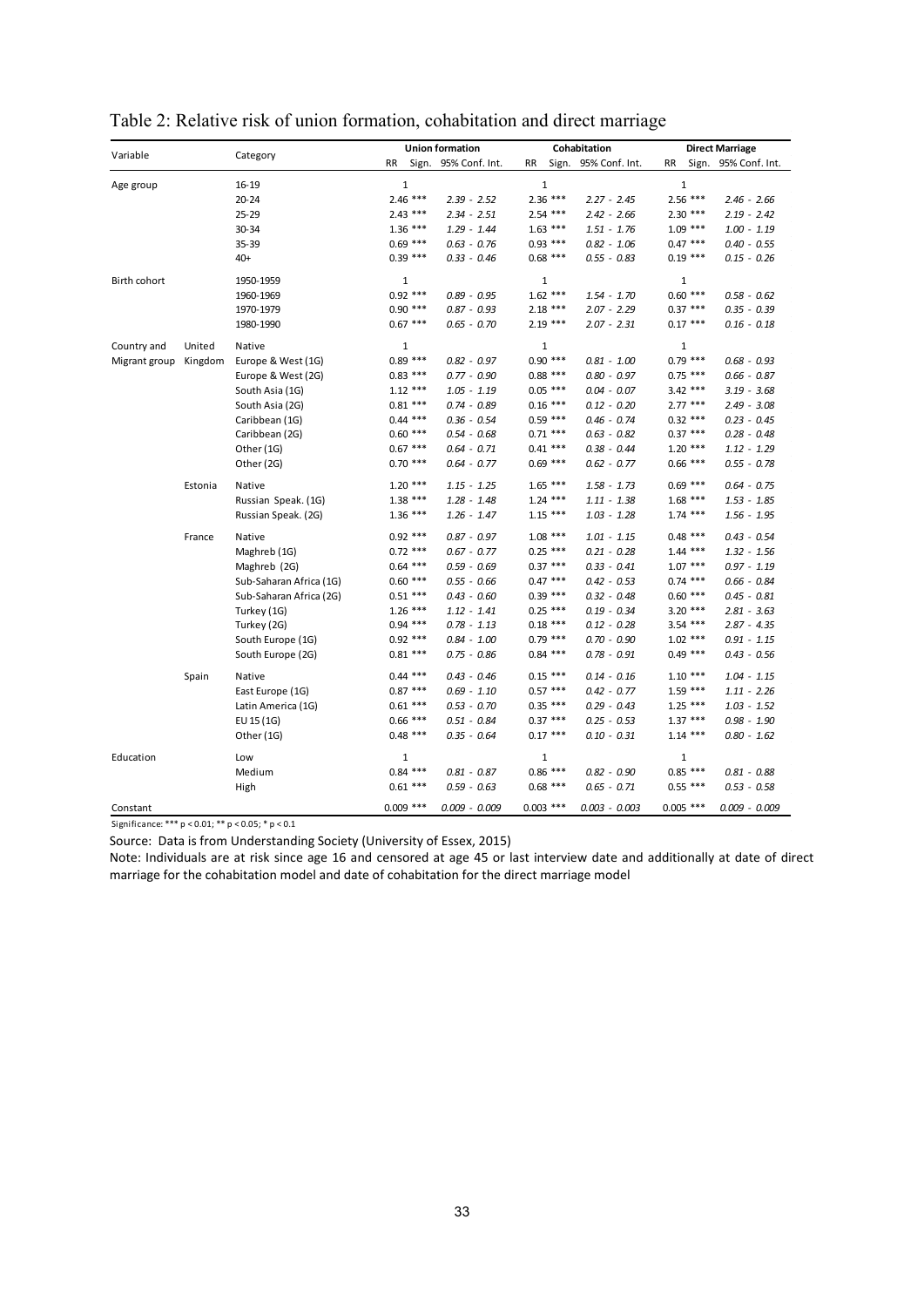|                   |         |                         |             | <b>Divorce</b>  |  |  |  |
|-------------------|---------|-------------------------|-------------|-----------------|--|--|--|
| Variable          |         | Category                | RR Sign.    | 95% Conf. Int.  |  |  |  |
| Union duration in |         | $0 - 11$                | 1           |                 |  |  |  |
| months            |         | $12 - 35$               | $1.75$ ***  | 1.52 - 2.02     |  |  |  |
|                   |         | 36-71                   | $2.19***$   | $1.91 - 2.52$   |  |  |  |
|                   |         | 72-119                  | 1.95 ***    | $1.69 - 2.23$   |  |  |  |
|                   |         | $120+$                  | $1.76***$   | $1.54 - 2.02$   |  |  |  |
| Birth cohort      |         | 1950-1959               | 1           |                 |  |  |  |
|                   |         | 1960-1969               | $1.40***$   | 1.32 - 1.49     |  |  |  |
|                   |         | 1970-1979               | $1.45***$   | 1.34 - 1.58     |  |  |  |
|                   |         | 1980-1989               | $1.86***$   | 1.59 - 2.19     |  |  |  |
| Country and       | United  | Native                  | 1           |                 |  |  |  |
| Migrant group     | Kingdom | Europe & West (1G)      | $0.85***$   | $0.67 - 1.07$   |  |  |  |
|                   |         | Europe & West (2G)      | $1.03$ ***  | $0.86 - 1.24$   |  |  |  |
|                   |         | South Asia (1G)         | $0.24$ ***  | $0.20 - 0.30$   |  |  |  |
|                   |         | South Asia (2G)         | $0.60$ ***  | $0.47 - 0.75$   |  |  |  |
|                   |         | Caribbean (1G)          | $1.36***$   | $0.93 - 1.99$   |  |  |  |
|                   |         | Caribbean (2G)          | $1.48$ ***  | $1.16 - 1.90$   |  |  |  |
|                   |         | Other (1G)              | $0.74$ ***  | $0.65 - 0.84$   |  |  |  |
|                   |         | Other (2G)              | $1.14$ ***  | 0.90 - 1.44     |  |  |  |
|                   | Estonia | <b>Native</b>           | $1.26***$   | $1.15 - 1.37$   |  |  |  |
|                   |         | Russian Speak. (1G)     | $1.39***$   | $1.22 - 1.59$   |  |  |  |
|                   |         | Russian Speak. (2G)     | $1.47***$   | $1.26 - 1.72$   |  |  |  |
|                   | France  | Native                  | $0.69$ ***  | $0.60 - 0.80$   |  |  |  |
|                   |         | Maghreb (1G)            | $0.58***$   | $0.49 - 0.68$   |  |  |  |
|                   |         | Maghreb (2G)            | $0.92$ ***  | $0.76 - 1.11$   |  |  |  |
|                   |         | Sub-Saharan Africa (1G) | $0.82$ ***  | $0.67 - 1.01$   |  |  |  |
|                   |         | Sub-Saharan Africa (2G) | $1.68***$   | $1.06 - 2.65$   |  |  |  |
|                   |         | Turkey (1G)             | $0.18$ ***  | $0.11 - 0.27$   |  |  |  |
|                   |         | Turkey (2G)             | $0.73$ ***  | $0.42 - 1.27$   |  |  |  |
|                   |         | South Europe (1G)       | $0.45$ ***  | $0.36 - 0.56$   |  |  |  |
|                   |         | South Europe (2G)       | $0.65$ ***  | $0.54 - 0.78$   |  |  |  |
|                   | Spain   | <b>Native</b>           | $0.13***$   | 0.12 - 0.16     |  |  |  |
|                   |         | East Europe (1G)        | $0.15$ ***  | $0.06 - 0.40$   |  |  |  |
|                   |         | Latin America (1G)      | $0.41$ ***  | $0.28 - 0.59$   |  |  |  |
|                   |         | EU 15 (1G)              | $0.45$ ***  | $0.24 - 0.83$   |  |  |  |
|                   |         | Other (1G)              | $0.28$ ***  | $0.12 - 0.68$   |  |  |  |
| Education         |         | Low                     | 1           |                 |  |  |  |
|                   |         | Medium                  | $0.94$ ***  | $0.87 - 1.01$   |  |  |  |
|                   |         | High                    | $0.71$ ***  | $0.66 - 0.77$   |  |  |  |
| Constant          |         |                         | $0.001$ *** | $0.001 - 0.001$ |  |  |  |

# Table 3: Relative risks of divorce for all married individuals

Significance: \*\*\* p < 0.01; \*\* p < 0.05; \* p < 0.1

Source: Data is from Understanding Society (University of Essex, 2015)

Note: Individuals are at risk since union start and censored after 20 years in union/marriage or death of partner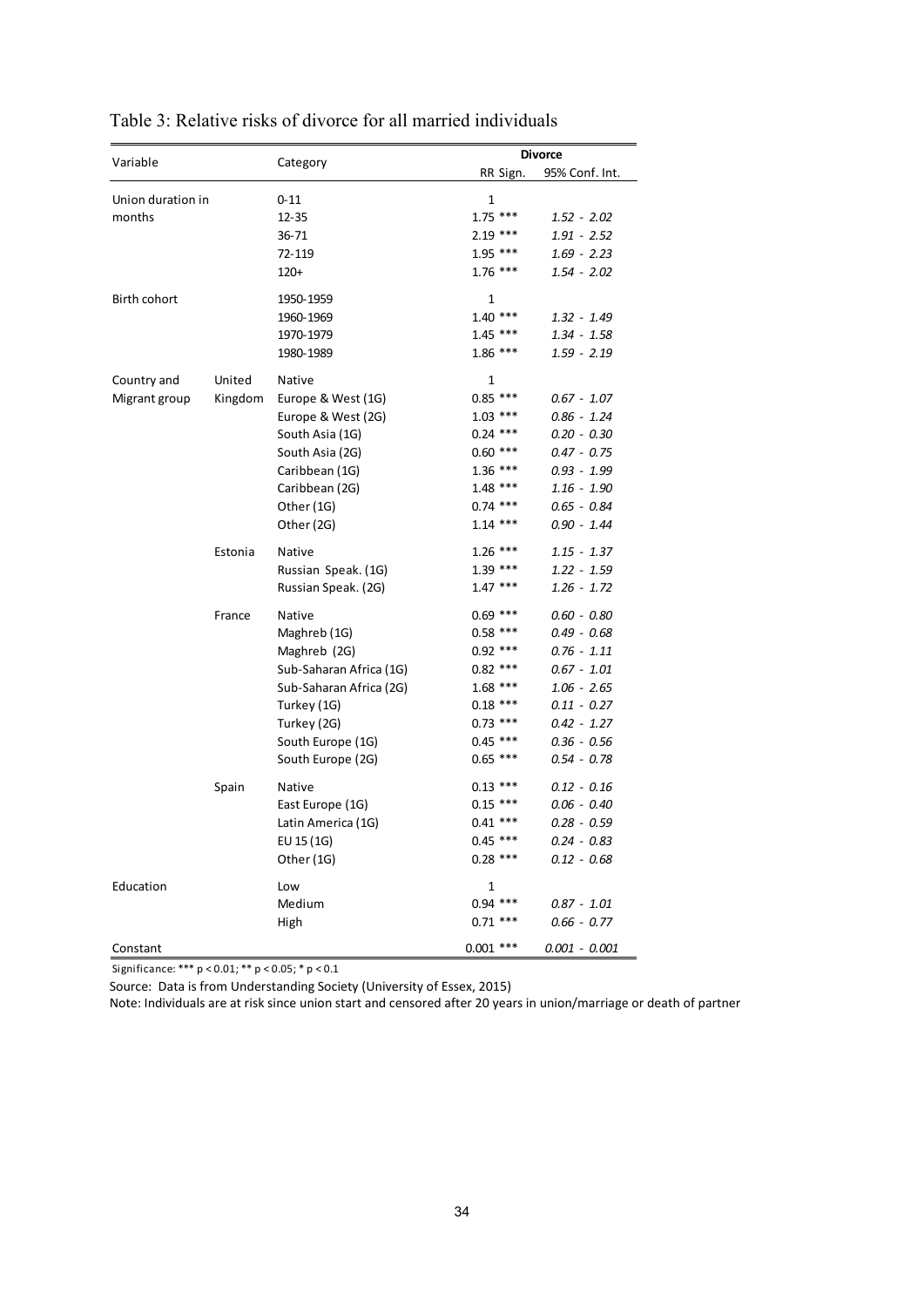| Variable                                           |         |                         | Cohabitation |            | Marriage     |                    | <b>Divorce</b> |                    |  |
|----------------------------------------------------|---------|-------------------------|--------------|------------|--------------|--------------------|----------------|--------------------|--|
|                                                    |         | Category                | RR Sign.     | RR Sign.   | RR Sign.     | <b>RR</b><br>Sign. | RR Sign.       | <b>RR</b><br>Sign. |  |
|                                                    |         |                         |              |            |              |                    |                |                    |  |
| Age group                                          |         | $16 - 19$               | $\mathbf{1}$ |            | 1            |                    |                |                    |  |
|                                                    |         | $20 - 24$               | $2.36***$    |            | $2.60$ ***   |                    |                |                    |  |
|                                                    |         | $25 - 29$               | $2.56$ ***   |            | $2.41$ ***   |                    |                |                    |  |
|                                                    |         | $30 - 34$               | $1.65$ ***   |            | $1.17***$    |                    |                |                    |  |
|                                                    |         | 35-39                   | 0.94         |            | $0.51***$    |                    |                |                    |  |
|                                                    |         | $40+$                   | $0.67***$    |            | $0.21$ ***   |                    |                |                    |  |
| Union duration                                     |         | $0 - 11$                |              |            |              |                    | 1              |                    |  |
| In months                                          |         | $12 - 35$               |              |            |              |                    | $1.75$ ***     |                    |  |
|                                                    |         | 36-71                   |              |            |              |                    | $2.17***$      |                    |  |
|                                                    |         | 72-119                  |              |            |              |                    | $1.91***$      |                    |  |
|                                                    |         | $120+$                  |              |            |              |                    | $1.71***$      |                    |  |
|                                                    |         |                         | 1950-69      | 1970-89    | 1950-69      | 1970-89            | 1950-69        | 1970-89            |  |
| Country and                                        | United  | Native                  | 1            | $1.99$ *** | $\mathbf{1}$ | $0.17***$          | $\mathbf 1$    | $1.39***$          |  |
| Migrant group                                      | Kingdom | Europe & West (1G)      | 1.03         | $1.62***$  | $0.66$ ***   | $0.29$ ***         | 0.95           | 0.97               |  |
|                                                    |         | South Asia (1G)         | $0.05$ ***   | $0.09$ *** | $1.79$ ***   | $1.87***$          | $0.17***$      | $0.42$ ***         |  |
|                                                    |         | Caribbean (1G)          | $0.60$ ***   | 1.08       | $0.29$ ***   | $0.18$ ***         | 1.14           | $2.88**$           |  |
|                                                    |         | Other (1G)              | $0.43$ ***   | $0.78$ *** | $0.78$ ***   | $0.60$ ***         | $0.80***$      | 0.95               |  |
|                                                    |         | Europe & West (2G)      | 0.96         | $1.65$ *** | $0.74$ ***   | $0.14$ ***         | 1.01           | 1.43               |  |
|                                                    |         | South Asia (2G)         | $0.50$ ***   | $0.20$ *** | $1.23 *$     | 1.06               | $0.67$ **      | 0.82               |  |
|                                                    |         | Caribbean (2G)          | 1.03         | 1.11       | $0.30***$    | $0.11***$          | $1.46$ **      | $2.56$ ***         |  |
|                                                    |         | Other (2G)              | 1.10         | 1.03       | $0.37***$    | $0.34$ ***         | $1.56$ ***     | 0.66               |  |
|                                                    |         |                         |              |            |              |                    |                |                    |  |
|                                                    | Estonia | Native                  | $1.89***$    | $2.71$ *** | $0.68$ ***   | $0.18$ ***         | $1.24$ ***     | $1.63$ ***         |  |
|                                                    |         | Russian speaking (1G)   | $1.26***$    | $2.00$ *** | $1.66$ ***   | 0.76               | $1.34$ ***     | $1.93$ **          |  |
|                                                    |         | Russian speaking (2G)   | $1.40***$    | $1.88***$  | $1.54$ ***   | $0.70$ ***         | $1.43***$      | $2.23$ ***         |  |
|                                                    | France  | Native                  | $1.30***$    | $1.91***$  | $0.49$ ***   | $0.05$ ***         | $0.75$ ***     | 0.76               |  |
|                                                    |         | Maghreb (1G)            | $0.34$ ***   | $0.37***$  | 0.95         | 0.91               | $0.63$ ***     | $0.68$ **          |  |
|                                                    |         | Sub-Saharan Africa (1G) | $0.65$ ***   | $0.78$ *** | $0.44$ ***   | $0.40$ ***         | 1.00           | 0.93               |  |
|                                                    |         | Turkey (1G)             | $0.65$ **    | $0.25$ *** | $1.37***$    | $1.90***$          | $0.10***$      | $0.33$ ***         |  |
|                                                    |         | South Europe (1G)       | 0.92         | $1.27*$    | $0.90*$      | $0.33$ ***         | $0.49$ ***     | $0.21$ ***         |  |
|                                                    |         | Maghreb & Turkey (2G)   | $0.75$ ***   | $0.55$ *** | $0.35$ ***   | $0.57$ ***         | 1.14           | 1.15               |  |
|                                                    |         | Sub-Saharan Africa (2G) | 0.88         | $0.68$ *** | $0.09$ ***   | $0.21***$          | $2.77*$        | $2.18$ ***         |  |
|                                                    |         | South Europe (2G)       | $1.12*$      | $1.51***$  | $0.41$ ***   | $0.14$ ***         | $0.82*$        | $0.66$ **          |  |
|                                                    | Spain   | Native                  | $0.22$ ***   | $0.24$ *** | $1.09$ ***   | $0.23$ ***         | $0.16$ ***     | $0.12$ ***         |  |
|                                                    |         | East EU & EU15 (1G)     | $0.57 *$     | 0.84       | 1.30         | $0.37***$          | $0.44$ **      | $0.27$ ***         |  |
|                                                    |         | Latin Am. & others (1G) | $0.50$ ***   | $0.54$ *** | 0.97         | $0.36***$          | $0.61**$       | $0.37***$          |  |
|                                                    |         | Low                     | 1            |            | 1            |                    | $1\,$          |                    |  |
| Education                                          |         | Medium                  | $0.87***$    |            | $0.80***$    |                    | 0.98           |                    |  |
|                                                    |         | High                    | $0.70$ ***   |            | $0.52$ ***   |                    | $0.74$ ***     |                    |  |
| Constant                                           |         |                         | $0.003$ ***  |            | $0.006$ ***  |                    | $0.001$ ***    |                    |  |
| Significance: *** p < 0.01; ** p < 0.05; * p < 0.1 |         |                         |              |            |              |                    |                |                    |  |

Table 4: Relative risks of cohabitation, marriage and divorce, interaction with birth cohort

Source: Data is from Understanding Society (University of Essex, 2015)

Note: Model specifications for cohabitation and marriage see Table 3, for divorce see Table 4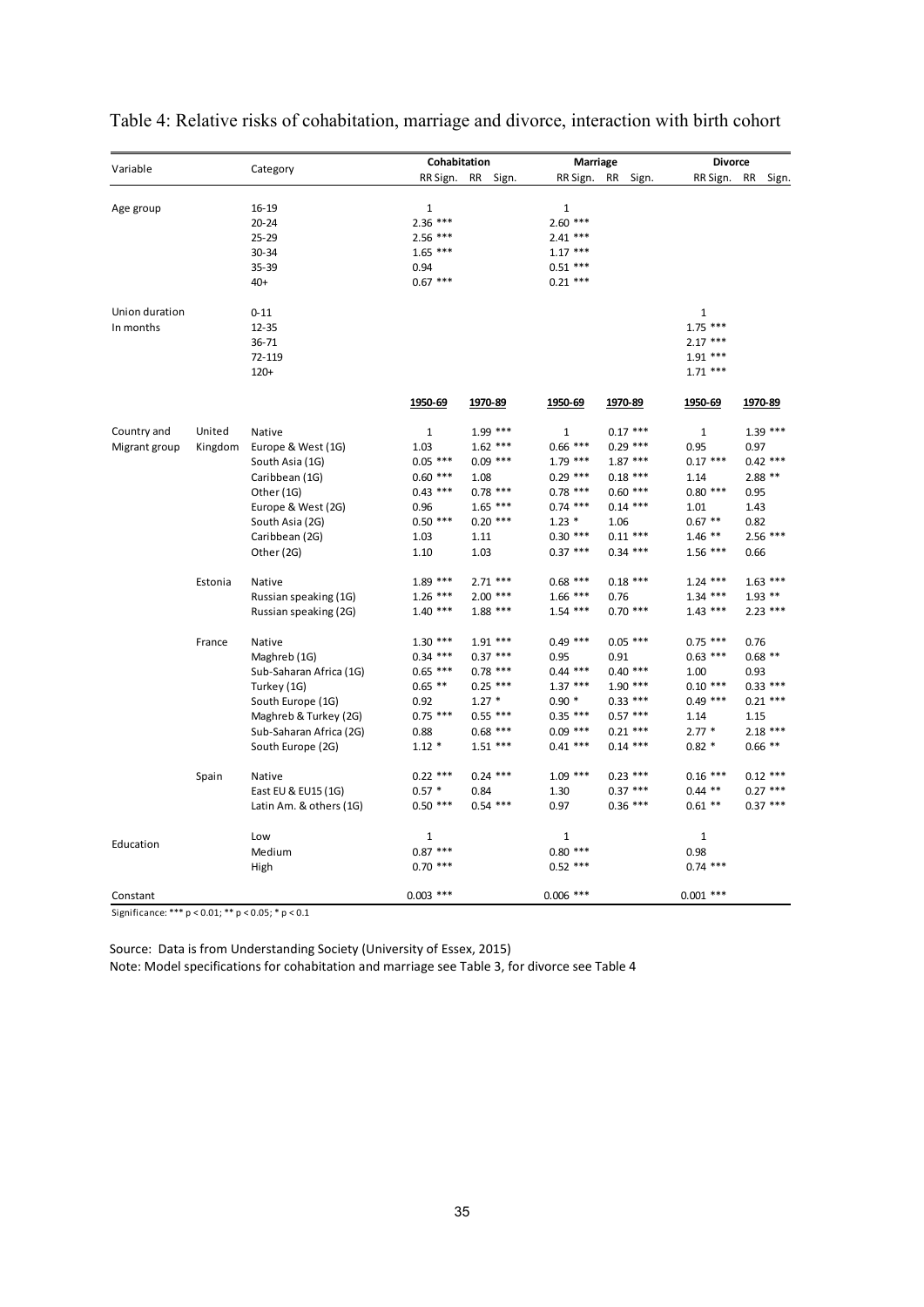



Source: Data is from Understanding Society (University of Essex, 2015)

Note: Controlled for age and educational level

Individuals are at risk since age 16 and censored at age 45, last interview date or direct marriage for the event of cohabitation and at date of cohabitation for the event of direct marriage



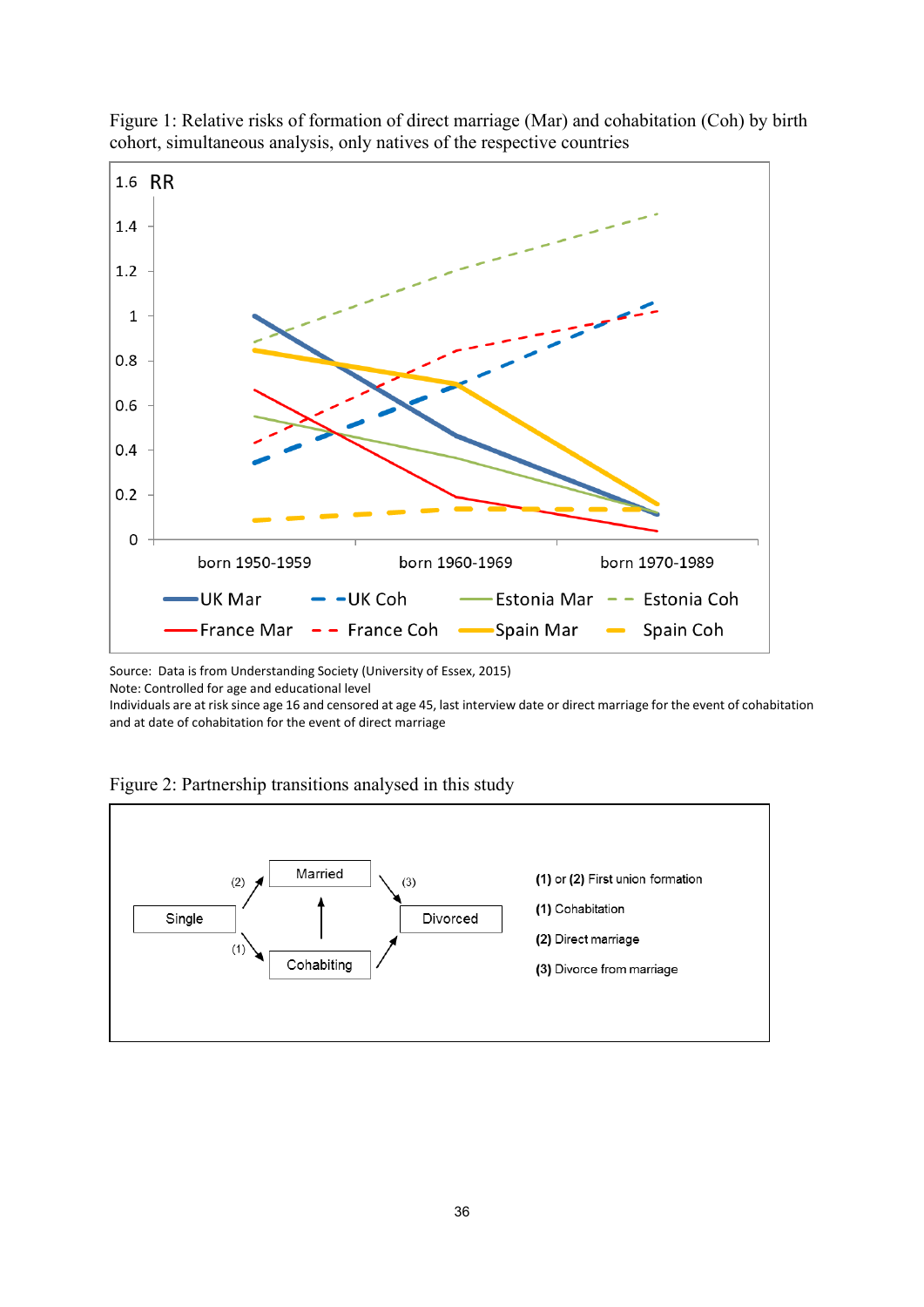



Source: Data is from Understanding Society (University of Essex, 2015) Note: Controlled for age, cohort and educational level

1G refers to immigrants of the first generation and 2G refers to descendants of immigrants respectively



Figure 4: Relative risks of formation of direct marriage

Source: Data is from Understanding Society (University of Essex, 2015) Note: Controlled for age, cohort and educational level